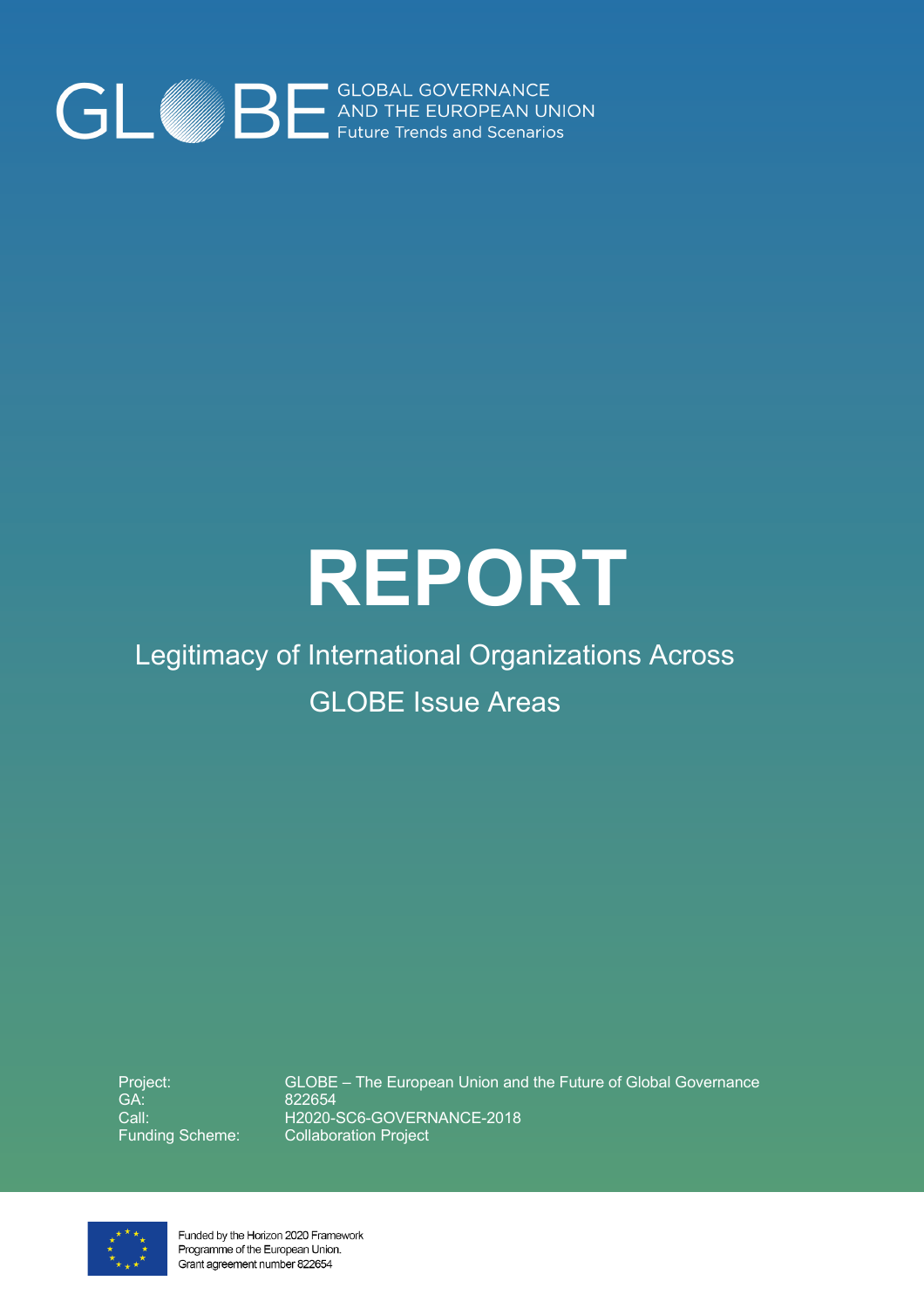

#### **DISCLAIMER**

This project has received funding from the European Union's Horizon 2020 Research & Innovation programme under Grant Agreement no. 822654. The information in this deliverable reflects only the authors' views and the European Union is not liable for any use that may be made of the information contained therein.

#### **DISSEMINATION LEVEL**

**Confidential** 

| Due date:         |
|-------------------|
| Submission date:  |
| Lead beneficiary: |
| Authors:          |

28th February 2022 26th February 2022 University College London (UCL) David Coen, Julia Kreienkamp, and Tom Pegram

> Input: WZB Berlin Social Science Center Alexandros Tokhi

> > Input (GDELT case study): ESADE Angel Saz-Carranza

#### **Summary**

Legitimacy has emerged as a key concern for global governance scholarship. There is growing recognition that legitimacy matters in international affairs, both from a normative perspective and because the lack of a broad-based legitimacy base makes it difficult for IOs to govern effectively. This report explores the sources of and challenges to IO legitimacy across all the domains included in the GLOBE project, namely climate change, development, finance, investment, migration, security, and trade. Based on a detailed GLOBE expert survey, it evaluates IOs in these issue areas against a selection of normative criteria – participation and equitable representation, transparency, accountability, and quality of output – with a view to enabling cross-domain comparison. It also sheds light on the drivers of legitimacy contestation in each issue area as well as the diversity of strategies IOs have used to (re-)legitimize themselves. In doing so, it reveals cross-cutting tensions and challenges but also major differences between IOs when it comes to legitimacy challenges and institutional responses.

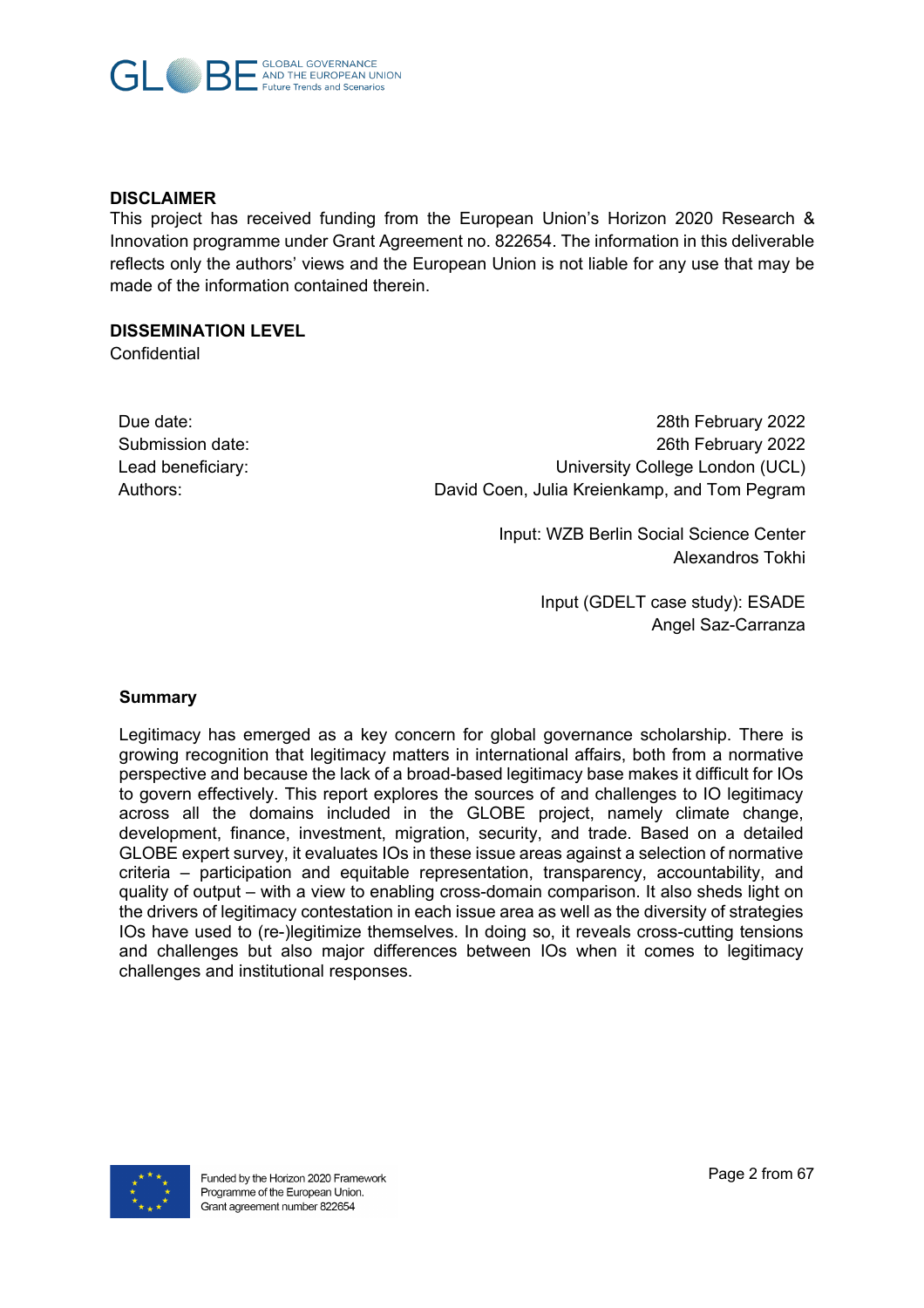

## **Table of Contents**

| 1. |        |  |                                                                       |  |  |
|----|--------|--|-----------------------------------------------------------------------|--|--|
| 2. |        |  |                                                                       |  |  |
|    | 2.1.   |  | Legitimacy - a "Master Question" in Global Governance Research? 8     |  |  |
|    | 2.2.   |  | Conceptualizing Legitimacy: Normative and Sociological Approaches     |  |  |
|    | 2.3.   |  |                                                                       |  |  |
| 3. |        |  |                                                                       |  |  |
| 4. |        |  |                                                                       |  |  |
|    |        |  | 4.1. Evaluation of Normative Standards - Input, Throughput, Output 20 |  |  |
|    | 4.1.1. |  |                                                                       |  |  |
|    | 4.1.2. |  |                                                                       |  |  |
|    | 4.1.3. |  |                                                                       |  |  |
|    | 4.1.4. |  |                                                                       |  |  |
|    |        |  |                                                                       |  |  |
|    | 4.2.1. |  | Manifestation of Contestation across GLOBE Issue Areas39              |  |  |
|    | 4.2.2. |  |                                                                       |  |  |
| 5. |        |  |                                                                       |  |  |
|    |        |  |                                                                       |  |  |
|    |        |  |                                                                       |  |  |
|    |        |  |                                                                       |  |  |

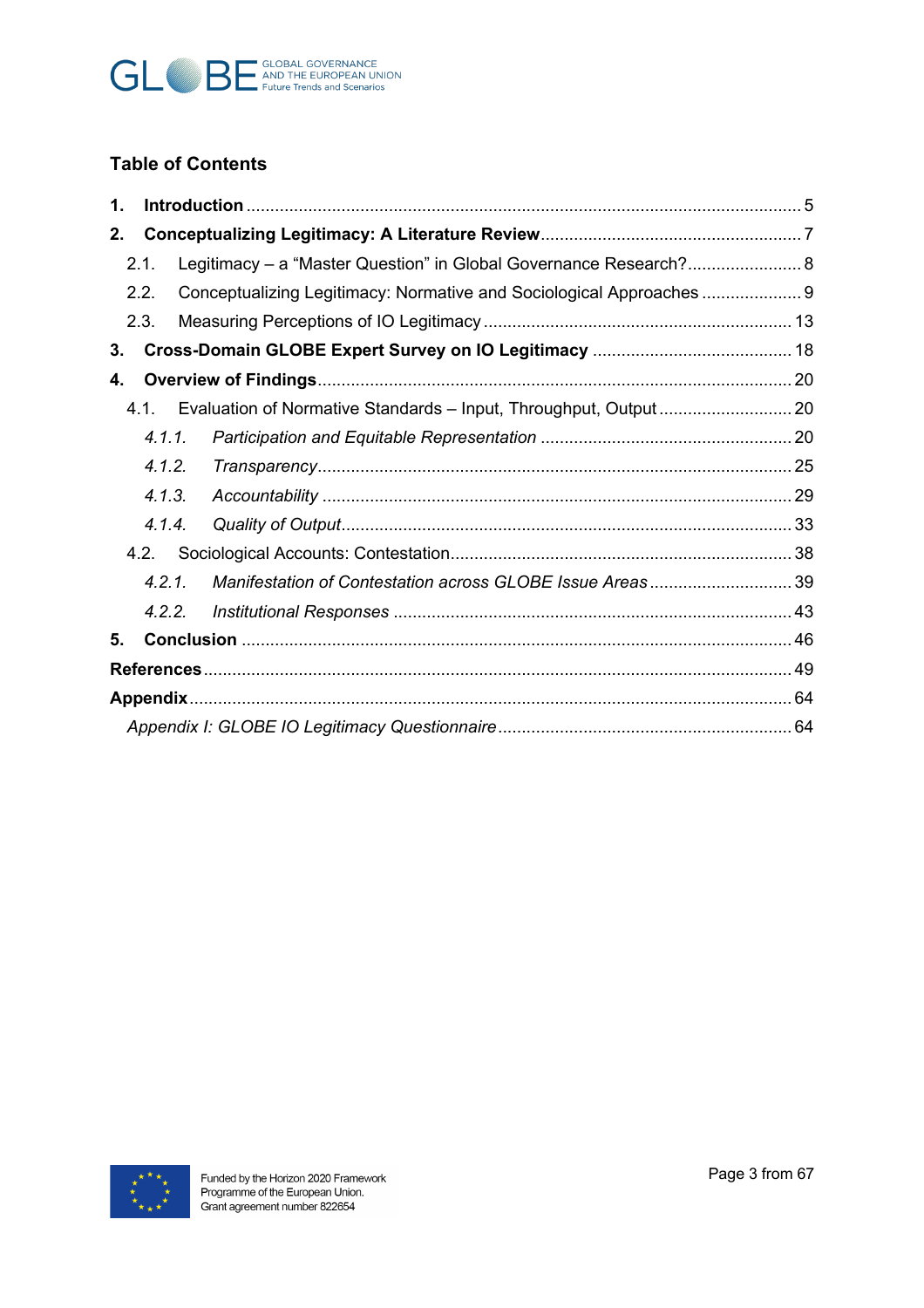

#### **List of Abbreviations**

- AIIB: Asian Infrastructure Investment Bank
- BIS: Bank for International Settlements
- COP: Conferences of the Parties (of the UNFCCC)
- EU: European Union
- GDELT: Global Database of Events, Language, and Tone
- ICSID: International Centre for Settlement of Investment Disputes
- IMF: International Monetary Fund
- IO: International Organization
- NDB: New Development Bank
- NGO: Non-Governmental Organization
- P5: Permanent Members of the United Nations Security Council
- TRIPS: WTO Agreement on Trade-Related Aspects of Intellectual Property Rights
- UN: United Nations
- UNFCCC: UN Framework Convention on Climate Change
- UNHCR: United Nations High Commissioner for Refugees
- UNSC: United Nations Security Council
- WHO: World Health Organization
- WTO: World Trade Organization

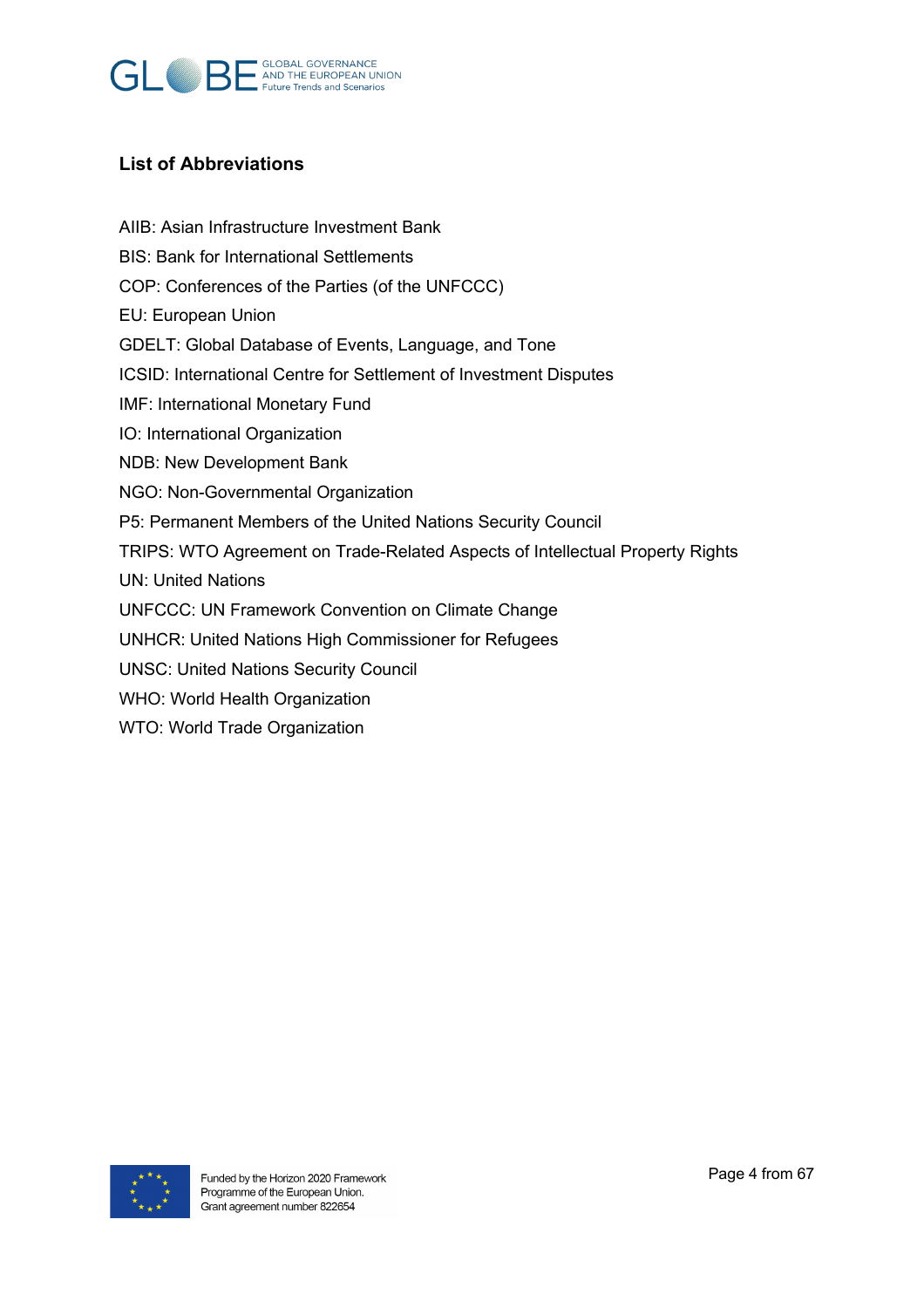## **GLOBAL GOVERNANCE Future Trends and Scenarios**

## **1. Introduction**

Legitimacy has emerged as a key concern for global governance scholarship. There is growing recognition that legitimacy matters in international affairs, not simply as a normative preference, but because it "is central for international organizations (IOs) to make a difference in world politics" (Tallberg and Zürn 2019, p. 581). At the same time, IO legitimacy has become increasingly contested, as denationalized policymaking processes are far removed from affected domestic constituencies and often struggle to deliver outcomes that are widely considered fair and effective. This report explores the sources of and challenges to IO legitimacy across different issue areas as well as the various ways in which global governance participants strategically seek to legitimize, delegitimize, or relegitimize IOs.

There is now a burgeoning scholarship seeking to understand and conceptualize, both in normative and empirical terms, the implications of democratic governance deficits on the global and the regional level, with research on the latter focused primarily on the European Union (Neuhold 2020). However, existing work has mostly focused on single case studies and specific institutions, missing "larger systematic and comparative analysis" (Tallberg et al. 2018, p. 12). This report responds to this concern by investigating how legitimacy struggles play out across key IOs in all GLOBE issue areas, namely climate change, development, finance, investment, migration, security, and trade. Based on a detailed GLOBE expert survey, it evaluates these IOs against a selection of normative criteria – participation and equitable representation, transparency, accountability, and quality of output – with a view to enabling cross-domain comparison. It also sheds light on the drivers of legitimacy contestation in each issue area as well as the diversity of strategies IOs have used to (re-)legitimize themselves.

Legitimacy is a notoriously slippery concept, and we find that IOs often face ambiguous or even competing normative expectations. Most of the IOs included in the survey have made conscious efforts in recent decades to become – or at least appear – more inclusive, representative, transparent, accountable, and effective. However, they often find it difficult to operationalize democratic ideals, stemming originally from domestic law and politics, in a global context. Efforts to increase democratic input and procedural standards may have implications for IOs' ability to deliver ambitious and efficient output. They may also open up new legitimacy challenges. For example, even where IOs are committed to inclusive

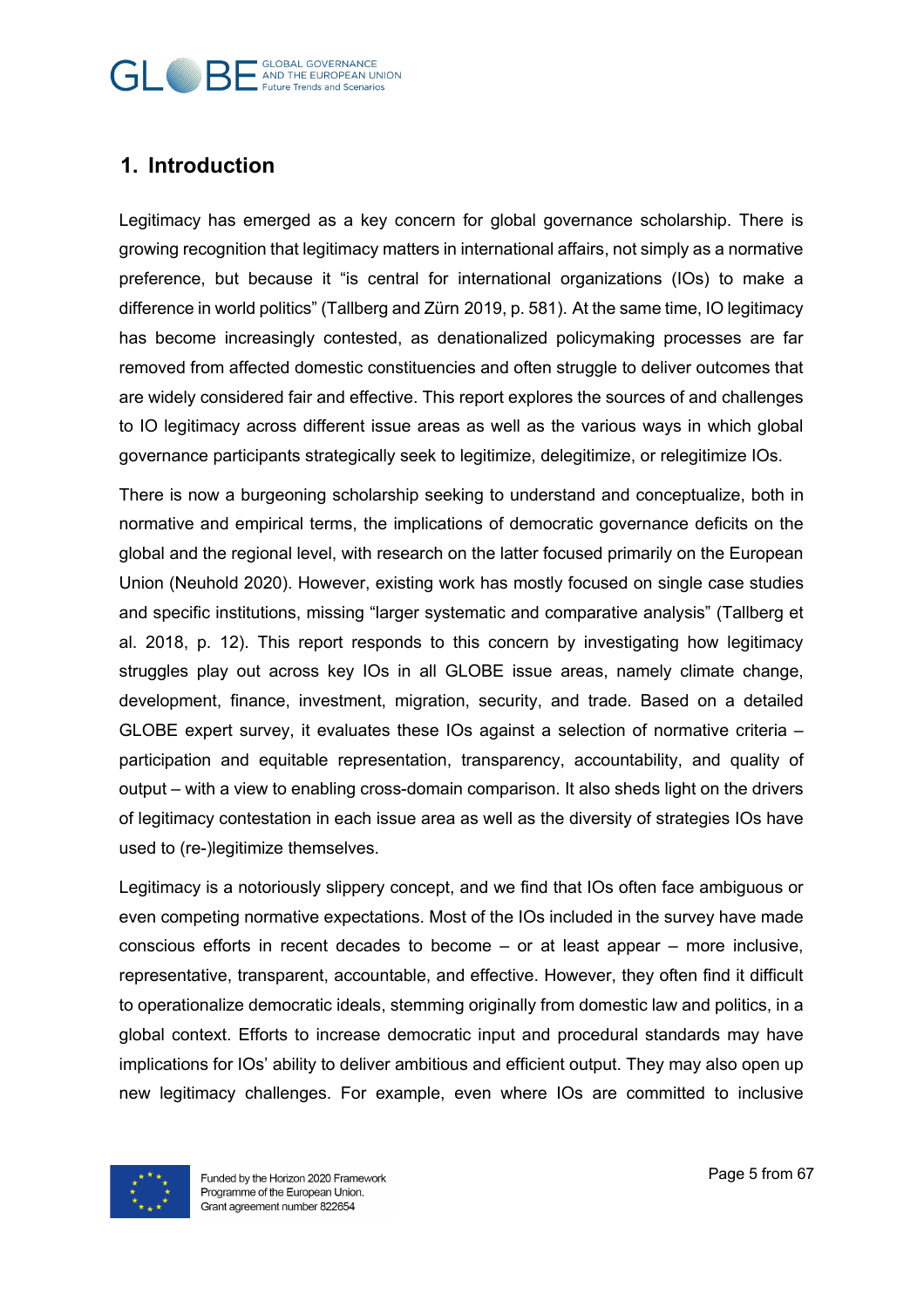

deliberative processes that encourage civil society participation, this will inevitably involve choices that may create new patterns of inclusion and exclusion, which, in turn, are likely to fuel conflict and contestation.

While all IOs face legitimacy challenges, we find that these play out differently across issue areas and institutions. The seven IOs explored in this report include the United Nations Framework Convention on Climate Change (UNFCCC), the World Bank, the Bank for International Settlements (BIS), the International Centre for the Settlement of Investment Disputes (ICSID), the United Nations High Commissioner for Refugees (UNHCR), the World Trade Organization (WTO), and the United Nations Security Council (UNSC). These IOs differ significantly in terms of their institutional design, the degree to which they can act autonomously and make binding decisions, and the type of policy problems they are meant to address. IOs that institutionalize (outdated) power configurations tend to raise more legitimacy concerns from a normative perspective and are likely to face more contestation. We can also expect greater tension in highly political policy domains in comparison to more 'technical' ones, although it is important to highlight that ostensibly technical or legal decisions often have distinct political implications.

We begin this report with a review of the scholarship. We differentiate normative accounts of legitimacy (concerned with the principles that underpin the right to exercise authority) from sociological approaches to legitimacy (concerned with the empirical manifestations of legitimacy beliefs). After briefly introducing our methodological approach, we then present the results of our expert survey. We proceed in two parts. The first part assesses the relative performance of IOs against four normative standards – participation and equal representation, transparency, accountability, and quality of output – based on quantitative scores and qualitative information provided by survey respondents. The second part presents a comparative overview of contestation experiences across issue domains, detailing also what kind of institutional responses these have prompted. We summarize key findings in the conclusion, which highlights cross-cutting challenges to IO legitimacy.

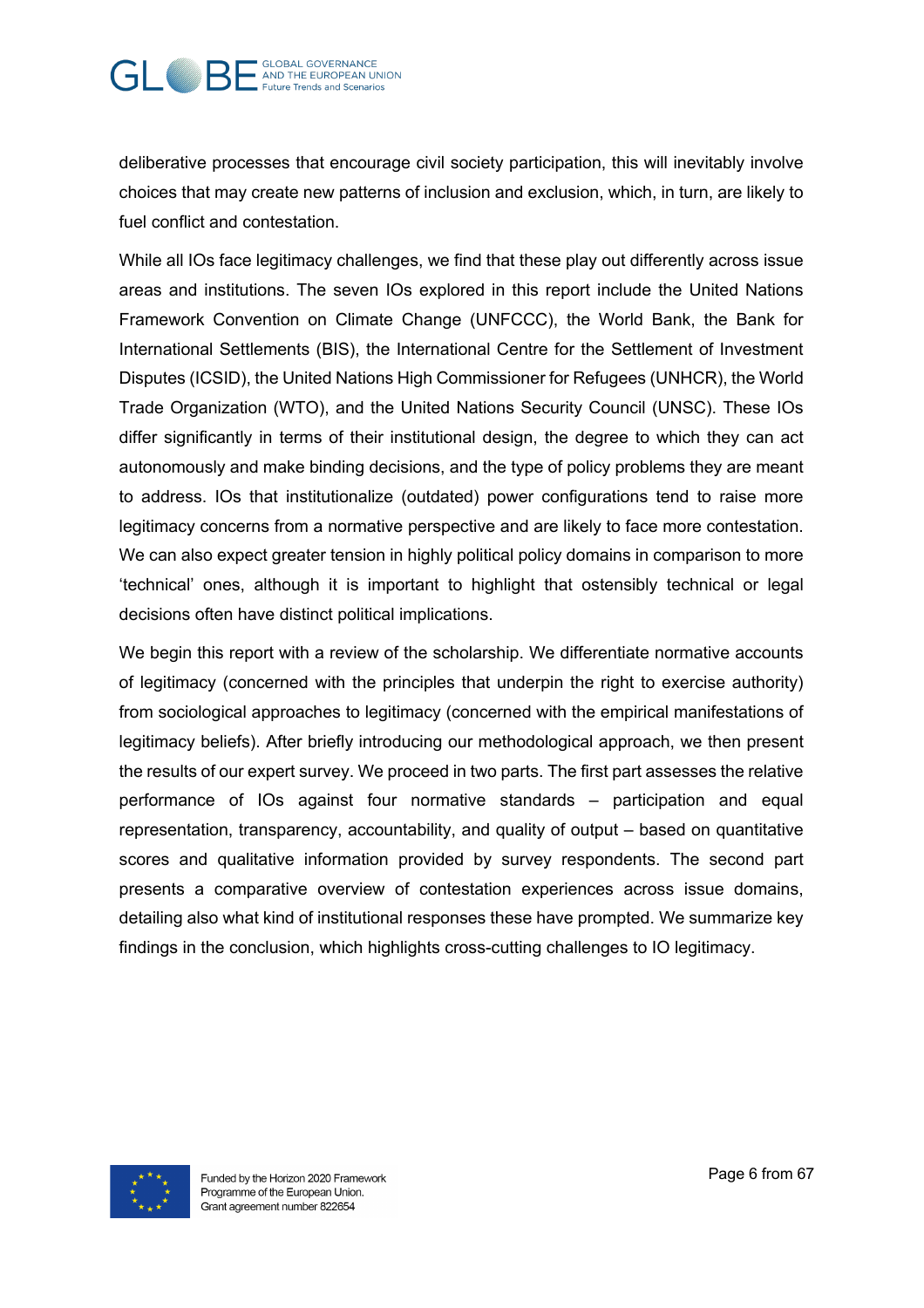

## **2. Conceptualizing Legitimacy: A Literature Review**

Legitimacy is an inherently contested but increasingly important concept in global governance research and practice. Since the ability of IOs to induce compliance through coercion or material incentives is limited, legitimacy can serve as an important "currency of power," offering important insights into why and when states obey or ignore international rules (Hurd 1999, p. 379). More precisely, legitimacy is "the glue that links authority and power," that is, it transforms the capacity to make and enforce binding decisions into justifiable practice (Bernstein 2011, p. 20). In an increasingly crowded and competitive global institutional landscape, legitimacy is vital for IOs to retain relevance, secure resources, and build consensus on norms, rules, and policies.

Yet, the increasing denationalization of policymaking poses difficult legitimacy problems, undermining the congruence between social, political, and territorial space that underpins, at least in principle, the legitimacy of domestic governments. This incongruence is evident with regard to the input dimension of international politics, since there are few direct ways through which peoples' views and interests are channeled into the IO decision-making process, but also the output dimension, that is, the question *who* global governance is ultimately for. As Krisch (2006) highlights, efforts to enhance accountability of global governance institutions must contend with the fact that IOs have multiple, often competing constituencies, including states, citizens, and cosmopolitan audiences, such as transnational civil society groups, as well as private sector actors. This is further complicated by the dramatic transformation of global markets, which has given rise to powerful but often invisible forces operating beyond state or IO control (Mattli 2019).

Over the past two decades, legitimacy has come to the fore as IOs have been subject to increasing contestation by states and non-state actors – manifest, for example, in antiglobalization protests and efforts by rising powers to challenge post-war institutions. As such, legitimacy and related concepts, including participation and equal representation, transparency, and accountability, have been central concerns for ongoing attempts to reform international institutions. Rapid transformations in world politics, such as the growth of private and hybrid regulatory arrangements and the shift towards informal and networked forms of collaboration, have also raised new and challenging questions regarding global governance legitimacy (Börzel and Risse 2005; Westerwinter et al. 2020).

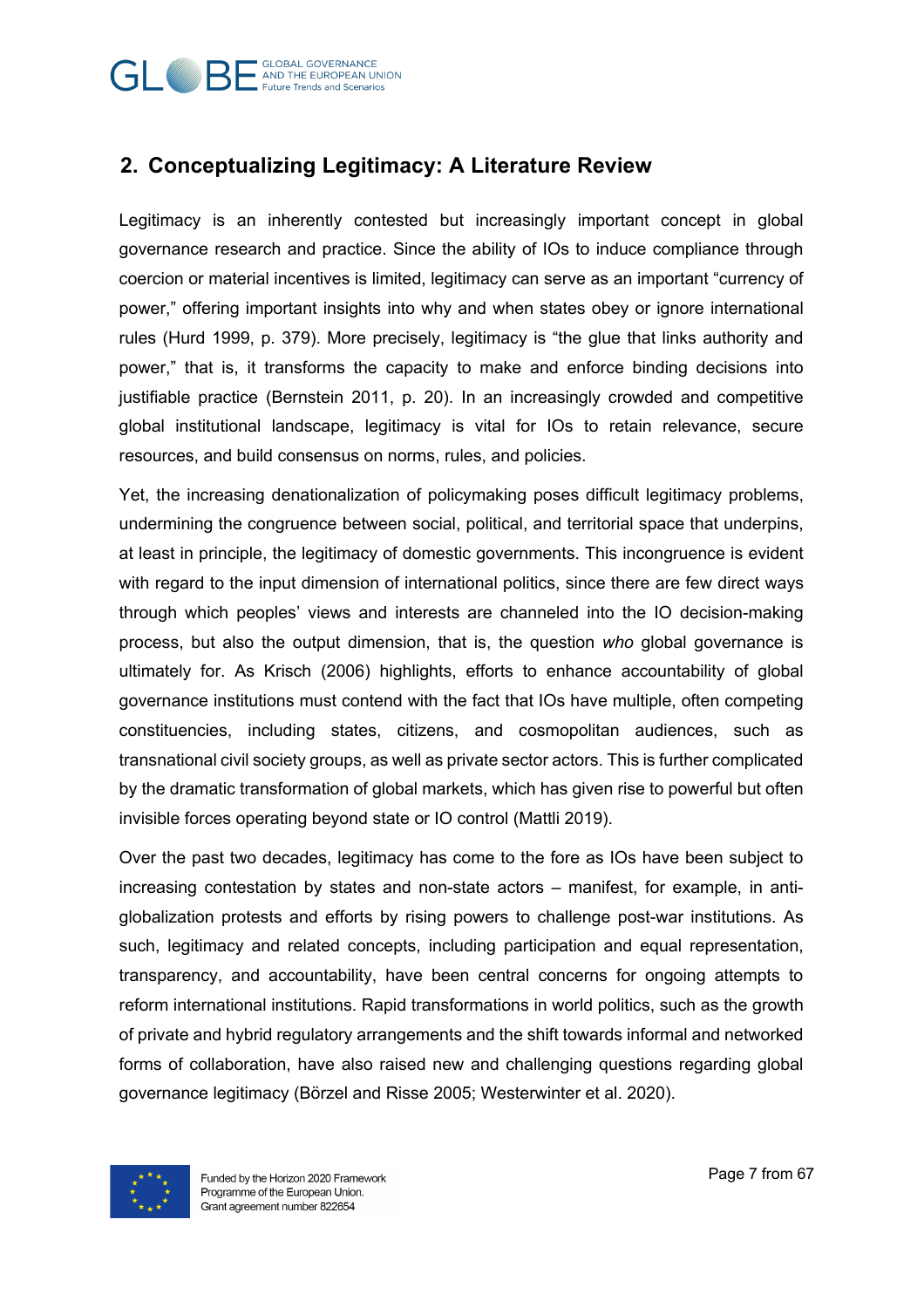

#### **2.1. Legitimacy – a "Master Question" in Global Governance Research?**

Although legitimacy is not a new concern for international relations research, it received only marginal attention in early scholarly contributions, which were dominated by a focus on state power and self-interest. For many classical realists, legitimacy was purely instrumental, cloaking the exercise of power in moral or legal justifications (Carr 1946; Morgenthau 1948). Foundational neorealists texts barely mentioned legitimacy (Waltz 1979). In the early liberal institutionalist literature, legitimacy played a narrowly defined, functionalist role in enabling the creation and continuation of international regimes (Keohane 1984). Legitimacy of global governance was based on consent by sovereign, domestically legitimized states and did not require explicit conceptualization and theorizing. Indeed, as Clark (2005, p. 11) argues, the marginalization of legitimacy in early international relations scholarship was not a "disciplinary oversight, but rather a positive rejection of a concept widely considered inappropriate to an international setting."

Interest in legitimacy grew in the first half of the 1990s as global governance broadened and deepened rapidly and new theoretical developments put the spotlight on ideational variables in international politics. The rise of social constructivism encouraged a turn of focus on the formation and influence of collectively held norms, including notions of legitimacy. Notably, scholars advanced legitimacy as an independent explanation for why states comply with international rules (Franck 1990), especially where noncompliance threatened to undermine states' international reputation and/or their domestic legitimacy (Risse et al. 1999). Constructivist perspectives also highlighted the fluid and contested nature of legitimacy claims (e.g., Finnemore 1996). In turn, critical scholars were concerned with how dominant notions of legitimacy reflected and reinforced existing power structures, and how theory itself could be employed to legitimate the status quo order (Cox 1992; Tickner 1997).

Notwithstanding such critical interventions, the study and practice of global governance through much of 1990s was dominated by "liberal optimism" (Stephen 2017, p. 483), an expectation that social and economic denationalization would consolidate a robust and broadly supported global institutional structure, grounded in a commitment to democracy and human rights. However, as global governance became more expansive and intrusive – with formal authority of IOs growing and private market actors such as multinational corporations gaining influence on the international stage – new forms of social backlash emerged and legitimacy became a key concern for policymakers and researchers alike.

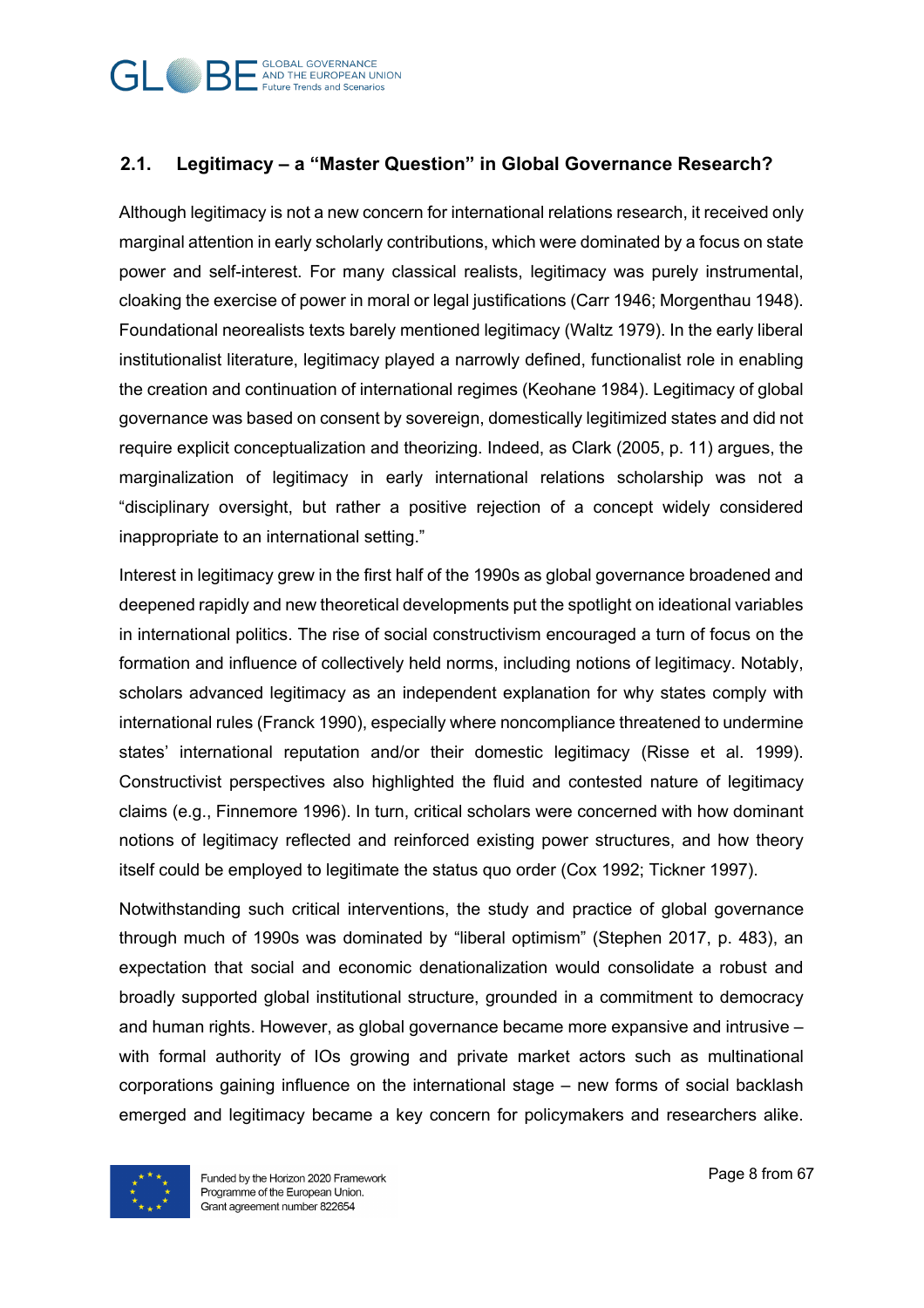

Zürn (2004, p. 262) has argued that such concerns were sparked by the very success of the global political order, which had expedited processes of denationalization through "executive multilateralism," a style of governance that recognizes the importance of international coordination but largely evades parliamentary and public scrutiny. Moreover, globalization has often involved a transformation of states' internal governance processes and institutions, with important distributive consequences, often fueling contestation on the domestic level (Hameiri and Jones 2015; Colgan and Keohane 2017).

Bottom-up resistance to globalization via executive multilateralism became apparent in growing domestic politicization of global issues and the proliferation of mass protests, often directed against IOs closely associated with neoliberal economic globalization, including the G7, the World Trade Organization (WTO), the International Monetary Fund (IMF), or the World Bank. Questions of legitimacy also arose in other governance domains, such as international security, in the wake of the Iraq war and other Western-led interventions (Chinkin 2012). Finally, rapid global power shifts and the rise of the so-called BRICS called into question broad acceptance of established rules and leadership roles in global governance (Stephen 2017). Thus, by the mid-2000s, legitimacy had "come to the fore as a 'master question' of international relations" (Mulligan 2006, p. 350).

#### **2.2. Conceptualizing Legitimacy: Normative and Sociological Approaches**

A distinction is commonly made between normative and sociological conceptualizations of legitimacy.

**Normative approaches** to legitimacy are concerned with the principles that underpin the right to exercise authority, grounded in the notion that "every effective belief in legitimacy" has an "immanent relation to truth" (Habermas 1975, p. 97). The sources of legitimacy, both on the national and the supranational level, are often examined along the input and output dimensions of political decision-making processes (Easton 1957; Scharpf 1997). *Input* legitimacy refers to the responsiveness of political authorities to the needs and demands of their constituencies, whereas *output* legitimacy hinges on effective problem-solving and widely accepted policy outcomes. Schmidt (2013) has introduced *throughput* as a third dimension to assess the normative legitimacy of supranational governance, focusing attention on how IOs perform with regard to procedural principles such as inclusiveness, transparency, and accountability. Given the lack of electoral underpinnings for global

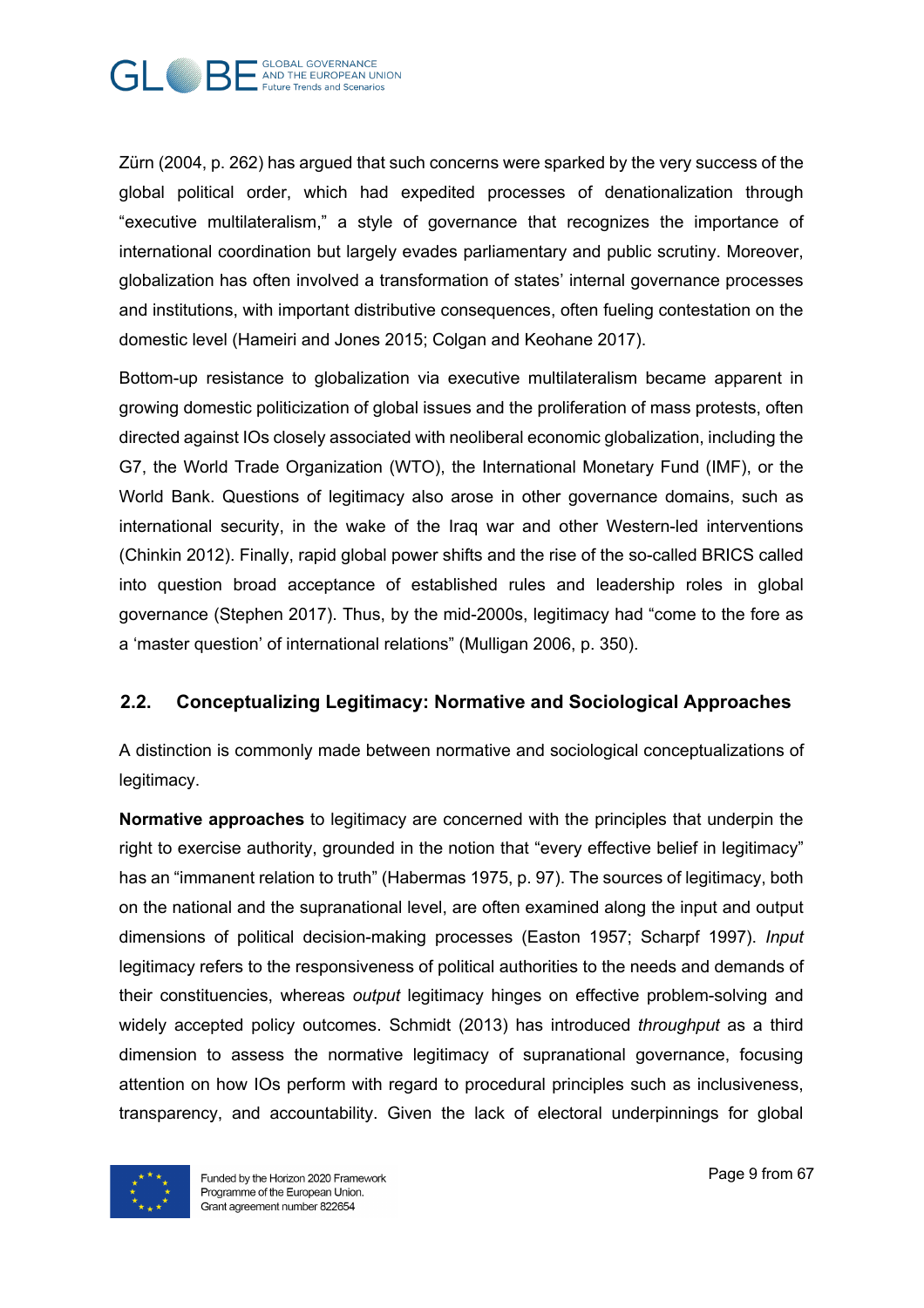

decision-making, the legitimacy of IOs and other global governance mechanisms has traditionally been predicated on output legitimacy. However, growing contestation over international authority has shifted attention to the input and throughput dimensions of global policymaking, especially as IOs find themselves increasingly gridlocked and/or overwhelmed in the face of ever more complex global problems (Hale et al. 2013).

Contributions from international relations, international law, and other disciplines have long debated appropriate principles and standards to assess the legitimacy of IOs (e.g., Held 1995; Dahl 1999; Zürn 2000; Held and Koenig-Archibugi 2005; Archibugi et al. 2011; Scholte 2011a; Pogge 2002; Kingsbury et al. 2005; Buchanan and Keohane 2006; Esty 2006; Keohane et al. 2009). A key question is whether and to which degree domestic principles of legitimacy can be extended from the domestic to the international realm and translated into concrete standards to guide institutional reform. The primary legitimizing mechanism that has traditionally underpinned global governance, namely state consent, has become increasingly overwhelmed in light of the growing scope, reach, and diversity of supra- and transgovernmental regulation and administration. At the same time, in the absence of a global democratic polity, simply applying domestic legitimacy standards to the international level has proven equally inadequate. Consequently, normative perspectives on global governance legitimacy have "generally sought to find a middle ground between state consent on the one hand and democratic decision-making on the other" (Bodansky 2013, p. 323).

While there is no commonly agreed set of normative principles to guide the establishment of this 'middle ground,' contributions have recurrently emphasized the importance of inclusive participation and equal representation, transparency, and accountability, alongside other procedural principles such as legality, impartiality, or reasoned decision-making. These aspirations are also reflected in ongoing reform efforts on the global level, such as the UN Secretary General's *Common Agenda* (UN 2021). Most procedural principles are closely interrelated. For example, enhancing participation and equal representation in IO decision-making processes is likely to promote transparency. In turn, transparency is a vital prerequisite for accountability. However, as we explore in Section 4.1., implementing procedural change is often challenging in practice, especially in a context of highly asymmetric distributions of power, resources, and capacity. Moreover, the relationship between the above-mentioned principles and IO effectiveness is not always straightforward,

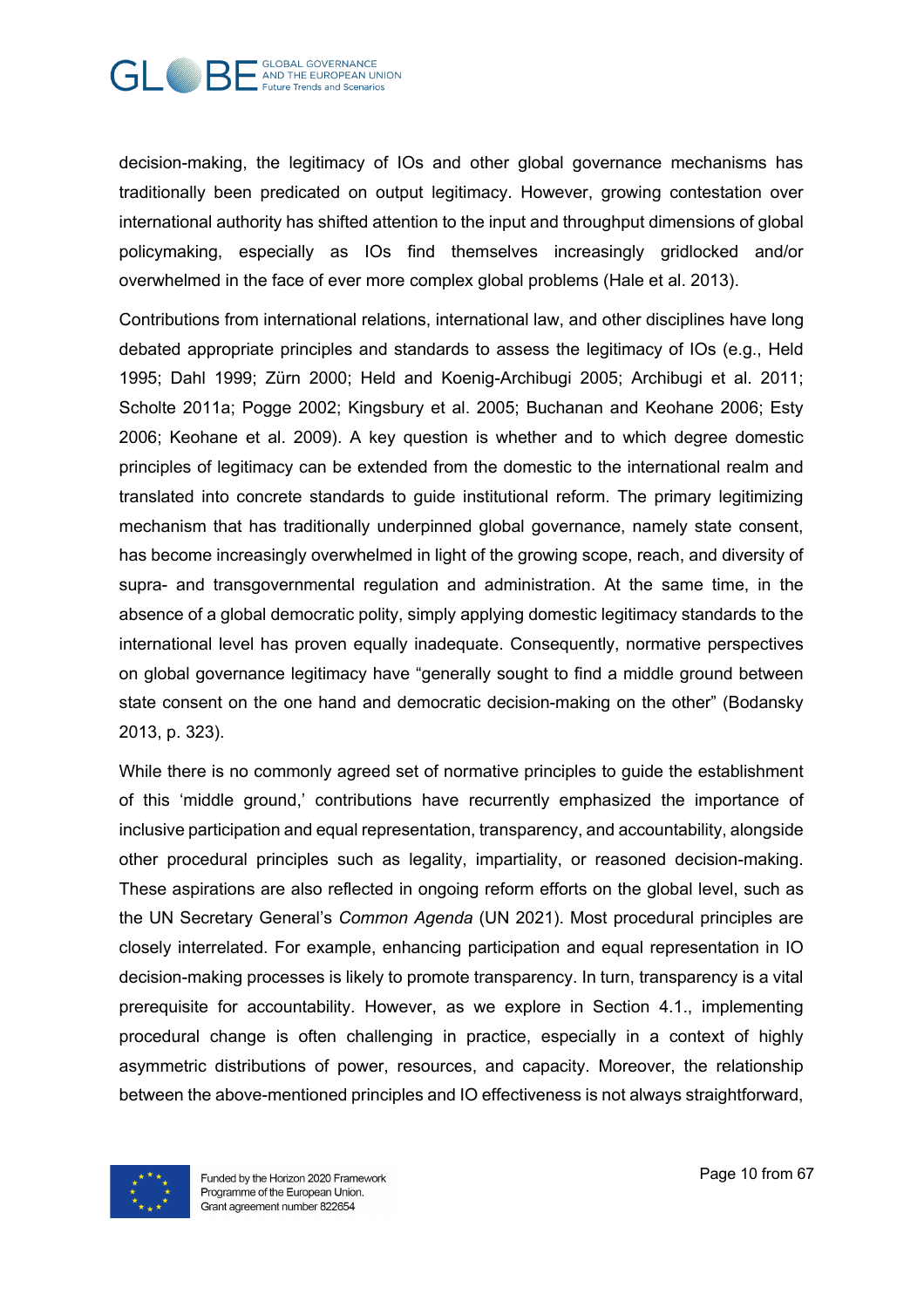

revealing potential trade-offs between the different dimensions – input, throughput, output – of institutional legitimacy.

In contrast to normative contributions, **sociological approaches** conceptualize legitimacy primarily in empirical terms. That is, the key question is not whether an IO complies with procedural standards but rather whether its authority is *perceived* to be legitimately exercised. The sociological conceptualization of legitimacy can be traced back to Weber (1964, p. 382), who did not see normative principles but beliefs to be "the basis of every system of authority, and correspondingly of every kind of willingness to obey." Sociological perspectives are grounded in the recognition that legitimacy "can only be given by others" (Finnemore 2009, p. 61). This implies the systematic analysis of the beliefs and behaviors of the various audiences of global governance, comprising political elites (e.g., national governments and bureaucracies), societal elites (e.g., journalists, NGO activists, academics), and ordinary citizens who ultimately find themselves at the receiving end of global governance.

Scholars working in the sociological tradition increasingly employ large-N methods to study the extent to which different IOs enjoy (or lack) legitimacy among relevant audiences. Two complementary research strands have emerged. The first uses survey methodology to explore legitimacy beliefs held by elites or citizens, often using trust or confidence in a given IO as a proxy for its perceived legitimacy. In seeking to explain variation in legitimacy perceptions, scholars have focused on a series of institutional factors, including the procedures, performance, and authority of IOs (Bernauer and Gampfer 2013; Dellmuth and Tallberg 2015; Verhaegen et al. 2021; Dellmuth et al. 2019; Anderson et al. 2019; Panke et al. 2022). In that respect, Johnson (2011) finds that institutional procedures that privilege one member state over others, significantly lower the trust that citizens have in an IO. Interestingly, recent contributions suggest that effective delivery of policy outcomes increases popular trust in IOs, while the relationship between formal IO authority and citizens' legitimacy beliefs is more ambiguous (Anderson et al. 2019; Panke et al. 2022). Researchers have also emphasized the linkages between trust in national and international institutions (Johnson 2011; Voeten 2013; Schlipphak 2015, Dellmuth and Tallberg 2020), suggesting that citizens often use heuristics or cues from domestic political processes to evaluate IOs and their legitimacy. Finally, recent contributions have sought to explain why elites tend to consider IOs more legitimate than ordinary people, pointing to the role of

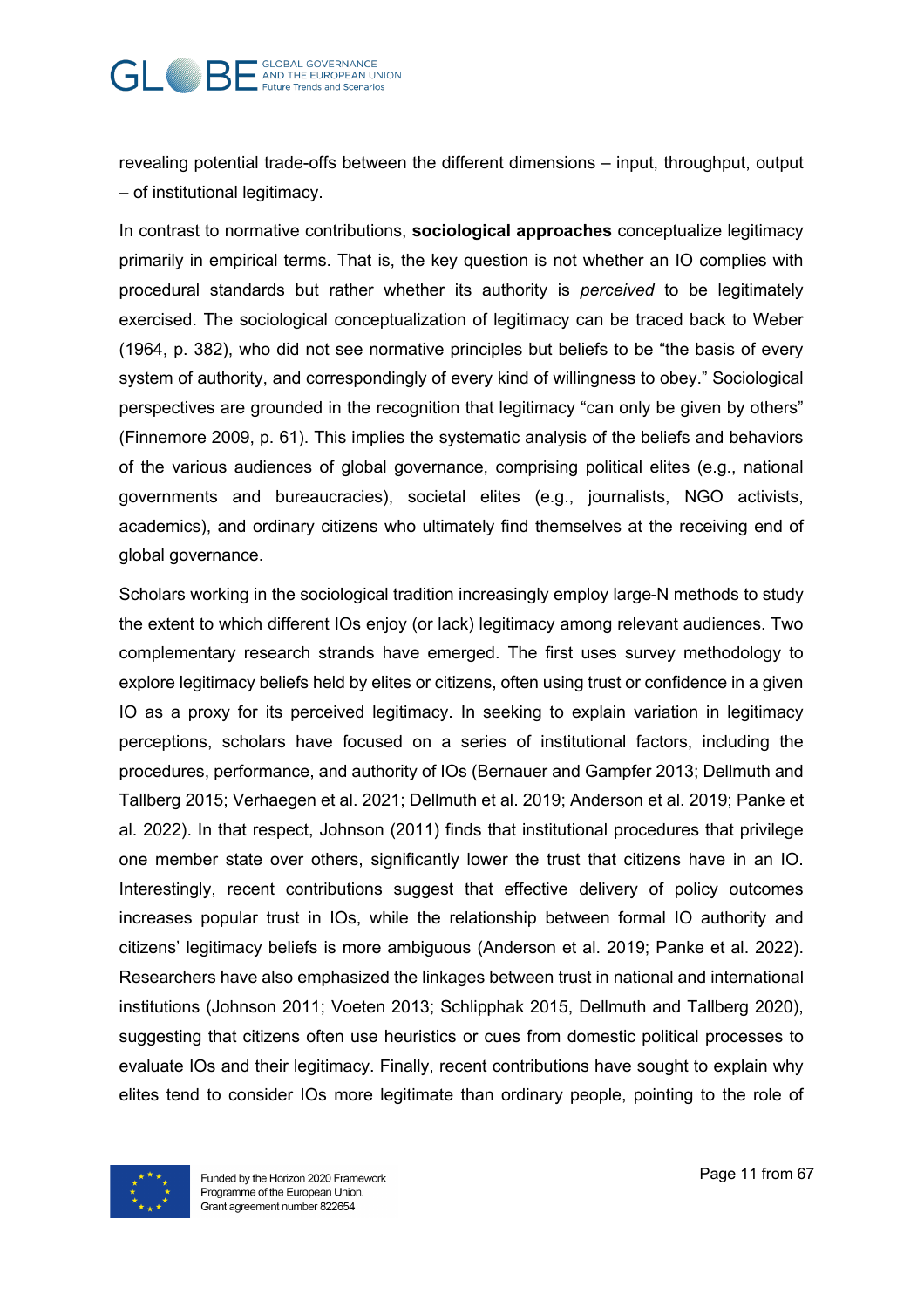

individual characteristics, such as socio-economic status and cosmopolitan values (Dellmuth et al. 2021). Overall, this first strand of research has produced important advances in the study of IO legitimacy by expanding the set of analyzed IOs, broadening country samples, and adopting sophisticated research designs, such as survey experiments, to isolate the effect of institutional and individual factors on IO legitimacy beliefs.

The second strand of research explores how public communications about IOs contribute to the formation of legitimacy beliefs held by elites and citizens. In other words, scholars analyze the discursive practices of legitimation and delegitimation through which global governance actors strategically seek to establish, maintain, enhance, or undermine the legitimacy of international institutions (Binder and Heupel 2015; Tallberg and Zürn 2019). Legitimation and delegitimation practices often occur during times of crisis, allowing researchers to systematically study how relevant actors engage with international institutions to produce or withhold legitimacy. Much of this research strand is concerned with the contestation of global governance institutions by governmental and non-governmental actors across various venues, such as the media, deliberative IO bodies, national parliaments, or even the street (e.g., large scale protests). Typically, analysts use textual data from official statements about IOs, assessing the frequency and tonality of these evaluative statements to determine whether they serve to endorse (legitimize) or challenge (delegitimize) the institution in question. For example, coding statements made during UN General Assembly debates, Binder and Heupel (2015; 2021) find that evaluative statements concerning the UN Security Council are overwhelmingly negative, suggesting that the Council faces a significant and persistent legitimacy deficit. By contrast, Kentikelenis and Voeten (2021) find that evaluative statements made by UN member states concerning the liberal international economic order and its prominent organizations (World Bank, IMF, WTO) have become less negative over time. Attempts at (de-)legitimation, however, are not only carried out by governmental actors, but often also by non-state actors, social movements, and even IOs themselves (Zaum 2013; Bäckstrand and Söderbaum 2018; Dingwerth et al. 2019; Tallberg and Zürn 2019). For example, civil society organizations may launch campaigns aimed at discursively (de-)legitimizing certain governance practices and social movements may take to the streets to protest or galvanize support for an IO (Bernauer and Gampfer 2013; Rauh and Bödecker 2016). In turn, IOs may enhance their own legitimacy by pursuing institutional reform and/or by communicating legitimacy claims

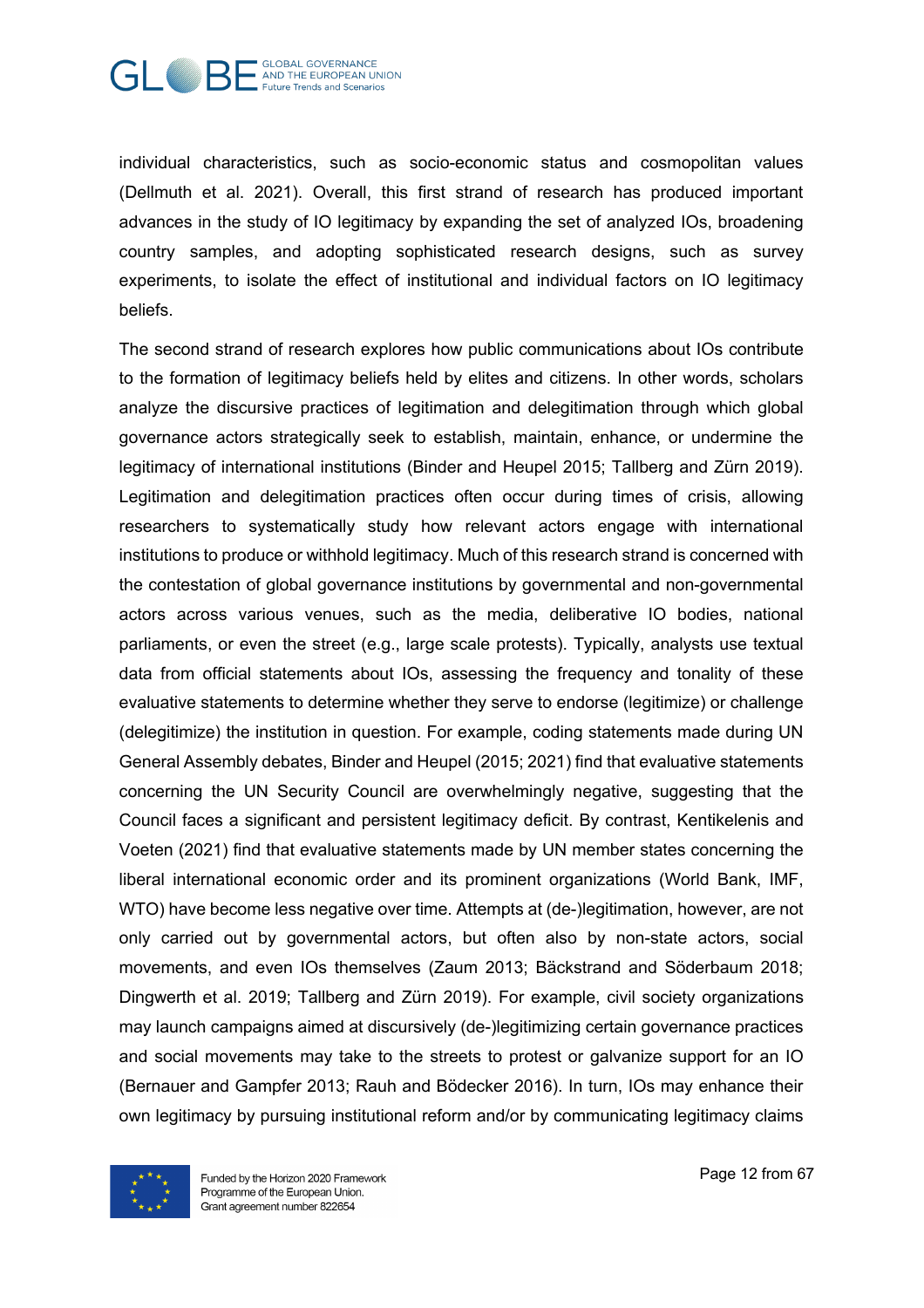

through public-facing output and documents (Steffek 2009; Hurrelmann et al. 2007; Ecker-Ehrhardt 2018). For example, Dingwerth, Schmidtke and Weise (2020) find that many IOs increasingly employ "the language of democracy" to reinforce their own legitimacy.

While the distinction between normative and sociological framings of legitimacy is conceptually useful, it does not imply a dichotomous relationship. As Beetham (1991) argues, "[a] given power relationship is not legitimate because people believe in its legitimacy, but because it can be *justified in terms of* their beliefs" (Beetham 1991, p. 11). In other words, popular legitimacy beliefs matter but these beliefs are always grounded in normative expectations. This is also recognized by global governance scholars, who have pointed to the need to further explore the relationship between legitimacy beliefs, (de- )legitimation practices and actual IO policies and procedures (Tallberg and Zürn 2019). Dellmuth and Schlipphak (2019) suggest that legitimacy beliefs are the result of complex interactions between both moral convictions and rational cost–benefit calculations. Seeing an institution as legitimate implies a willingness to comply with its rules even when this is not serving one's short-term self-interests. At the same time, "[t]here is undoubtedly a great deal of instrumentality in appeals to legitimacy," especially on the global level, where (de- )legitimation can be an important political strategy to enhance one's own power (Hurrell 2007, p. 78). Given that normative expectation and empirical manifestations of legitimacy are closely interlinked, this report investigates both.

#### **2.3. Measuring Perceptions of IO Legitimacy**

Despite the theoretical importance and intuitive appeal of the concept of legitimacy for global governance, there is ongoing debate about its measurement. Unlike other features and phenomena of world politics (e.g., trade flows or wars), legitimacy is not directly observable. Rather, it is a latent variable, meaning that analysts have to use a series of different indicators to approximate legitimacy, while avoiding conflation with other concepts (e.g., support for an organization). Two dominant approaches for measuring legitimacy have emerged, in line with the two sociological research strands introduced above, namely the use of survey data and the coding of evaluative statements about IOs.

The first approach to measuring IO legitimacy relies on **survey data**, either from large population-based surveys (e.g., Afrobarometer or World Value Survey) or from selfadministered surveys. The respondents, either political elites or ordinary citizens, are asked

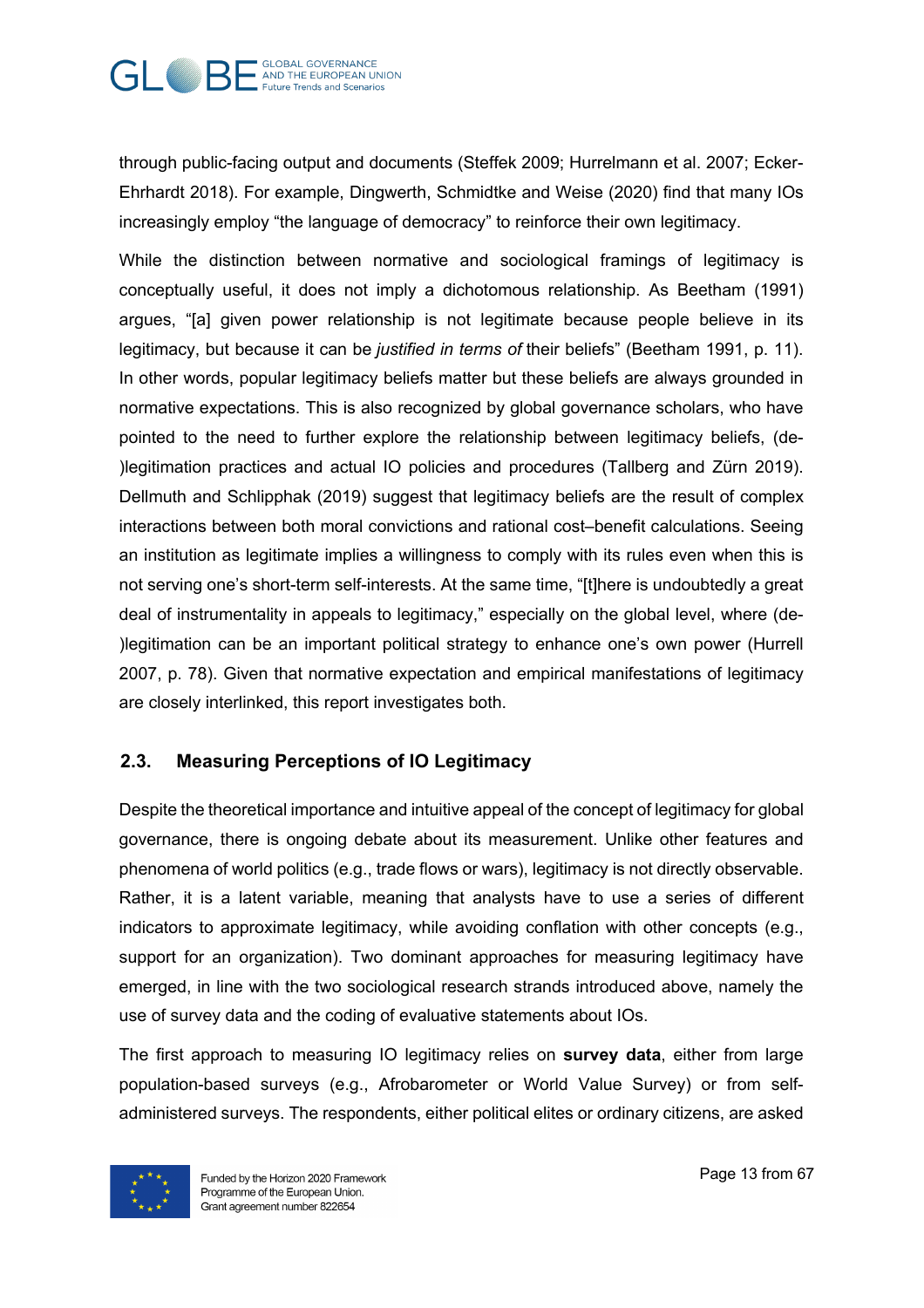

a set of questions, typically geared towards establishing the extent of their confidence in a given IO. This measures the general trust in an organization that often serves as a reservoir for IO legitimacy claims (Dellmuth et al. 2019, p. 639). Indeed, measuring confidence is a broadly applied standard in legitimacy research in both international relations and comparative politics. This ensures a high degree of comparability across fields and serves to accumulate knowledge about elite and citizen perceptions of IO legitimacy. Moreover, data from large surveys often ensure accurate estimations through several thousand respondents and, when combined with experimental questions, also yield high-quality inferences. At the same time, however, it is difficult to track changes over time in surveys unless multiple (and very costly) waves are foreseen. Moreover, citizens often do not have sufficient knowledge about IOs to contribute to an accurate assessment (Dellmuth 2016). Finally, while there is little doubt about confidence being a feature of legitimacy beliefs, the question is whether confidence alone is exhaustive of all aspects of legitimacy. As a result, recent contributions have started to combine several survey questions related to legitimacy (e.g., norms of an IO, its appropriateness and social desirability) into new aggregate measures of IO legitimacy beliefs (see Anderson et al. 2019).

The second approach to measuring IO legitimacy codes **evaluative statements** about IOs, drawn from texts in news articles, government speeches and party manifestos, or social networks (e.g., Twitter). Both classic qualitative content analysis and novel automated text analysis can be used to identify relevant statements about IOs and extract their underlying tone or sentiment. Mostly negative evaluations point to legitimacy challenges, whereas positive evaluations reflect an endorsement of IO features and practices. This approach has important advantages as it enables researchers to measure discursive engagement with global governance institutions and the intensity of public discontent (Binder and Heupel 2015). Moreover, it often covers large time periods, allowing scholars to identify and explain important temporal dynamics. At the same time, it is often unclear whether strategic considerations unrelated to an IO's legitimacy feature into evaluative statements or whether the particular public site in which IOs are challenged (e.g., media vs. UN General Assembly) may affect their discursive contestation. Scholars therefore increasingly turn to behavioral measures of (de-)legitimation, such as street protests or IO reform efforts, to complement the study of discursive evaluation (see Tallberg and Zürn 2019). Big data platforms also provide new avenues for IO legitimacy research as they are able to automatically gather and process data at an unprecedented scale (see case study below).

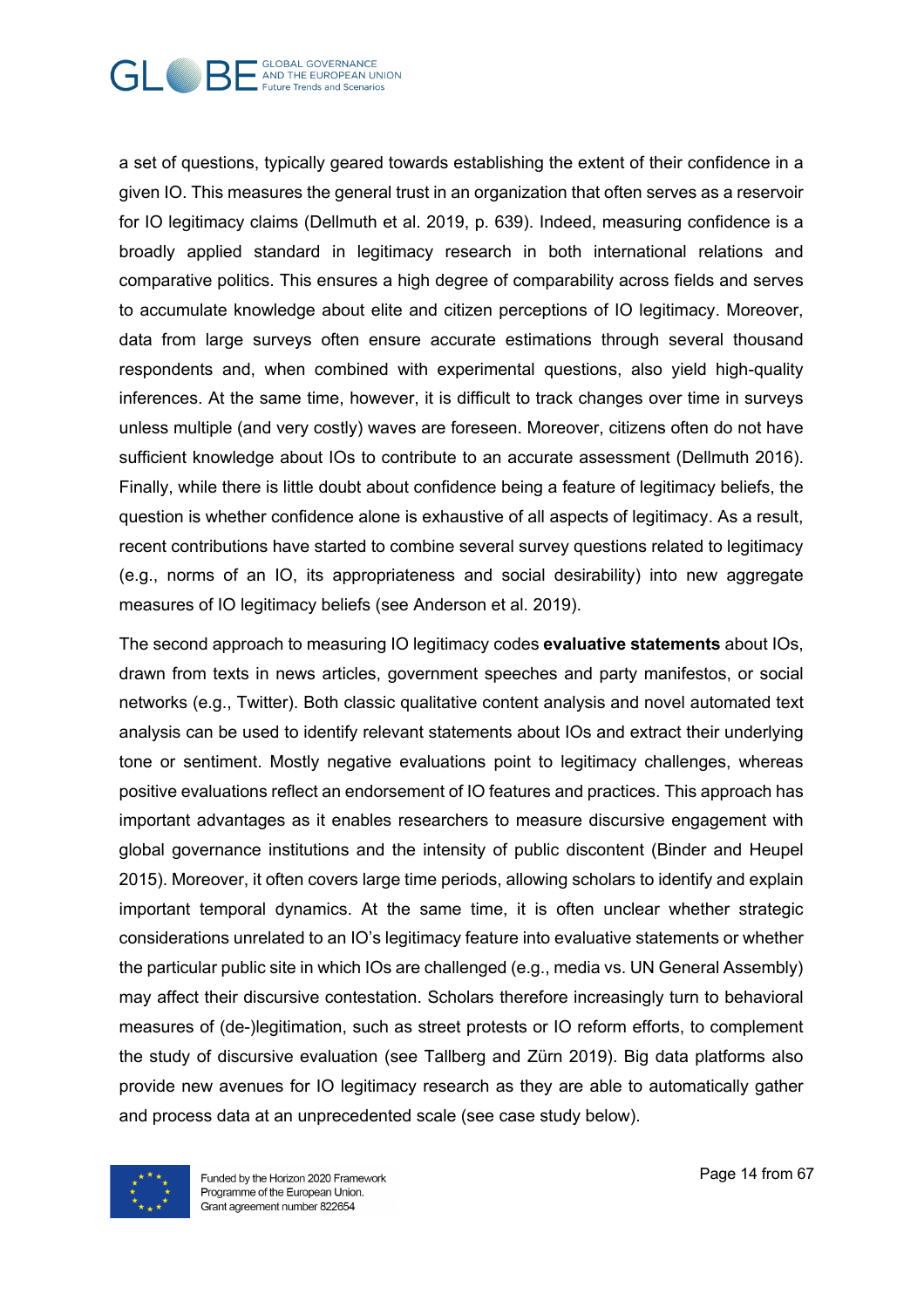#### GLOBAL GOVERNANCE AND THE EUROPEAN UNION **Future Trends and Scenarios**

#### **Using Big Data to Measure the Perceived Legitimacy of IOs**

As earlier GLOBE research has explored, the growing availability of big data provides new opportunities for social science research (Saz-Carranza et al. 2020). Here, we provide a brief case study of how big data can help uncover sentiment patterns in global media discourses, allowing researchers to draw some conclusions on IO legitimacy. We focus on the Global Database of Events, Language, and Tone (GDELT), a Google-supported database of worldwide news which contains structured data mined from more than 150,000 broadcast, print, and web news sources in more than 100 languages. Using sentiment analysis, GDELT is able to determine the overall tone of these news items. As the following brief case study illustrates, this can provide useful background for sociological studies of IO legitimacy.

#### *Perceived Legitimacy of the WHO: COVID-19 and the Trump Effect*

We explore how attitudes towards the World Health Organization (WHO) across different geographical areas have changed in the aftermath of the COVID-19 pandemic outbreak. We also probe the impact of the 'Trump effect,' that is, we show how then-US president Donald Trump's hostile stance towards the WHO has affected the perceived legitimacy of the IO. Using the GDELT database, our proxy measure for 'legitimacy' is the aggregate daily sentiment score of news reports that cover events involving the WHO.

We analyze GDELT data collected between 01/01/2019 (pre-COVID) and 21/10/2020 (a few months into the pandemic), covering the following geographical areas: Brazil (BR), China (CH), France (FR), Germany (GM), Russia (RS), Spain (SP), the United Kingdom (UK), the United States (US), and the world as a whole. We extract the daily average sentiment of news items in these countries/regions, divided in two series: (a) all news reports mentioning the WHO (WHO\_all) and (b) news reports mentioning both the WHO and Trump (WHO + Trump). In turn, this allows us to isolate (c) news reports that mention the WHO but not Trump (WHO\_woutTrump). Negative sentiments expressed in the latter are less likely to be the direct result of damaging rhetoric or action by the US president.

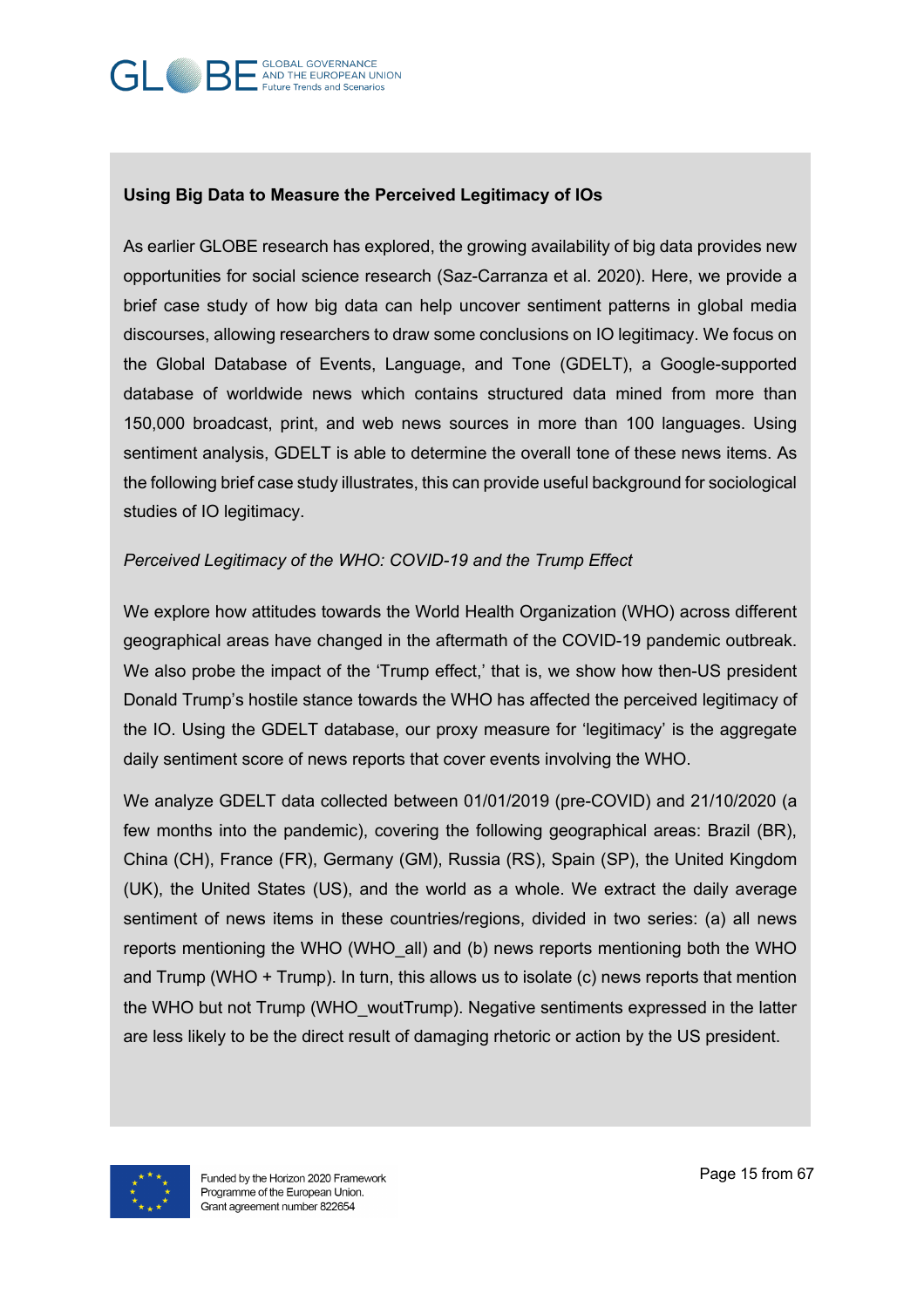#### **GLOBAL GOVERNANCE** GL AND THE EUROPEAN UNION **Future Trends and Scenarios**



Figure 5 compares sentiment trends across all news items mentioning the WHO (blue) with those mentioning the WHO but not Trump (green), revealing significant differences in overall tone. The WHO is discussed much more positively when the 'Trump effect' is excluded. In both time series, attitudes towards the WHO turn more negative following the rapid worldwide spread of COVID-19, indicating a decrease in perceived legitimacy. However, the turn towards negative sentiments is much more pronounced and prolonged if the 'Trump effect' is not excluded.



*Figure 6: Differences between average tone for WHO\_all pre- and post-COVID*

Figure 6 shows the difference between average tone in overall news coverage mentioning the WHO pre- and post-COVID, disaggregated by geographical area. Tone is mostly

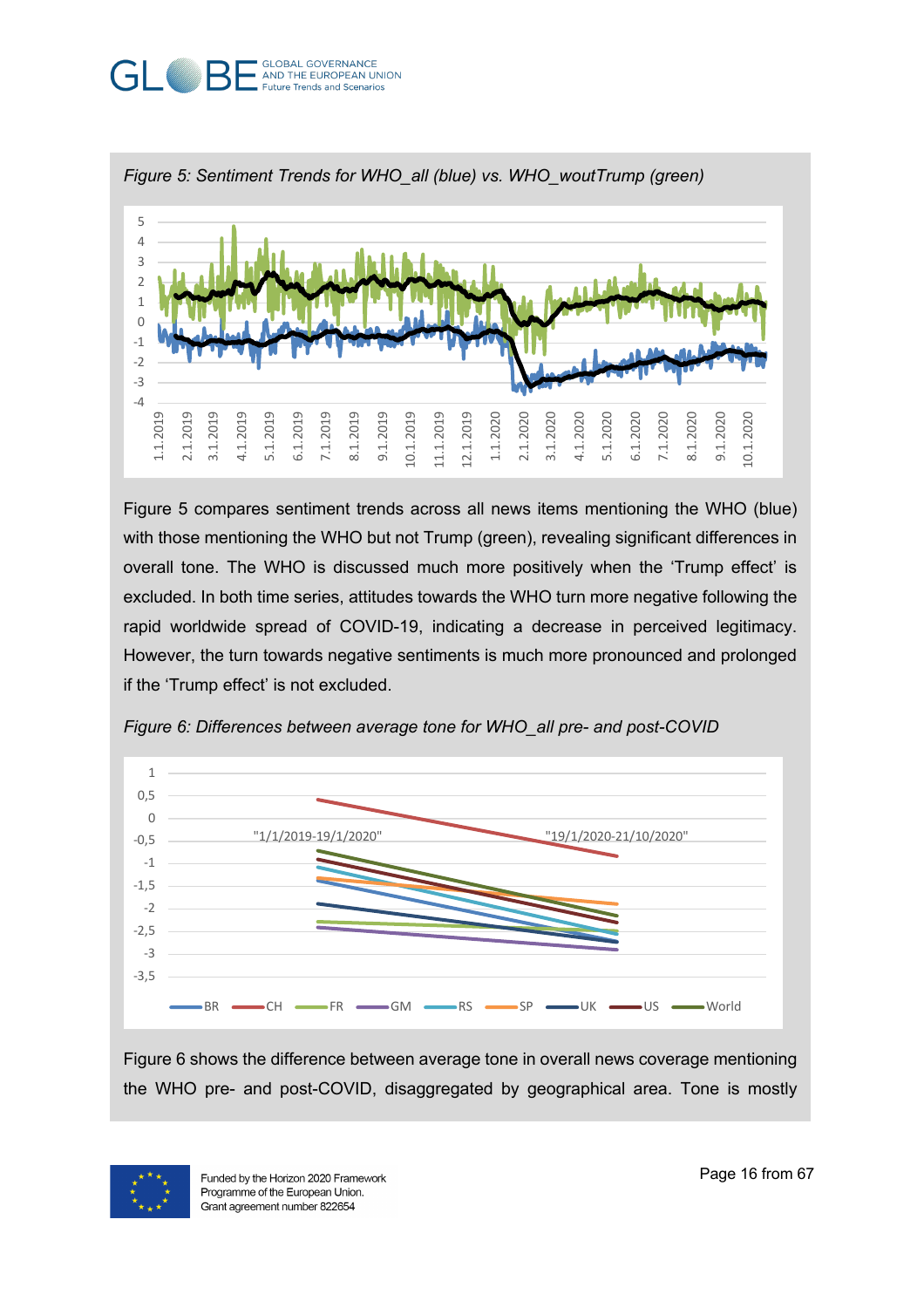

negative in all countries/regions even before the onset of COVID-19 and falls further in the aftermath of the pandemic. We can also differentiate country-specific trends. For example, average tone values are lowest in Germany both pre- and post-COVID and highest in China. The greatest difference in average tone can be observed in the US, whereas France sees only small changes in average tone post-COVID.



*Figure 7: Differences between average tone for WHO\_woutTrump pre- and post-COVID*

Figure 7 depicts differences in average tone pre- and post-pandemic with the 'Trump effect' excluded, revealing very different trends. Average tone value remains positive (above 0) in virtually all countries and regions. The decrease in average tone values is less pronounced and, as a matter of fact, tone becomes more positive in two cases, namely China and France, suggesting that, without the 'Trump effect,' support for the WHO increased in these two countries following the COVID-19 pandemic.

#### *Potential and Limits of Using Big Data for IO Legitimacy Research*

As this brief case study illustrates, large algorithm-based datasets can be usefully employed in IO legitimacy research. However, there are also important limits to their application. In the case of GDELT, for example, negative sentiments expressed in a news item on a particular IO might not necessarily be directed at the IO itself. Moreover, a temporary drop in support for an IO does not always equate a decrease in perceived legitimacy. As Tallberg and Zürn (2019, p. 587) argue, "legitimacy refers to a reservoir of confidence in an institution that is not dependent on short-term satisfaction with its

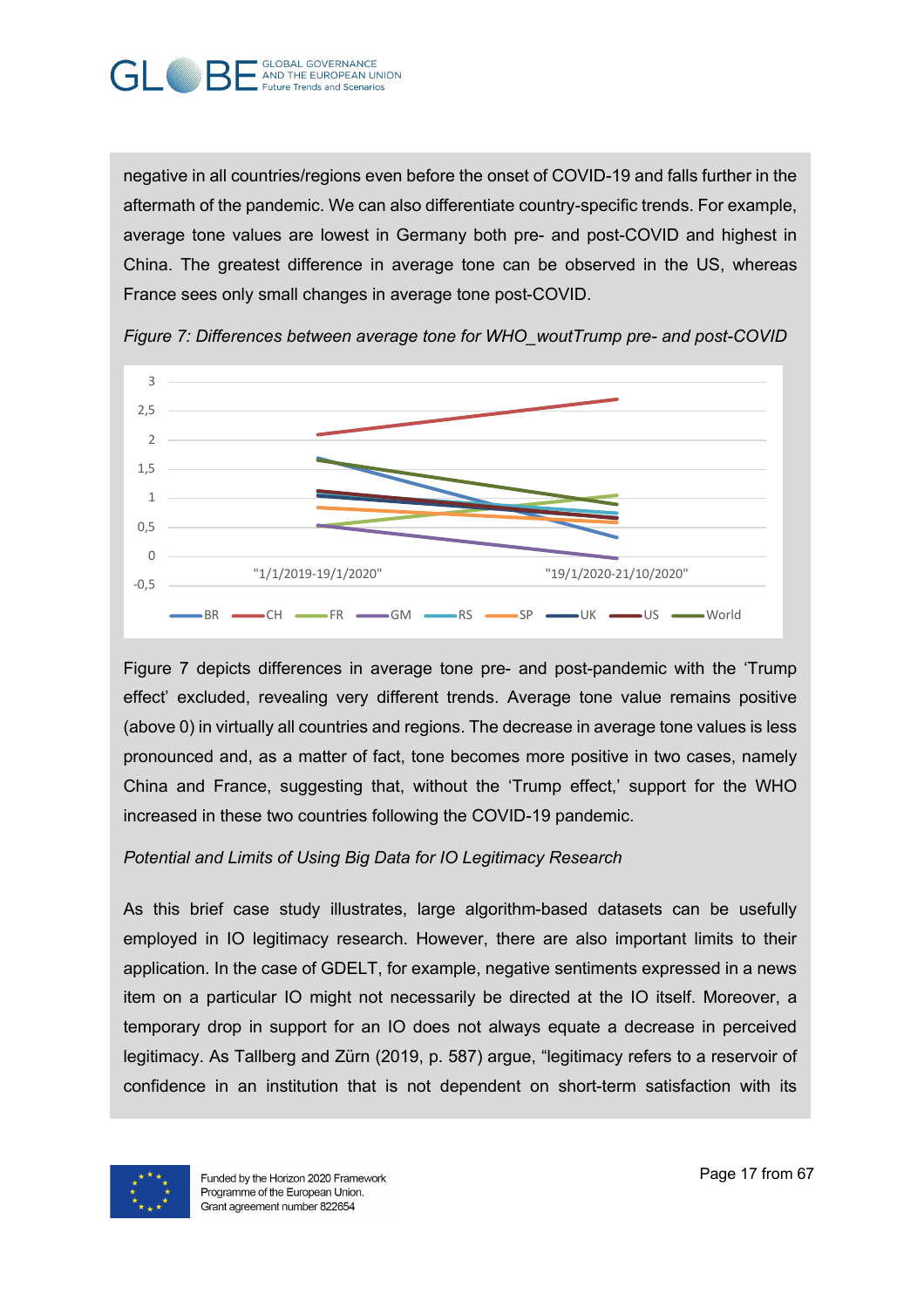distributional outcomes," meaning that an individual's support for or sentiment towards IO policies or actions might fluctuate even as overall trust or confidence in the IO as an institution remains relatively stable. Thus, big data provides promising opportunities for legitimacy research in global governance, especially when seeking to understand trends over time or facilitating comparison across different regions, however, it always requires careful contextualization.

## **3. Cross-Domain GLOBE Expert Survey on IO Legitimacy**

To better understand both the normative and the sociological dimensions of global governance legitimacy, we designed a small survey, aimed at gathering in-depth insights from GLOBE expert teams. The survey covers the whole range of GLOBE issue areas: climate change (Survey I), development (Survey II), finance (Survey III), investment (Survey IV), migration (Survey V), security (Survey VI), and trade (Survey VII). It was filled out by GLOBE Work Package leaders and their respective teams. As such, we were able to tap into a small but committed pool of experts, all of whom bring extensive expertise on their surveyed issue areas and IOs. We asked participants to focus on the IO that they consider most authoritative in their respective issue area. These include:

- Climate Change: United Nations Framework Convention on Climate Change (UNFCCC)
- Development: World Bank
- Finance: Bank for International Settlements (BIS)
- Investment: International Centre for the Settlement of Investment Disputes (ICSID)
- Migration: United Nations High Commissioner for Refugees (UNHCR)
- Trade: World Trade Organization (WTO)
- Security: United Nations Security Council (UNSC).

It is worth emphasizing that this is a very diverse group of institutions, not just in terms of issues covered but also in terms of institutional design and purpose. For example, the UNFCCC, the UNHCR and the UNSC, while having quite distinct governance structures, are not 'standalone' IOs but rather different organs or entities of the United Nations. The BIS is a very particular IO that is not governed by states but by central bankers. In turn,

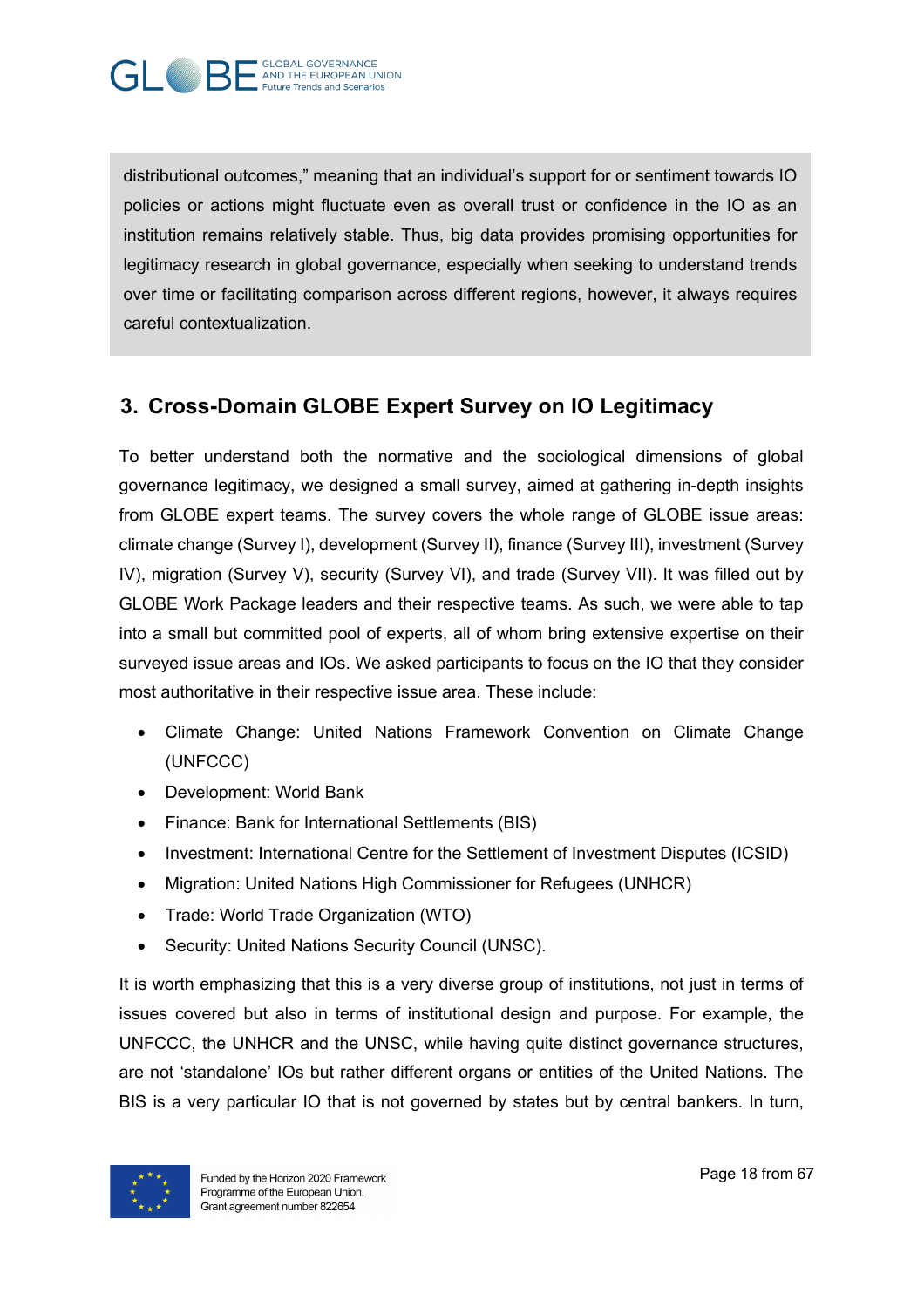

ICSID stands out as the IO with the narrowest policy functions, focused entirely on investorstate dispute settlement. While this diversity makes for an interesting analysis, there are obvious limits to the comparative insights that might be drawn from it.

The survey was structured around two sets of questions. The first set of questions focused on the normative dimensions of legitimacy, asking respondents to assess their respective IOs according to three principles commonly associated with institutional 'input' and 'throughput' legitimacy – participation and equal representation, transparency, and accountability – as well as 'output' legitimacy, that is, their ability to deliver effective and fair policy outcomes. Respondents rated IOs' compliance with these principles and performance expectations on a scale from 1 to 10, providing additional information as appropriate. The second set of questions focused on the empirical manifestations of legitimacy beliefs and the way in which (de-)legitimation processes play out within each issue area. We asked respondents about the extent to which IO legitimacy in their issue area is contested and whether there are any strategic delegitimization attempts. In turn, we also asked what strategies IOs themselves (or their supporters) have employed to enhance legitimacy and how successful these strategies have been. The full survey is included in Appendix I of this report. We received detailed responses from all the GLOBE teams leading on domainspecific Work Packages.

Before we present the survey results, it is important to highlight a few caveats. These include the relatively small size of the survey as well as the fact that it was filled out by a very particular group of observers, namely academic experts. As such, it is not necessarily reflective of the views of ordinary citizens or vulnerable groups at the receiving end of global governance. Moreover, as we emphasize throughout the report, the normative expectations underpinning IO legitimacy are often very ambiguous, so any attempt to 'score' them is fraught with methodological and interpretive difficulties. The specific aspects of legitimacy covered in the survey can be operationalized, observed, and measured to a degree but they still involve significant normative interpretation. These caveats notwithstanding, the survey results allow us to identify key differences and commonalities across issue areas. Moreover, engaging with the different normative expectations observers might bring to the table is arguably a valuable exercise in itself.

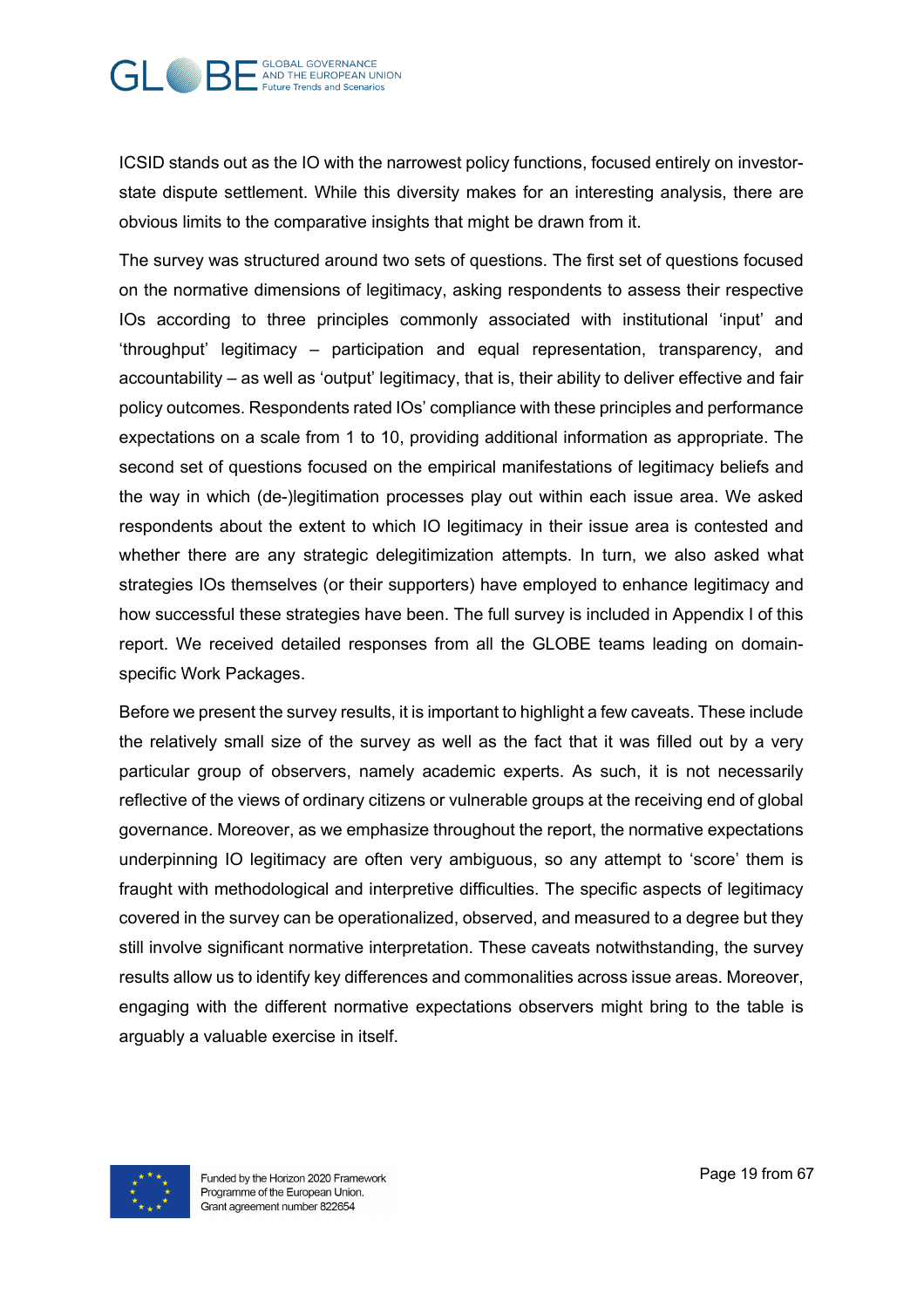

## **4. Overview of Findings**

#### **4.1. Evaluation of Normative Standards – Input, Throughput, Output**

The following sections provide a cross-domain comparison of IO performance against four normative standards – participation and equitable representation, transparency, accountability, and quality of output – based on scores assigned to these IOs in the GLOBE expert survey. With few exceptions, all surveyed IOs have sought to strengthen their 'input' and 'throughput' legitimacy, albeit with very mixed results. On average, IOs score highest with regard to transparency, although the wider trend towards information disclosure has not always translated into effective accountability mechanisms. We find that IOs see themselves confronted with various tensions and dilemmas as they endeavor to enhance the democratic quality of governance whist seeking to maintain 'output' legitimacy in the face of ever-more pressing and complex problems. As we also highlight, it is far from clear how the democratic quality of institutions should be assessed on the global level, as IOs remain first and foremost answerable to the states that endowed them with authority in the first place.

#### *4.1.1. Participation and Equitable Representation*

In contrast to governments in domestic democratic systems, the authority of global governance institutions is not directly legitimized through electoral mechanisms. Instead, the input legitimacy of IOs and other global governance institutions has been linked to equitable representation and participatory processes of deliberation, that is, ensuring all relevant stakeholders have a seat at the table and/or are able to make their voices heard. Over time, the number stakeholders considered 'relevant' has grown markedly and modes of engagement have diversified. In an increasingly multipolar world, institutional structures that preserve historic power constellations have become difficult to justify. And while intergovernmentalism remains the primary principle for cooperation, setting hard limits for what can be agreed, IOs are also increasingly expected to enable non-state actor involvement in global governance, e.g., by enabling the active participation of observers in international conferences, encouraging non-state action in line with globally defined goals, or creating opportunities for multi-stakeholder partnerships. Therefore, we take into account two dimensions of input legitimacy in our analysis, namely the equitable representation of state parties in IO decision-making processes as well as opportunities for non-state actor

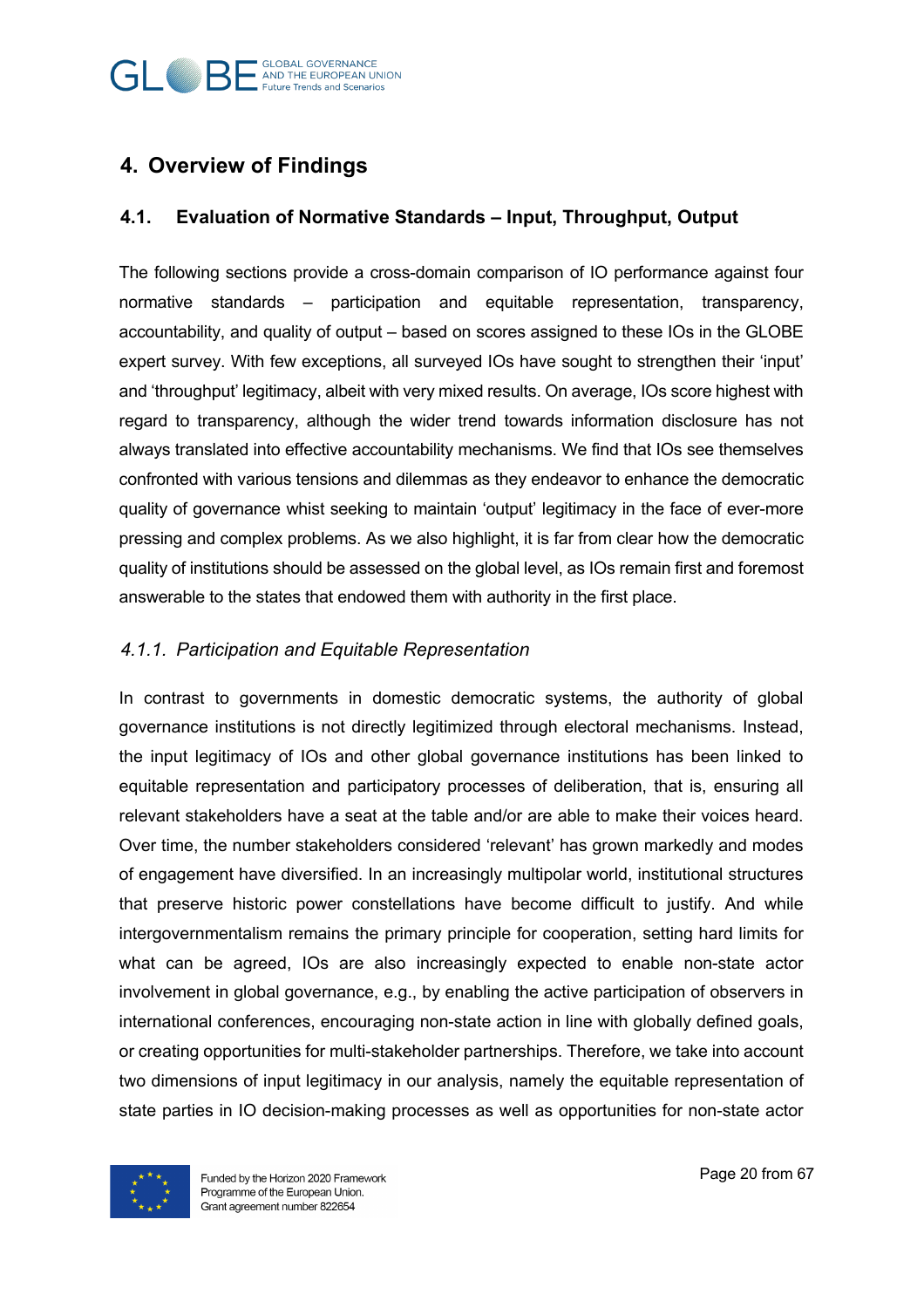

participation.

In both regards, the survey results reveal significant variations across issue areas and IOs. Some IOs have formal decision-making mechanisms that are structurally skewed towards more powerful state parties, whereas others provide an equal say – at least on paper – to all state parties. And while some IOs provide several mechanisms for non-state engagement, others remain largely closed off to outsiders. Beyond formal institutional structures, the reflections below also point to more subtle ways in which representational inequalities are perpetuated on the global level. For example, even where decisions are taken by consensus, richer and more powerful states may wield more influence due to their political and economic weight and stronger diplomatic capacity. Similarly, in the context of asymmetric distributions of power, resources and capacity, mechanisms to increase nonstate participation do not necessarily amplify the voices of those most affected by policy decisions. Finally, the relationship between input legitimacy (representation and participation) and output legitimacy (effectiveness of policy outcomes) is not straightforward, potentially presenting dilemmas for institutional reform.



*Figure 1: Participation and equal representation in IOs across GLOBE issue areas (rated by survey participants on a scale from 1 to 10).* 

Figure 1 shows the scores assigned to individual IOs by the GLOBE expert teams, taking into account both state representation and non-state actor engagement. On the lowest end

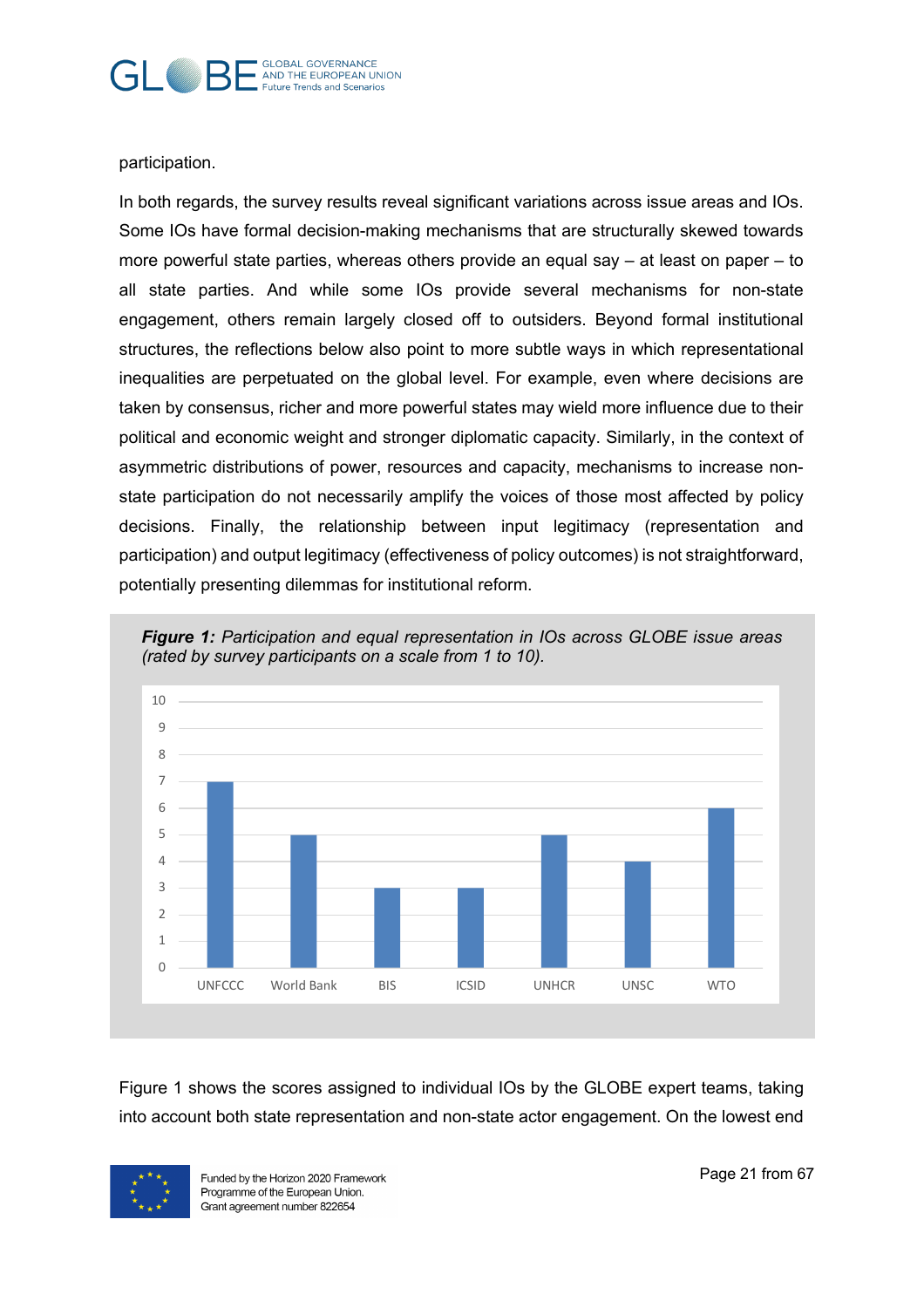

of the spectrum are the BIS and the ICSID, two IOs whose activities have been legitimated primarily through the provision of technical and/or legal expertise rather than democratic decision-making. Indeed, the **BIS** is a club-like policy community rather than multilateral organization, which brings together central bankers and financial regulators rather than states. Its Board of Director remains Western-dominated, with six of its 18 seats reserved for *ex officio* members consisting of the governors of the founding central banks. Lowincome and emerging economies find themselves on "the periphery of participation" and opportunities for civil society engagement are largely non-existent (Survey III). Yet, calls for more equitable representation and greater participation have remained relatively muted, partly because "global finance has been seen as involving highly technical private transactions that are best handled by experts or market actors operating as freely as possible from the uninformed political meddling that comes with democracy" (Porter 2001, p. 427).

In the case of **ICSID**, legitimacy concerns focus primarily on the composition of arbitrators rather than the equitable representation of states. The international arbitration landscape remains dominated by a small, dense network of mostly male professionals from Western countries (Puig 2014). The lack of geographical diversity is seen as particularly troublesome since the majority of registered cases are against non-Western respondent states (Langford et al. 2022). Beyond the composition of arbitrators, "[t]he main problem is participation of non-state and non-investor stakeholders, who are never direct participants" and enjoy only "limited *amicus* capacity or indirect participation possibilities" (Survey IV).1

The UN-led international security regime also receives low scores for representation and participation. This is unsurprising given long-standing concerns over the institutional structure of the **UNSC**, which is widely seen as "anachronistic" and "at odds with a multipolar world" (Survey VI). Notably, the Council's five permanent members (P5) – China, France, Russia, the United Kingdom, and the United States – enjoy special privileges, including the right to veto any draft resolution. Elected Council members face several constraints to making a lasting impact on the Council's agenda, including the brevity of their two-year term, an increased burden of work that can be difficult to stem for smaller countries, as well as working methods that favor status quo arrangements (Martin 2018). Opportunities for non-

<sup>1</sup> *Amicus curiae* (from Latin 'friend of the court) mechanisms allow for third party input to assist arbitration proceedings, usually in the form of written submissions (Butler 2019).

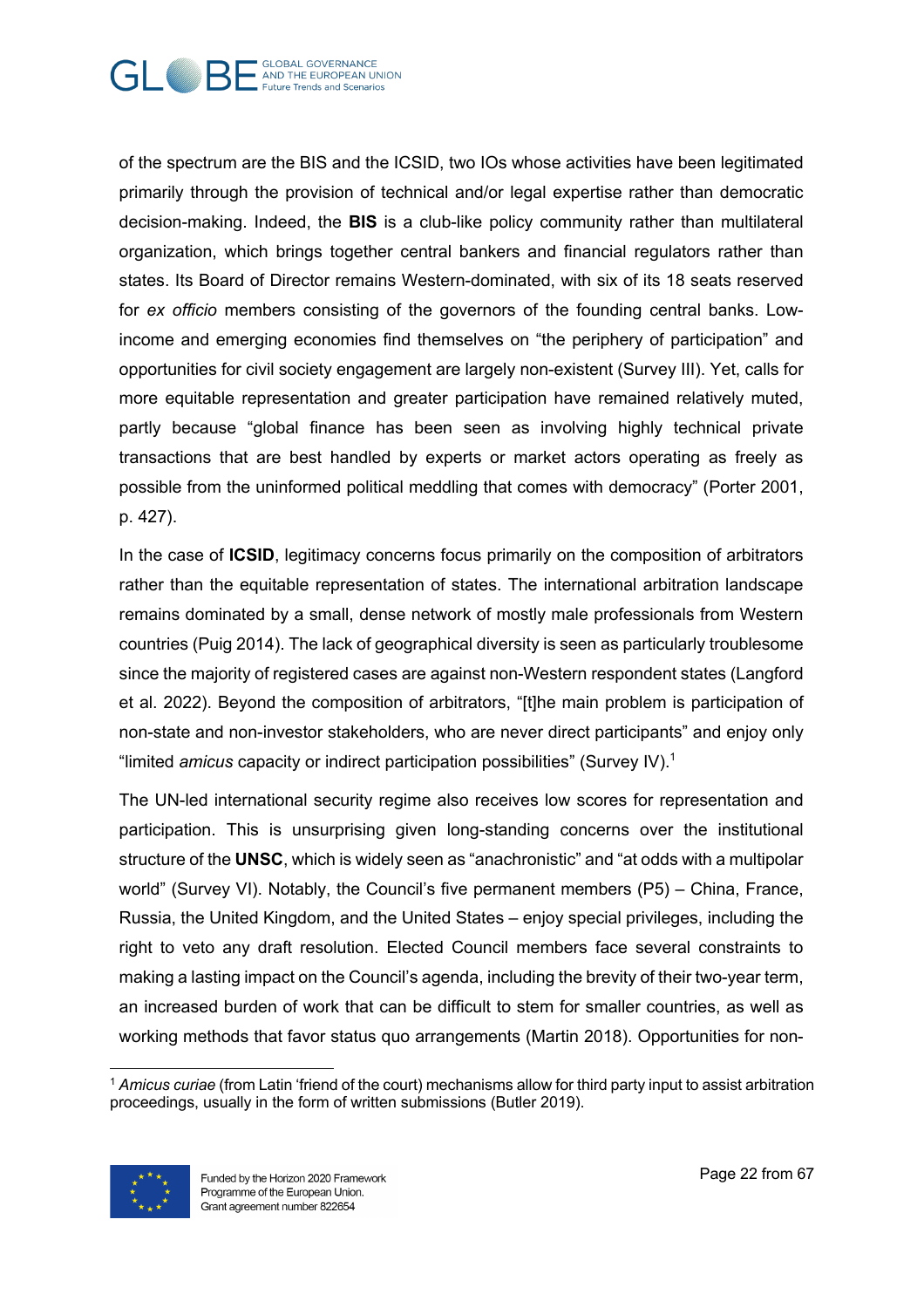

state actor engagement also remain very limited.

Like the UN security regime, albeit to a lesser degree, the **World Bank**'s decision-making structures institutionalize power asymmetries between state parties. Although governance structures have been subject to several reforms, the Bank's weighted voting system – which links voting power to capital contributions – ensures that major donor governments exercise disproportionate influence. As the largest shareholder, the United States continues to enjoy de facto veto powers and has traditionally held the Bank's presidency. Concerning the involvement of non-state stakeholders, the World Bank has made conscious efforts to increase engagement over the past decades. According to the Bank's own data, 88% of all funded projects involved civil society participation in 2015, compared to 21% in 1990 (World Bank n.d.). However, Pallas (2013) notes that the uneven distribution of power and resources means that some civil society organizations are more influential than others, qualifying expectations that increased participation serves to 'democratize' the World Bank.

In contrast to the UNSC or the World Bank, the **UNHCR**'s governing body, the Executive Committee of the High Commissioner's Programme (ExCom), does not establish special prerogatives for certain states. Originally composed of just 25 states, ExCom membership has progressively increased to currently 107 members (UNHCR 2021a). Decisions are adopted by consensus in plenary sessions which are also open to NGOs and other external observers, although substantive outcomes are usually the result of informal consultations, which might be dominated by a small number of states (Fresia 2014). The UNHCR's dependence on voluntary financial contributions – many of which are 'earmarked' for certain countries or purposes – also increases the de-facto influence of a small number of donors, mostly from the Global North (Loescher and Milner 2011). Of main concern, however, is the fact that refugees and other persons under the UNHCR's mandate "have, at best, limited opportunities to participate in decisions that affect them directly" (Survey II). Illustrative of this, Milner (2021) notes that of the 3000 participants at the 2019 Global Refugee Forum, barely more than 2% were refugees.

The two organizations ranking highest in Figure 1 are the UNFCCC and the WTO, both of which formally afford all state parties equal say in decision-making, with consensus the default decision-making mode. In contrast to other major economic IOs, the **WTO** has no executive body to decide strategic direction and delegation of authority is restricted to the dispute settlement process. However, significant power asymmetries persist and while

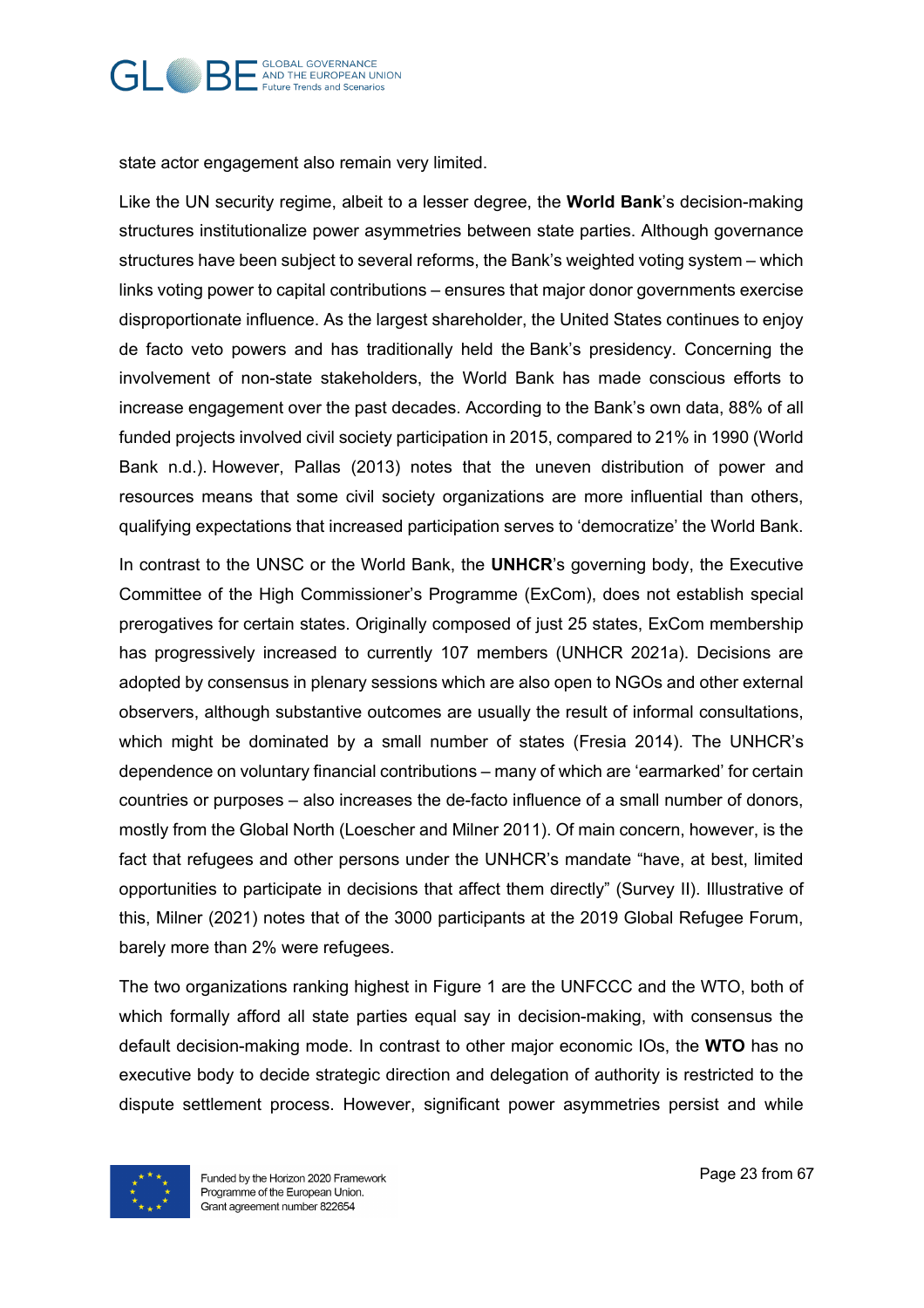

poorer states are not without leverage, larger trading nations are likely to find it easier to promote their own agendas or withstand political pressure to join a consensus (Joseph 2011). Moreover, consensus-based decision-making is widely seen to negatively affect output legitimacy, as the WTO has struggled for decades to negotiate new rules on a range of pressing trade issues. In terms of non-state actors, while the WTO has historically been hesitant to engage, a number of channels have been established which allow for communication, consultation and participation, e.g., through the WTO Public Forum (an annual outreach event), the submission of position papers, or participation as accredited observers at the Ministerial Conference (WTO n.d.a).

Finally, climate governance under the **UNFCCC** allows for broad participation of state and non-state actors, based on the understanding that effective climate action will require "all hands on deck" (Hale 2016). Consensus-based decision-making ensures that state parties have equal voting power, though some enjoy more leverage in the negotiations than others. Like the WTO, the UNFCCC also faces challenges to its effectiveness, given the difficulty of generating consensus among virtually all countries in the world. While decision-making rests squarely in the hands of states, the UNFCCC grants access to a large number of observers at its annual Conferences of the Parties (COPs) and has established several modes of engagement, e.g., allowing observers to make interventions during negotiations or provide written submissions to feed into workshops and technical meetings (Phillips 2018). However, civil society organizations have limited agency when it comes to the terms of their engagement with the UNFCCC regime (Orr 2016). In recent years, the UNFCCC has also established new ways of engaging with non-party stakeholders under the Global Climate Action Agenda, a broad process aimed at strengthening the linkages between intergovernmental and transnational climate action. While this has created new opportunities for interaction, researchers have noted that UNFCCC orchestration efforts do not guarantee equal participation (Bäckstrand and Kuyper 2017).

As this comparative overview suggests, equitable representation and participation are vital concerns in the debate on global governance legitimacy. However, it also illustrates the complexities of implementing commitments to more inclusive governance in practice. How to balance broad-based participation and the need to deliver operational outcomes, especially on issues that call for a rapid response? Is the 'one country, one vote' principle the most democratic or could some form of weighted voting (e.g., population-based)

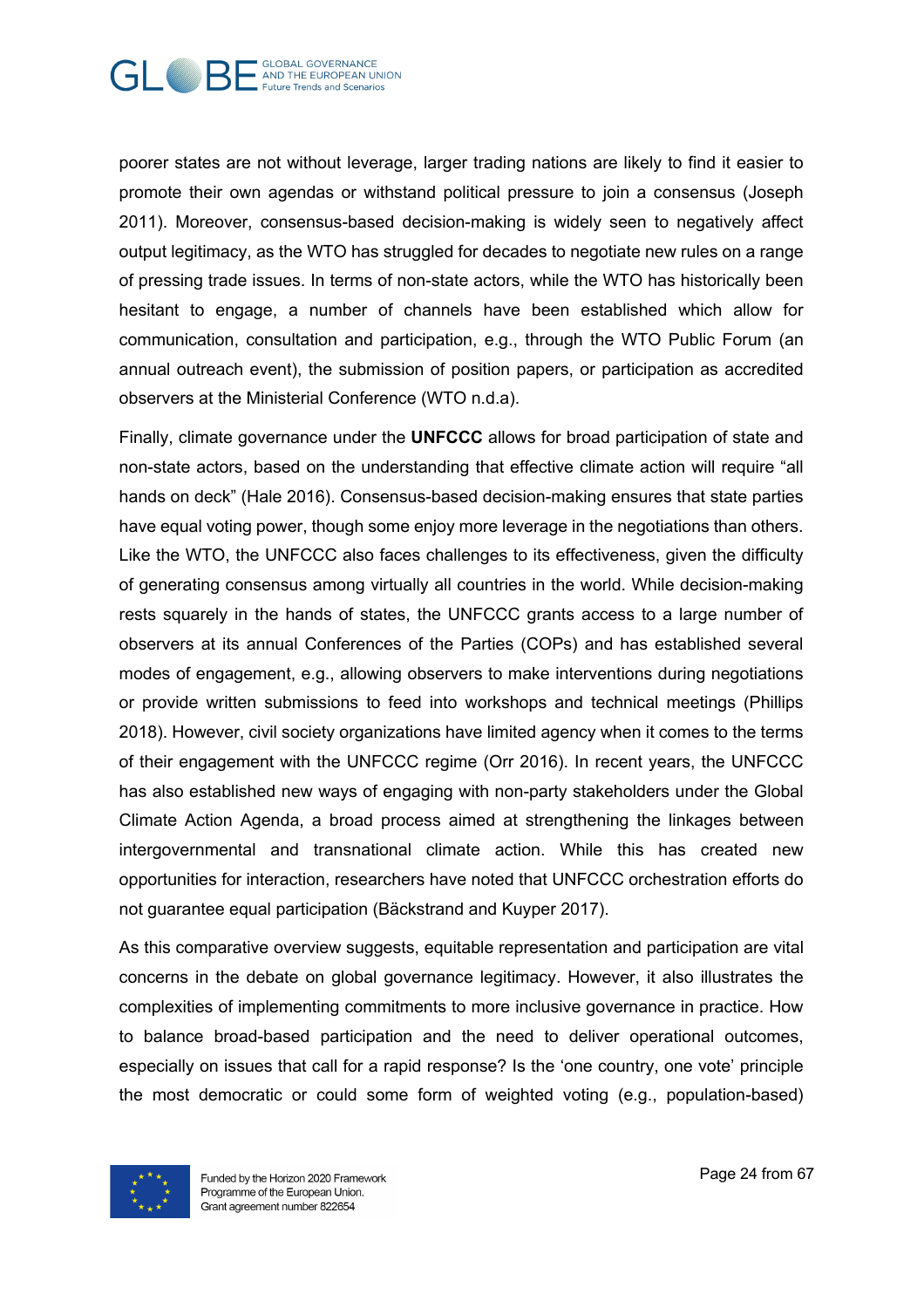

generate fairer outcomes? Does greater inclusion of non-state actors lead to more representative decision-making or does it introduce new biases? Clearly, inclusive governance is about more than 'broadening the tent', it is also about the quality of deliberative interaction between governance participants. One element of this is transparency, which we turn to in the next section.

#### *4.1.2. Transparency*

Across all major policy domains, IOs are facing demands for greater transparency. In the absence of a global demos, transparency is key to foster trust between governance participants (e.g., negotiating state parties) as well as between the governing and the governed. It is also widely expected to facilitate accountability and encourage behavior that is in line with shared global priorities, thus increasing effectiveness. Indeed, in some policy areas, transparency has been promoted as "a cure-all" solution (Carnegie 2021, p. 214). Yet, while transparency has been established as a vital component of good governance, there are also calls for more critical scrutiny of its legitimizing potential and the conditions under which information disclosure can be truly empowering (Gupta 2008). Indeed, some have suggested that an over-emphasis on information may serve to obscure, and thereby maintain, existing global power asymmetries (Fluck 2015). Thus, transparency is not simply about the provision of information but also about its quality and the context in which it is provided (Bianchi 2013) – aspects which are more difficult to investigate empirically.

With these caveats in mind, survey results indicate that most IOs under investigation have made consistent efforts to enhance transparency, albeit with mixed success. The crossdomain comparison also suggests that it may not be appropriate to expect the same level of transparency across all policy domains. Indeed, in some policy areas, a degree of secrecy and confidentiality might be necessary to enable frank, open debate. Finally, it is important to distinguish between different dimensions of transparency in global governance. For example, while our focus is primarily on external transparency (the availability of relevant information to outsiders), internal transparency (information flows within the organization and between state parties) is also an important determinant of IO legitimacy. Meanwhile, transparency of state action will often be essential to ensure multilateral agreements are effectively implemented.

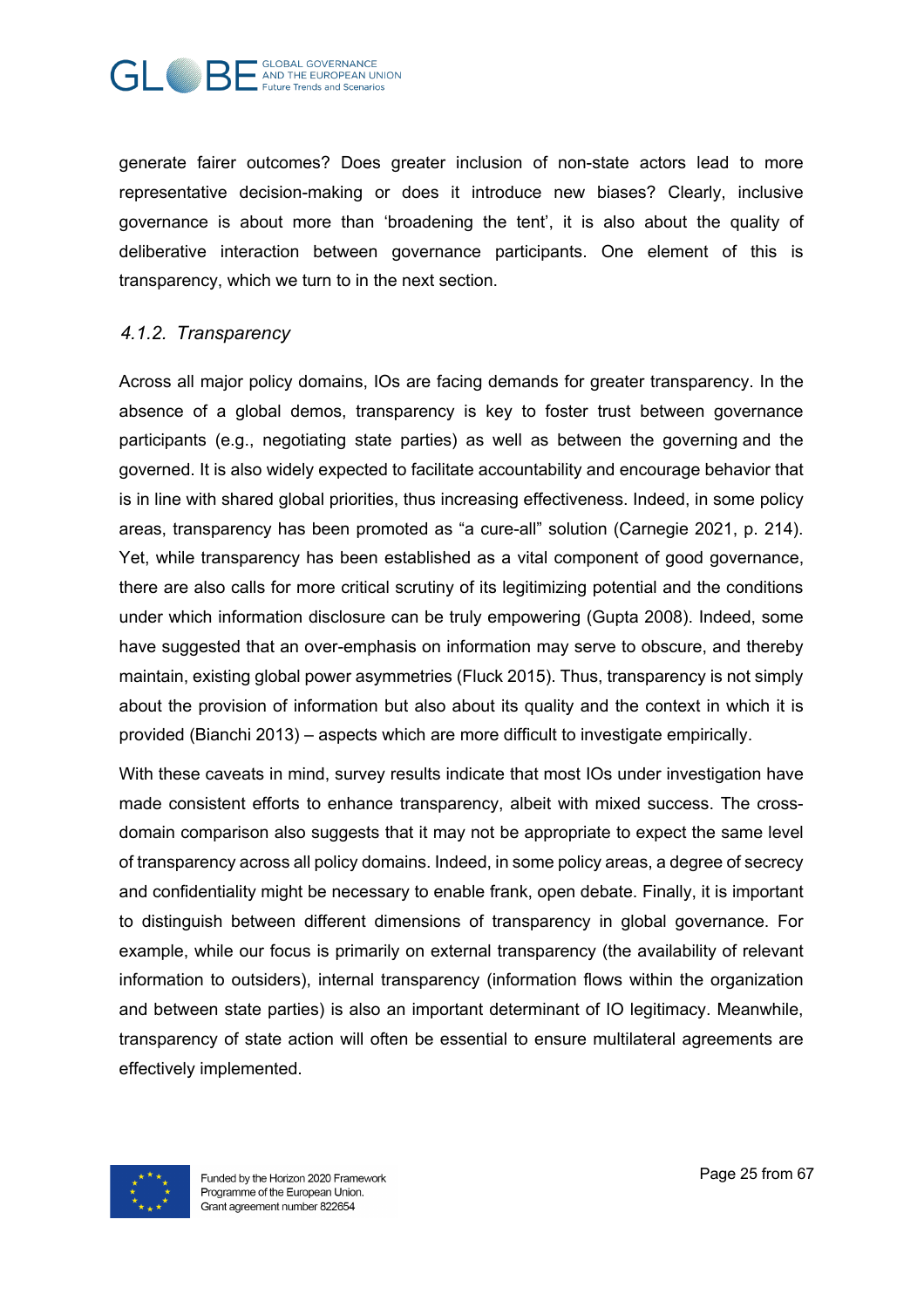#### **GLOBAL GOVERNANCE** AND THE EUROPEAN UNION **Future Trends and Scenarios**



*Figure 2: Transparency in IOs across GLOBE issue areas (rated by survey participants on a scale from 1 to 10).* 

Figure 2 depicts the GLOBE expert assessment of IO transparency in each issue area. Again, the **BIS** finds itself at the lowest end of the spectrum. The dominance of informal institutions in global financial governance has long been a major concern (Sharman 2011) and the BIS has the reputation of being a particularly secretive institution (LeBor 2013). Discussions take place behind closed doors and records are only being made publicly available after a period of 30 years. While pledges to greater transparency have been made (Carstens 2018), the BIS has been slow to lift restrictions on transparency, which have traditionally been justified with the need to foster trust and frank discussions among members (Schenk 2020).

International security is another policy domain traditionally associated with secrecy and closed-door diplomacy. However, the UN security regime has seen significant improvements in terms of transparency. For example, the majority of **UNSC** debates are now open, monthly work plans are publicly available, and informal (*Arria-formula*) meetings of the Council are increasingly webcast. Nevertheless, concerns persist over a number of issues. 30% of all UNSC meetings still take place behind closed doors and reform proposals have highlighted the need to enhance consultations with the wider UN membership (ACT 2019). Other transparency concerns relate to the selection of non-permanent UNSC

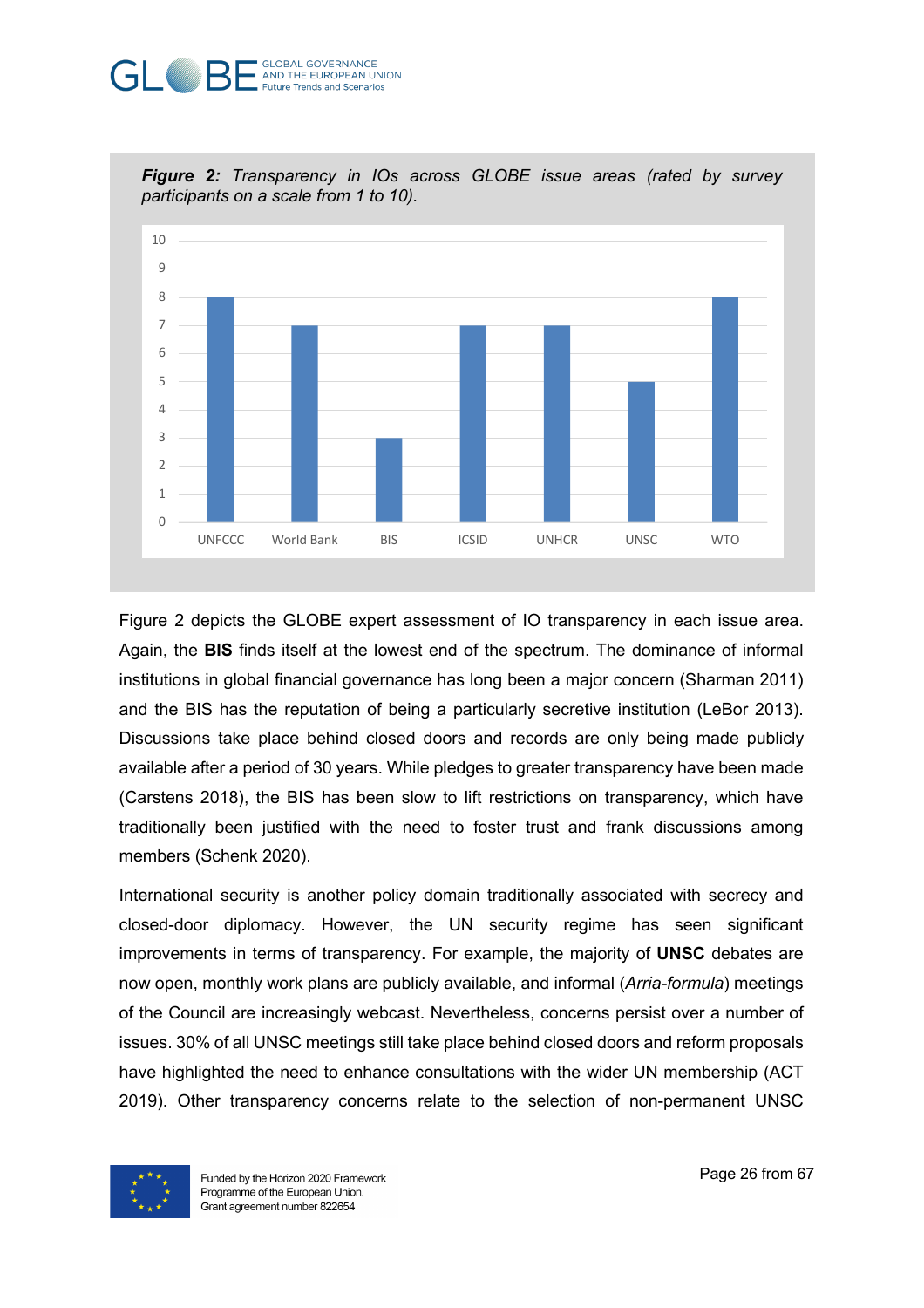

members as some countries are able to sustain lengthy election campaigns, involving "increasing levels of expenditure, invitations to capitals, entertaining and gifts, as well as political lobbying by roving ambassadors and targeting of development assistance" (Martin 2018). The P5's continued influence over the appointment process for subsidiary body chairs is another area of concern (Roele 2019).

Other surveyed IOs receive relatively high scores, reflective of conscious efforts to increase the transparency of governance procedures. The **World Bank**, long considered a secretive institution, has made "conscious and substantial shift toward greater transparency in recent years" (Survey II). In 2010, significant reforms related to the public disclosure of information, came into effect, which involved the declassification of more than 15,000 documents, the creation of a large searchable database, an expansion of the presumption of disclosure for new documents, and the establishment of an appeals process for requests of information that are initially denied (Gartner 2013). While these reforms have established the World Bank "as the most transparent international financial institution" (Hinojosa-Martínez 2013, p. 94), important exceptions to its disclosure policy remain and the Bank has been careful to protect the confidentiality of its decision-making process. The Bank has also faced controversies over irregularities in its data analysis activities (Shahal 2021) as well as its processing of major loans and grants from member states (Tett 2021).

In the case of **ICSID**, the extent to which information on arbitral proceedings is made publicly available depends on party consent. However, observers have noted that ICSID has made consistent efforts in seeking such consent and it is now mandated to publish excerpts of the legal reasoning underpinning every award (Parra 2014). Where parties agree to greater transparency, hearings may be opened to the public (e.g., via webcast). ICSID is currently in the process of amending its rules, which promise to deliver "greater transparency in the conduct and outcome of proceedings", although parties will still have the option to object to the full disclosure of awards (ICSID 2022). Other transparency concerns relate to the appointment of arbitrators, and behind-the-scenes working practices, which may be difficult to understand for a lay public (Maupin 2013).

The **UNHCR** publishes a range of data on its activities, finances, and other relevant information in an accessible manner. It operates a dedicated publicly available reporting portal for donors and other key partners – the Global Focus website – and also reports on all its operations via the International Aid Transparency Initiative (IATI). However, "there is

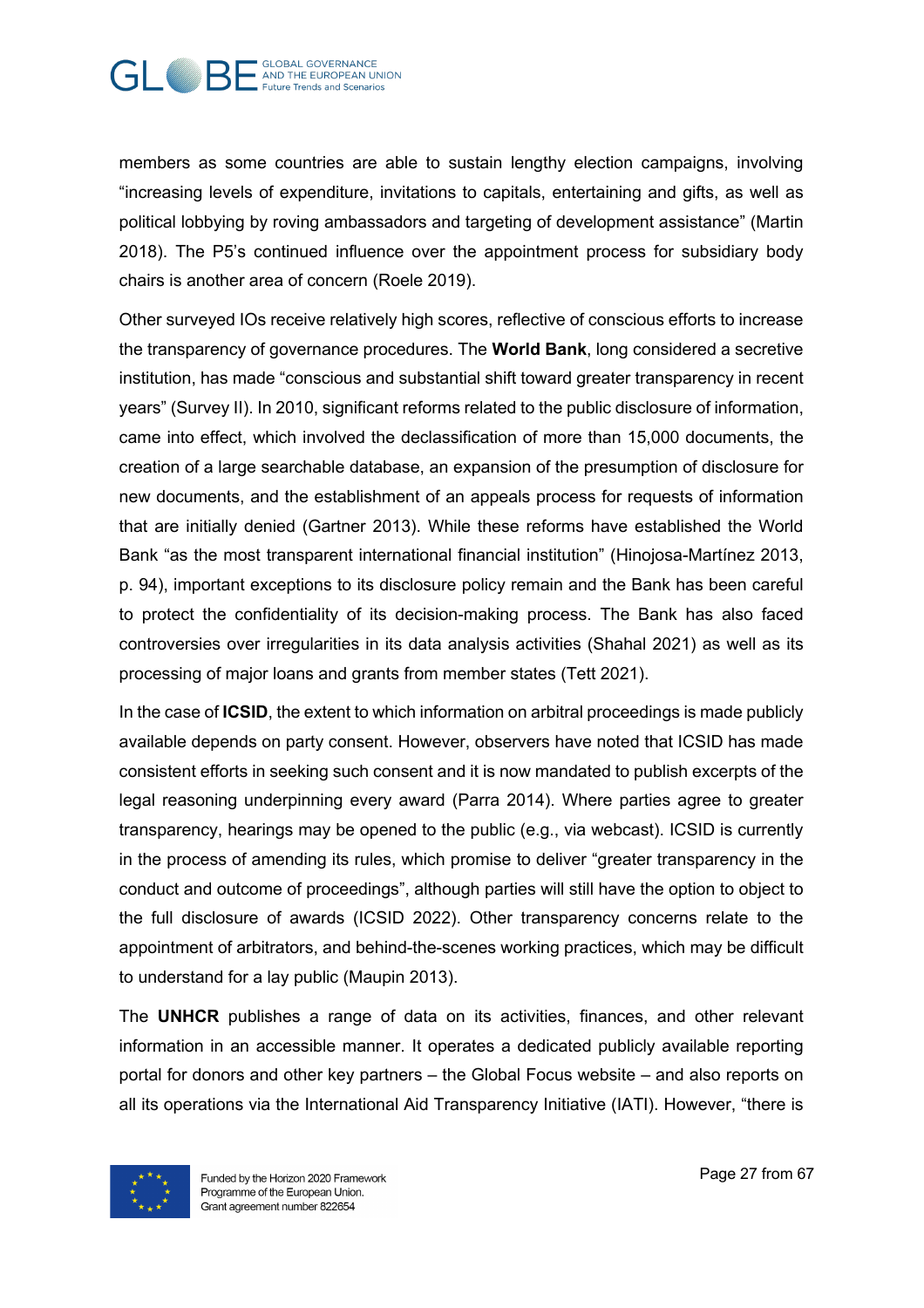

less transparency about how decisions are made" by senior management (Survey V) and concerns have been raised over poor internal communication and a lack of information flows between headquarter and field staff (Bradley 201). Moreover, Ozkul and Jarrous (2021) find that refugees themselves often find it difficult to understand and navigate bureaucratic practices and decision-making processes within the UNHCR.

In the case of the **UNFCCC**, transparency is widely seen as a bedrock principle of global climate negotiations as well as implementation activities. The former has been a main concern for COP hosts and the UNFCCC secretariat ever since the 2009 Copenhagen Summit, where the failure to create an open and inclusive negotiation process contributed to chaos and deadlock (Monheim 2016). Subsequent COPs have been conscious not to repeat these mistakes. However, even the successful 2015 Paris COP, which was praised for high levels of input and throughput legitimacy, was not fully transparent – rather the French presidency sought to carefully balance open and closed proceeding (Tabau 2016). Transparency is also a main mechanism of implementation under the Paris Agreement, with all parties required to report on progress made on their climate-related pledges.

Finally, the **WTO** has made significant efforts to increase external transparency, including by making a vast amount of data and official documentation publicly available via its website. However, the high salience of trade negotiations is widely seen to require a degree of confidentiality in order to build trust and enhance the quality of deliberations (Marx et al. 2019). The need for a base-level of confidentiality is likely factored into the WTO's relatively high transparency score, as depicted in Figure 2. As in other policy areas, available information might be difficult to put into context for lay observers. For example, Ungphakorn and Wolfe (2021) observe that "[m]ost dispute settlement documents are available but few people can understand them because they are extremely legalistic." In terms of internal transparency, the informal Green Room process continues to raise concerns, even as it has become much less exclusionary (Strange 2011).

Mirroring the observations made in the previous section, the quest for greater transparency in global governance is fraught with complexities. As with participation, the link between transparency and output legitimacy is not straightforward and institutions may have incentives to maintain a certain degree of confidentiality in the interest of enabling open discussions. Too much transparency could have adverse effects and "can lead to the actual discussions taking place elsewhere, in secrecy" (Tabau 2016, p. 33). Moreover, and as

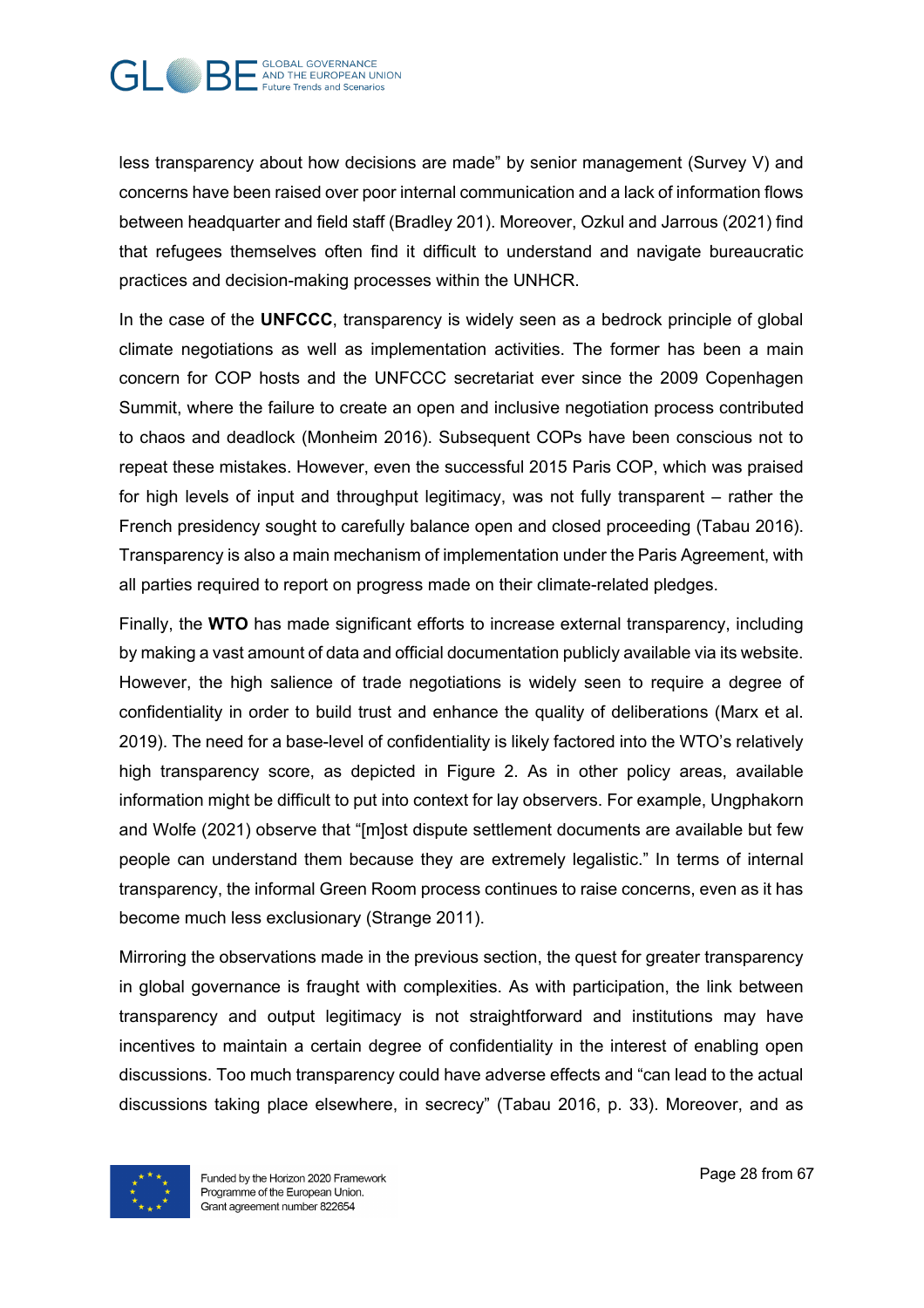

emphasized above, the mere availability of information does not automatically equal transparency, especially in policy areas where technical and/or legalistic language is prevalent. In some instances, transparency commitments may even be strategically employed to obscure governance intentions (Gupta and Mason 2016). Perhaps most importantly, and as we explore in the next section, for transparency to truly enhance the legitimacy of governance, disclosure of information must be linked to effective accountability mechanisms.

#### *4.1.3. Accountability*

Accountability is a key component of democratic legitimacy. While there is widespread agreement that IOs need to become more accountable, opinion is divided over how much accountability is possible or desirable on the global level and, crucially, to whom IOs should be accountable. As Krisch (2006, p. 250) notes, "many regulatory institutions on the global level are in fact highly accountable – up to the point that they often enjoy little freedom of independent action and are closely tied to the wishes of their constituents." These constituents, however, are first and foremost states. For IOs to be truly democratically accountable, they must be constrained in ways that make them more responsive to those at the receiving end of global governance, "especially people who tend otherwise to be marginalised and silenced" (Scholte 2011b, p. 15). Unlike democratic governments, international bureaucracies cannot be voted in and out of office by national constituencies, creating a "mismatch between decision-makers and decision-takers" that cannot simply be resolved by extending national-level electoral accountability relationships to the global level (Lafont 2010, p. 197). After all, global policies advanced by powerful states in pursuance of their own citizens' interests might produce outcomes that are not representative of the interests of the global population as a whole. Moreover, most IOs include member states that are not themselves democratic. While these tensions might be impossible to be resolved completely, at a minimum, IOs and their members can introduce operational procedures, checks and balances, independent reviews, and complaint mechanisms to mitigate or respond to situations where their policies and activities might cause harm and violate human rights and fundamental freedoms.

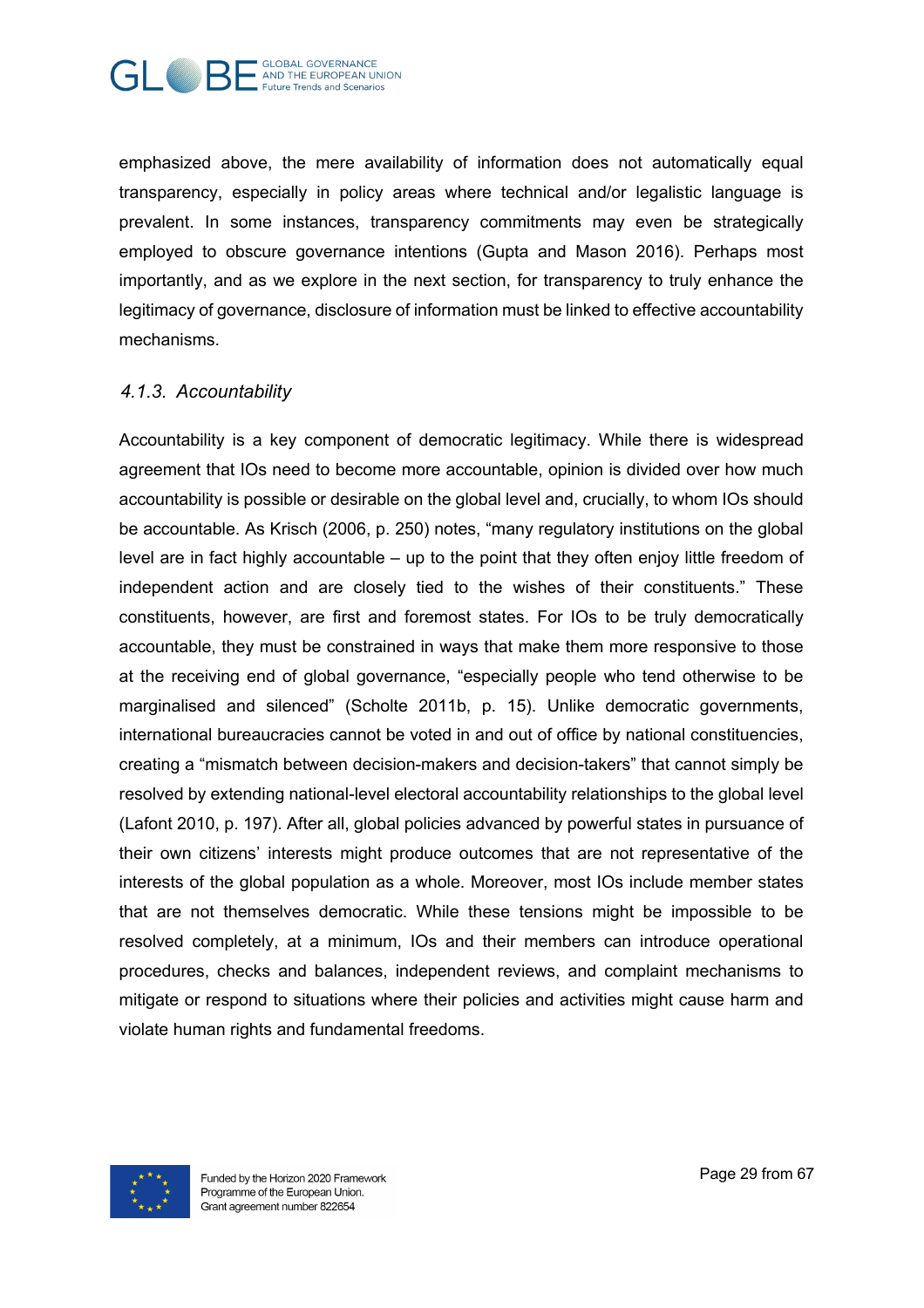#### **GLOBAL GOVERNANCE** AND THE EUROPEAN UNION **Future Trends and Scenarios**



*Figure 3: Accountability of IOs across GLOBE issue areas (rated by survey participants on a scale from 1 to 10).* 

As Figure 3 suggests, there are huge variations between IOs with regard to accountability. While some IOs (BIS and UNSC) are essentially unaccountable, others (notably the World Bank) have established, at least on paper, an array of mechanisms to reduce their own accountability deficit. Again others (e.g., the WTO) are highly responsive to member states while the necessity of other measures of accountability remains contested. Finally, in some instances, traditional notions of accountability might not apply. This is the case for the ICSID, which is not included in the ranking above.

Since the **ICSID** has few operative functions beyond facilitating the resolution of stateinvestor disputes, democratic accountability of the IO itself is not a major concern. That said, the investor-state tribunals held under its auspices arguably raise some accountability problems since they give arbitrators the power to "reverse, at least de facto, decisions by democratically legitimated and democratically accountable domestic decision-makers" (Kulick 2015, p. 441). In principle, the ability to wield such power is justified by the role of arbitrators as independent and impartial adjudicators. However, the fact that arbitrators operate far removed from domestic context may introduce biases, causing arbitrators to ignore the public interest dimensions of the disputes brought before them (Anderson 2018; Van Harten 2013).

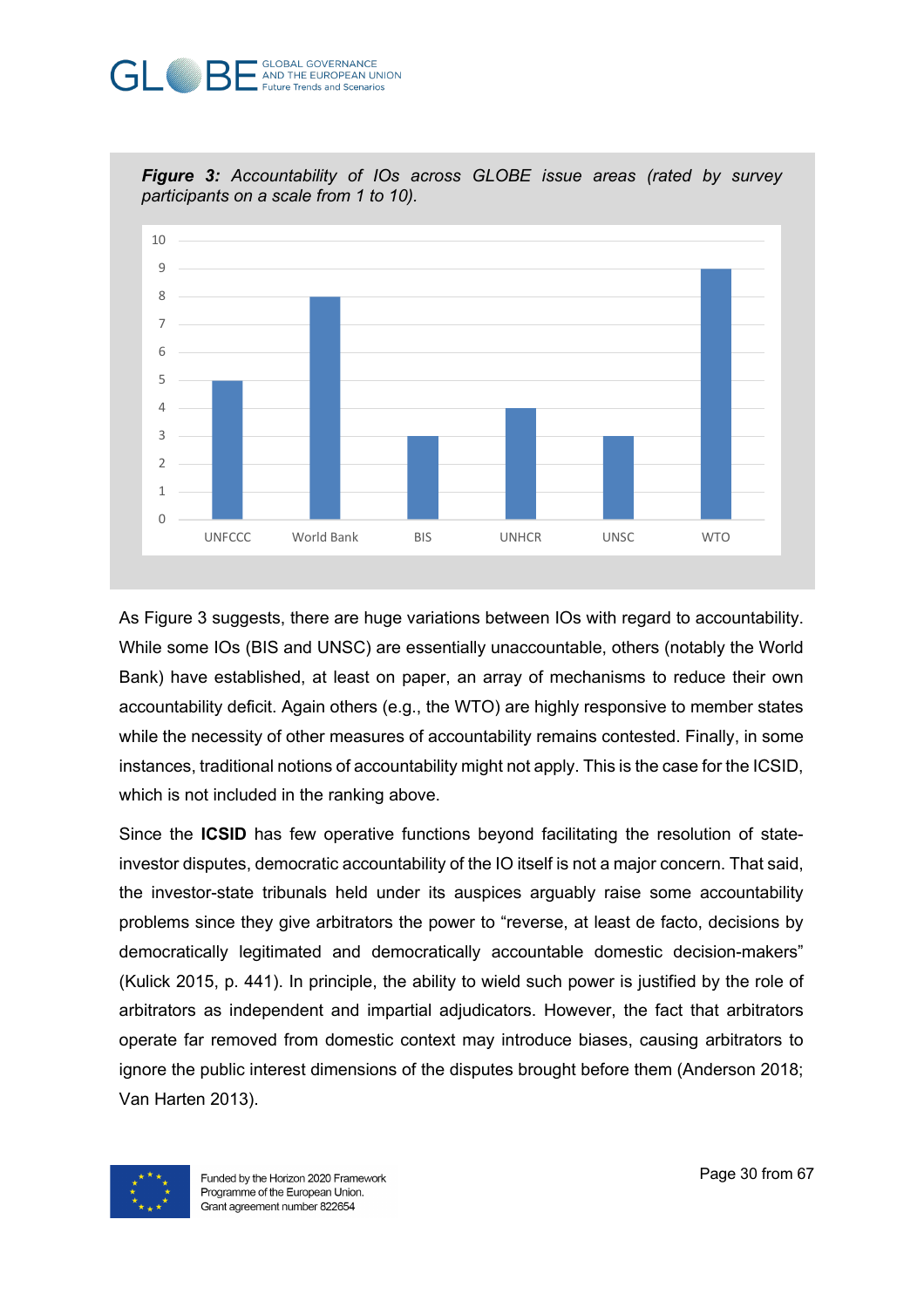

The **BIS**, too, is a special case since it is informal forum and network with no supervisory or regulatory functions or responsibilities, legitimated primarily on the basis of its technocratic expertise. However, as the BIS has developed into an influential standard-setter, the BIS's club-like structure and the opaqueness and seclusive nature of its activities is creating accountability problems (Andersson 2016). Operating in a blurred space between private and public spheres, the BIS has been found to favor certain private interests, potentially undermining the development of policies and regulations that are responsive to the broader public interest (Ozgercin 2012). However, as we discuss in Section 4.2, so far, the BIS has largely managed to evade calls for greater accountability.

In contrast, the accountability deficits of the **UNSC** have drawn a considerable amount of attention, though prospects for significant reform seem equally elusive. The privileged position of the P5 makes them essentially unaccountable to others. While the UNSC acts on behalf of all UN members, "the UN Charter does not expressly provide for a regime of accountability for the Council, or indeed any of its organs" (Henderson 2014, p. 491). The UNSC is provided with a lot of discretion, allowing for "creative interpretation" of its own responsibilities (Survey VI), and there is no institution with the power to enforce the Charter's provision that the UNSC must "act in accordance with the Purposes and Principles of the United Nations" (Art 24.2). In principle, there are avenues for other UN organs to raise questions over the legality of UNSC decisions – e.g., by requesting an advisory opinion from the International Court of Justice – however, this is dependent on substantial political will and would not create binding obligations for the UNSC (Henderson 2014). It is perhaps even more difficult for individuals to seek redress for human rights violations in the context of UNSC-mandated activities, for instance, in cases of sexual violence perpetrated by peacekeepers (Freedman 2018) or the blacklisting of terrorism suspects without due process guarantees (Hovell 2016).

The **UNHCR** scores relatively "high on 'upward accountability' to members" – especially donor states – but "low on 'downward accountability' to refugees and other persons of concern" (Survey V). Given that the UNHCR is directly involved in the provision of refugee protection, sometimes taking on the role of a "surrogate state" (Deardorff Miller 2018), this accountability gap is particularly worrying. This is further complicated by the fact that UNHCR activities, such as the management of refugee camps, involve an array of subcontracted NGOs. Given their financial dependence on the UNHCR, these NGOs may

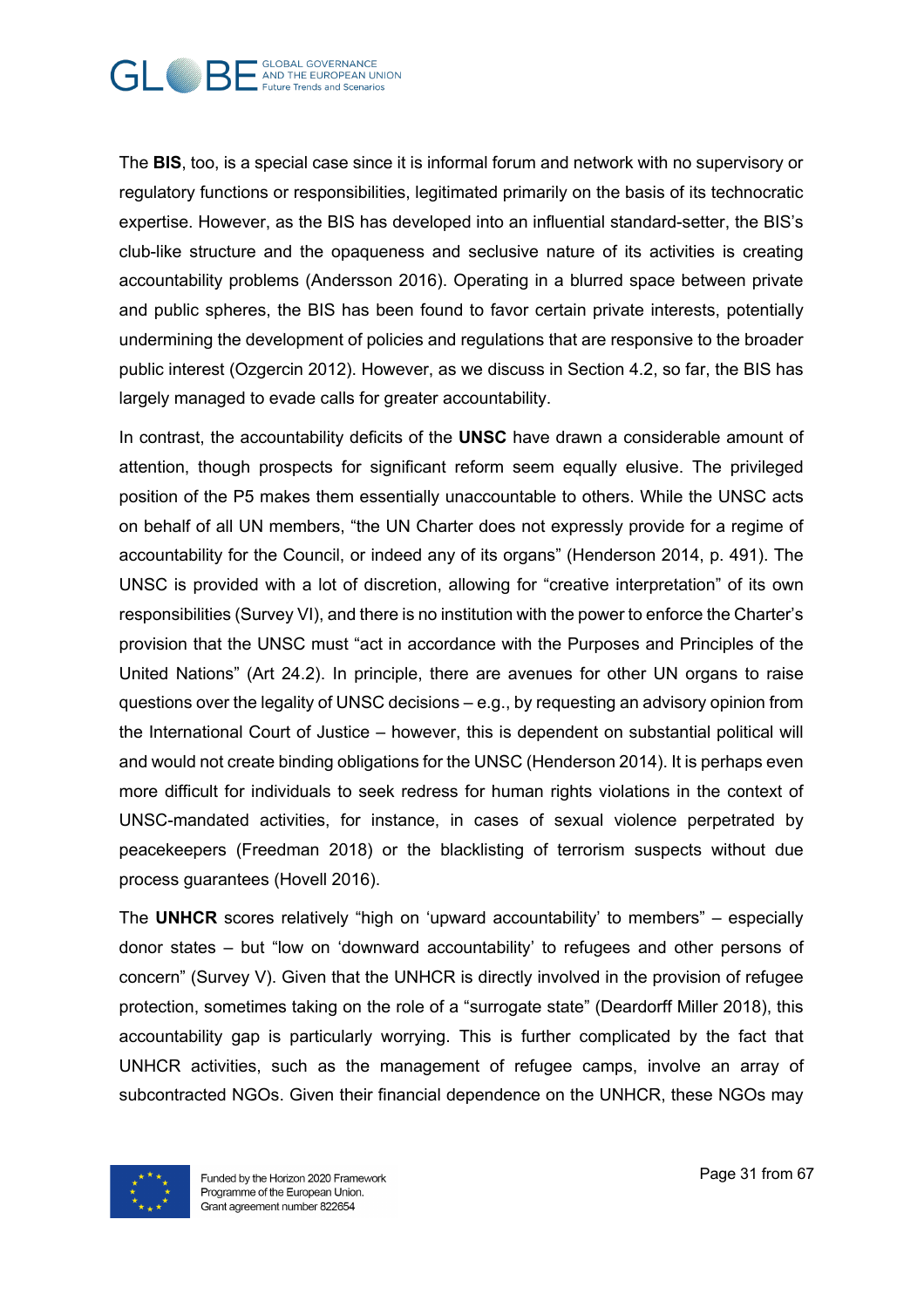

be less likely to play an effective watchdog role. Moreover, it raises the question of who should be held responsible for misconduct by implementing partners (Klabbers 2021). While mechanisms for oversight and redress exist – notably in the form of the UNHCR's Inspector General's Office which can process individual complaints – they are limited to investigating misconduct by staff members rather than failings of the IO as such (Johansen 2020).

The **UNFCCC** receives a middling score, due mainly to the fact that it exercises only limited authority. UNFCCC activities and outcomes are constrained by member states, making them the primary sites of accountability struggles. Nevertheless, there are aspects of the UNFCCC's work that have accountability implications. For example, following complaints, the UNFCCC has, at several points in time, invited feedback and initiated review on how to improve the engagement of non-state actors (Bäckstrand et al. 2017; UN Climate 2021). Beyond institutional accountability, important questions arise with regard to the (state-led) implementation of UNFCCC treaties and agreements. For example, the absence of robust safeguards, some projects under the Kyoto Protocol's Clean Development Mechanism have resulted in serious human rights violation, including the forced displacement of local communities (Schade and Obergassel 2014). The Paris Agreement's explicit references to human rights promise to open up new avenues for accountability. Notably, an important outcome of COP-26 was the establishment of an independent body to handle grievances related to carbon crediting projects (Diab 2021).

Of all the IOs under review, the **World Bank** has arguably seen the greatest improvement over time with regard to institutional accountability. Responding to mounting civil society pressure, the Bank has engaged in substantial reform efforts over the past decades, including the establishment of an independent accountability mechanisms, the Inspection Panel, in 1993. The panel provides opportunities for individuals and communities that have been negatively affected by World Bank projects and has been credited with amplifying the voice of the governed while also helping to improve operational policies and procedures (Barlas and Tassoni 2015). With regard to the latter, the World Bank has introduced a range of procedural safeguards to mitigate adverse social and environment impacts of its activities. While these policies are comparatively comprehensive, important implementation gaps remain and the World Bank has been criticized for its inconsistent engagement with human rights issues (Alston 2015).

Finally, assessments of the **WTO**'s accountability vary widely due to conflicting views on

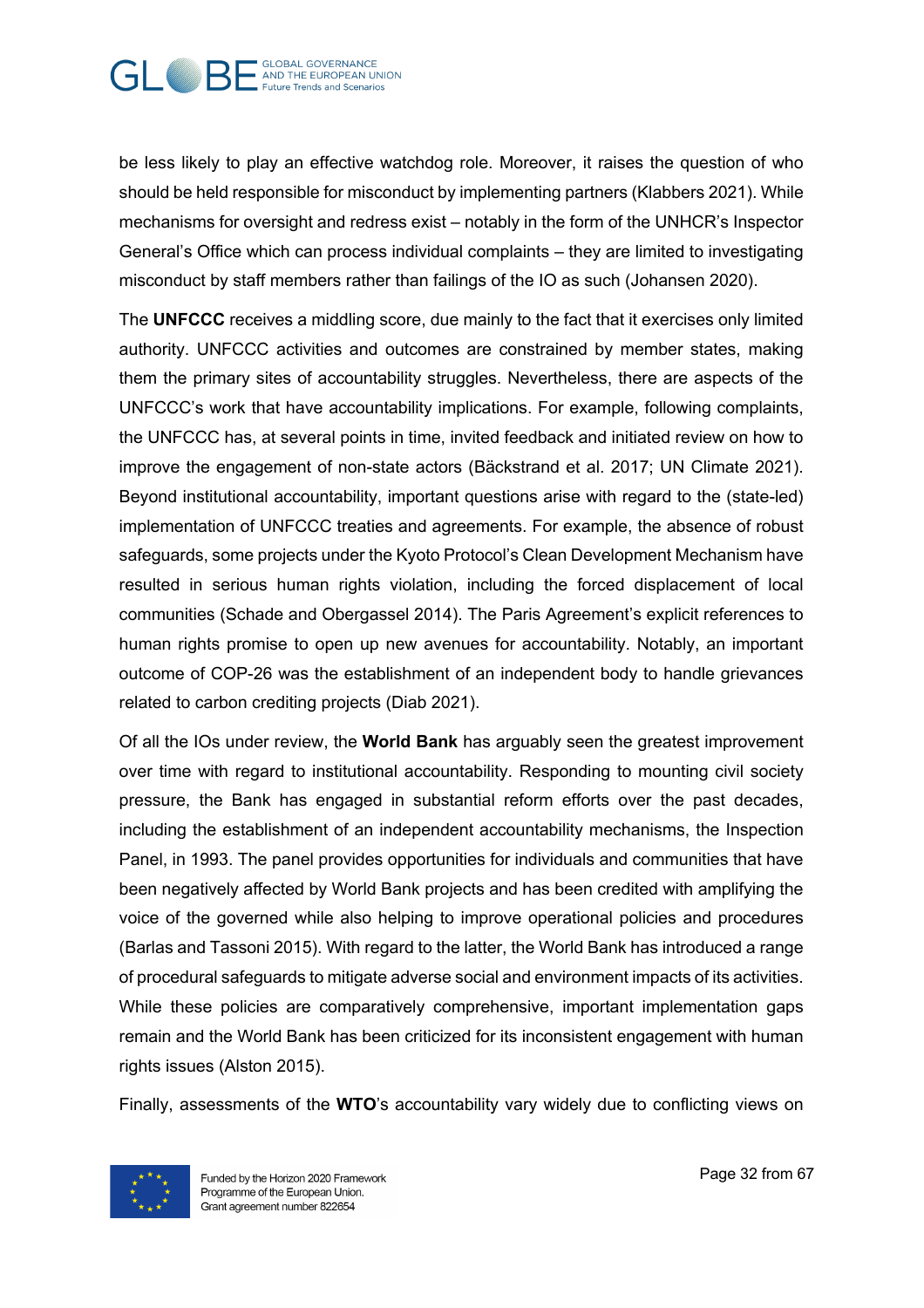

whom the WTO should be accountable to and how much autonomy it enjoys. For many observers, the WTO is first and foremost accountable to its member states (Williams 2011). From this perspective, there are few accountability problems since member states are "able to keep tight control on what is decided and implemented" (Survey VII). Like the UNFCCC, the WTO can be seen primarily as a negotiation forum and servicing structure that is not, itself, capable of imposing anything that would undermine national sovereignty. Following this line of reasoning, "the place for democratic accountability is the legislatures of each of its members. This is where the governments engaged in the trading system need to explain what they are doing and why" (Wolf 2001, p. 197). However, this logic has become increasingly contested as the scope of the WTO has become more expansive and the impact of global trade rules on domestic regulation has increased. Difficult questions of accountability also arise with regard to the human rights implications of agreements negotiated under the WTO. For example, the Agreement on Trade-related Aspects of Intellectual Property Rights (TRIPS) has come under scrutiny for impeding access to pharmaceuticals for the poorest populations, a concern that has recently come to the forefront in the context of COVID-19 (Thambisetty 2021).

#### *4.1.4. Quality of Output*

While IO legitimacy in a normative sense is most commonly associated with the input and throughput variables discussed above, it is also derived from the quality of output – that is, the substantiveness, effectiveness, and fairness of governance outcomes. In other words, the legitimacy of an IO depends to a large degree on whether or not it delivers benefits to its members. Indeed, IO legitimacy has long been primarily underpinned by the functional logic that institutionalized international cooperation is necessary for effective problemsolving. However, the notion of output legitimacy arguably invokes expectations that go beyond this purely functional narrative, including the expectation that outcomes are not simply "effective" but serve "the global public interest" (Steffek 2015, p. 263). It is difficult to assess both the functional dimension of output legitimacy (effectiveness) and its normative aspects in one measure. Indeed, as previous GLOBE research has explored, the notion of effectiveness alone is multidimensional, encompassing an IO's ability to facilitate agreement and induce compliance with agreed rules as well as its contribution to the achievement of global policy goals (Coen et al. 2021).

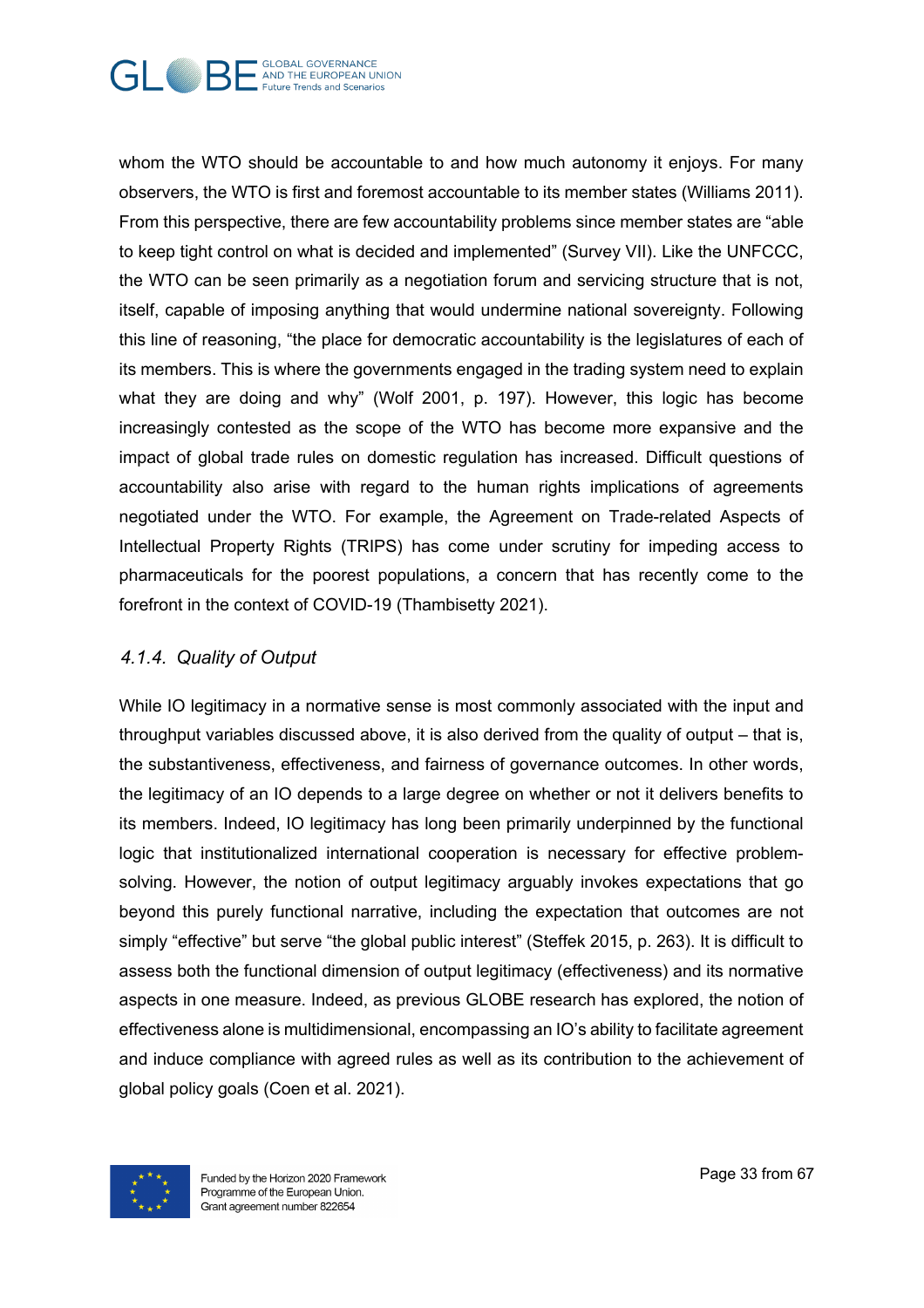#### **GLOBAL GOVERNANCE** AND THE EUROPEAN UNION **Future Trends and Scenarios**



*Figure 4: Output legitimacy of IOs across GLOBE issue areas (rated by survey participants on a scale from 1 to 10).* 

With these caveats in mind, how might we interpret the output legitimacy scores assigned to individual IOs, as depicted in Figure 4 above? Most IOs receive a middling score, often reflecting significant variations in outcomes over time and across different aspects of their work. Thus, for IOs that finance, authorize and/or engage in 'on the ground' projects and missions, such as the World Bank, UNHCR, or the UNSC, the track record is very mixed. In turn, the WTO has seen its output legitimacy diminish over time, as the problems it seeks to address have become more complex and its own institutions more contested. We also see that IO output legitimacy scores do not necessarily correlate with how well they are performing with regard to input and throughput measures, a tension that we explore further below.

A case in point is the **UNFCCC**, which – while by no means perfect – enables relatively inclusive and transparent deliberation processes but receives the lowest output legitimacy score in our sample. Although negotiations under the UNFCCC have resulted in broadly supported outcomes, notably the 2015 Paris Agreement, the ultimate goal of the Convention, namely preventing "dangerous anthropogenic interference with the climate system" (UN 1992, Art. 2), is quickly slipping out of reach. Fairness of policy outcomes is also heavily contested, "as richer countries are not seen to be pulling their weight, both in

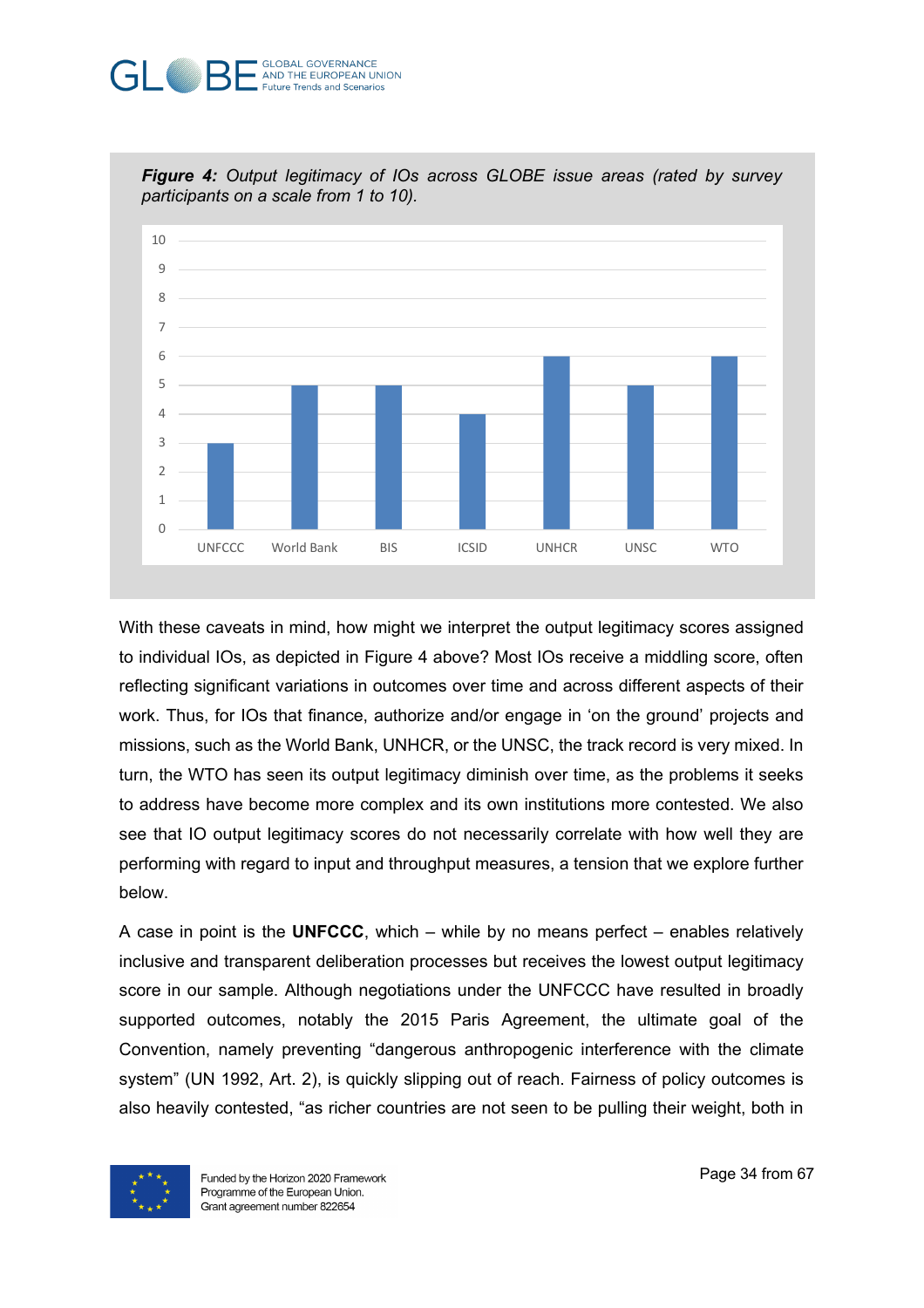

terms of reducing emissions and in terms of supporting poorer and climate vulnerable countries with financial resources" (Survey I). While slow progress is arguably rooted in domestic political dynamics rather than multilateral bargaining problems (Aklin and Mildenberger 2020), a higher score for UNFCCC output legitimacy seems inappropriate as many scientists expect global temperatures to increase by at least 3 °C by the end of the century (Tollefson 2021).

In the case of the **ICSID**, assessments of its output legitimacy vary substantially. While supporters of the ICSID maintain that it has been effective in increasing trust between states and investors, thereby encouraging global flows of foreign direct investment, critics have voiced concerns over procedural biases (Puig 2013). As already noted, such criticism is usually not directed at the ICSID as such but at the way in which decision-making powers have come to be concentrated in the hands of a small, select, and homogeneous group of arbitrators that operate far removed from domestic political processes. There are also indications of a broader trend of dissatisfaction and disengagement with the investor-state dispute settlement system, especially where it is seen to encroach on states' regulatory capacity (Thompson et al. 2019) – a trend that could, in turn, affect the effectiveness of the regime.

The output legitimacy of the **BIS** is equally hard to assess. The BIS and its hosted committees have certainly been influential in shaping global financial regulation, effectively filling a "global governance gap" in this area (Survey III). However, the effectiveness of its current policy agenda remains contested (Westermeier 2018). The informal club-like structure of BIS facilitates its mission to foster dialogue, cooperation, and information exchange amongst central banks and might allow it to take decisions more efficiently than other IOs, however, it also raises concerns over the fairness of outcomes as it amplifies the power of a small elite group. Yet, in the absence of institutional alternatives, the BIS has successfully established itself as a key player in global financial governance – a position that is mainly grounded in output legitimacy.

The **World Bank** has been quite successful in accelerating the integration of a large number of countries into the world economy, however, as Woods (2014) argues, the neoliberal policy goals that have long underpinned its globalizing agenda were not a key part of its original mission nor have they necessarily benefitted borrowing countries and their populations. Overall, the track record of World Bank projects is mixed, ranging from "very

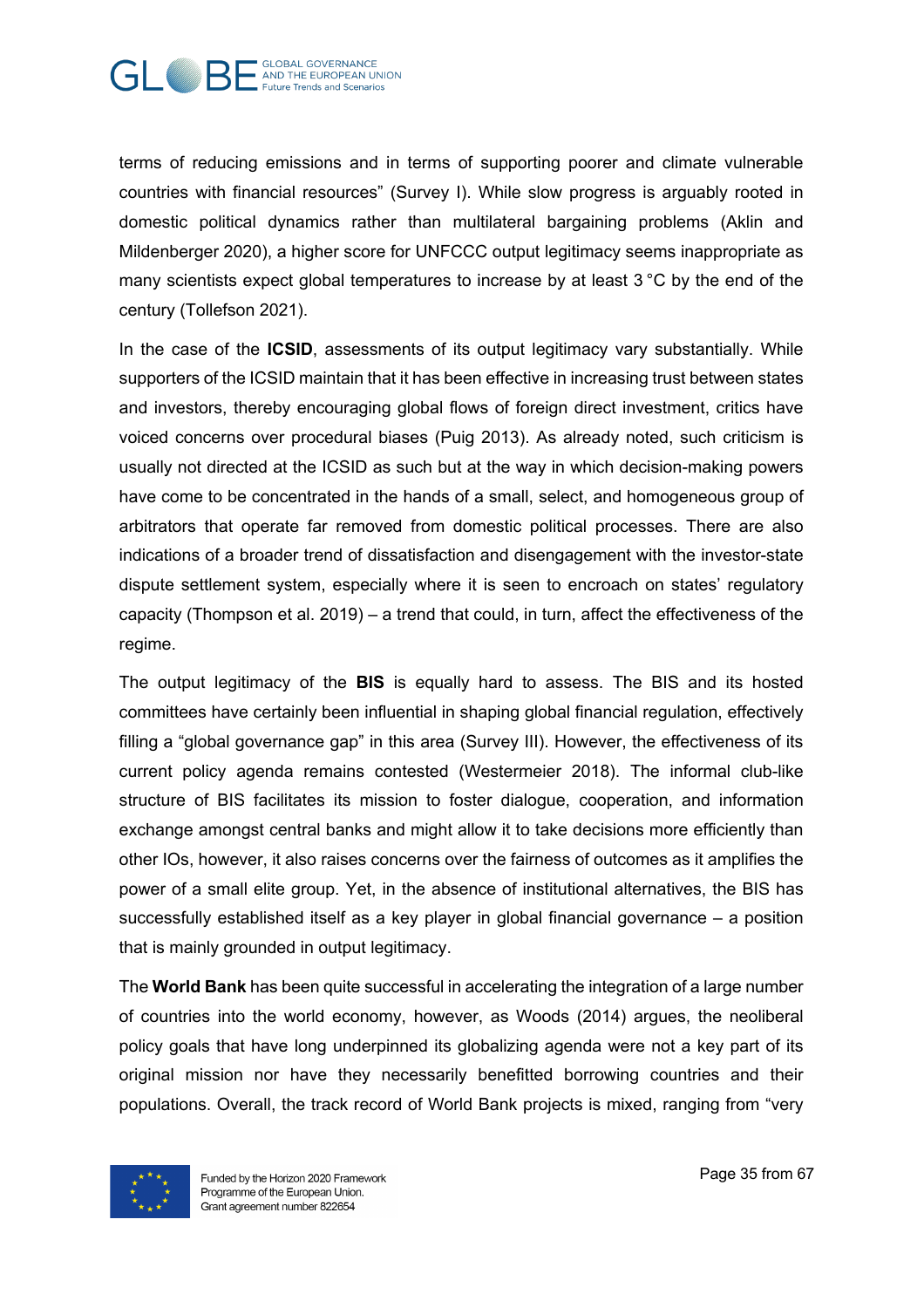

effective to complete failures" (Survey II). According to recent data collected by the Bank's Independent Evaluation Group, approximately 80% of completed lending projects were rated "moderately satisfactory or above" in 2019 (World Bank 2020). More critical voices are likely to contest such assessments, arguing that unless the underlying rules of the game are more favorable to borrowing countries, the World Bank's activities will continue to fuel, rather than resolve, indebtedness, poverty, and inequality (Toussaint 2008). There is also continuous concern over adverse social and environmental and effects of World Bank projects and programs (e.g., Schlief 2015; Sauer 2019).

In the case of the UN security regime, frequent failures of the **UNSC** to respond to acute crises and mass atrocities, such as the 1994 Rwandan genocide, have significantly diminished its output legitimacy. The Council continues to be unable to respond effectively to issues where P5 interests are at stake, with examples including the conflict in Syria or the unresolved question of Palestine. In some instances, where action has been taken, UN interventions themselves have caused harm as a result of neglect or misconduct, as in the case of the cholera outbreak in Haiti (OHCHR 2020) or the involvement of peacekeepers in sexual exploitation and abuse in the Congo and elsewhere (Larson and Dodds 2017). Yet, the UN security regime has also seen successes. As Martin (2018) notes, the UNSC's "thematic debates have made important contributions to normative developments, such as those regarding women and peace and security, children and armed conflict, and the protection of civilians," although the impact of such normative shifts is difficulty to evaluate. And while the overall impact of UN peacekeeping efforts remains contested, they have proven effective in supporting peace processes in a number of instances, with often-noted successes including its missions in Liberia (UNMIL) and East Timor (UNTAET, UNMIT).

As a humanitarian organization, the **UNHCR** derives output legitimacy primarily from the provision of aid to refugees and other displaced people. Since its establishment, the UNHCR has succeeded in substantially broadening its own mandate and establishing itself, to an extent, as an independent and influential agenda-setter (Barnett and Finnemore 2004). The recent adoption of the Global Compact on Refugees, for instance, despite its many flaws, can be seen as a "major achievement," especially given the difficulty of reaching any kind of consensus on this highly contentious issue (Crisp 2020, p. 365). At the same time, the UNHCR has also been subject to much criticism, including concerns over the fairness of its procedures for refugee status determination (Smrkolj 2019). More broadly speaking, the

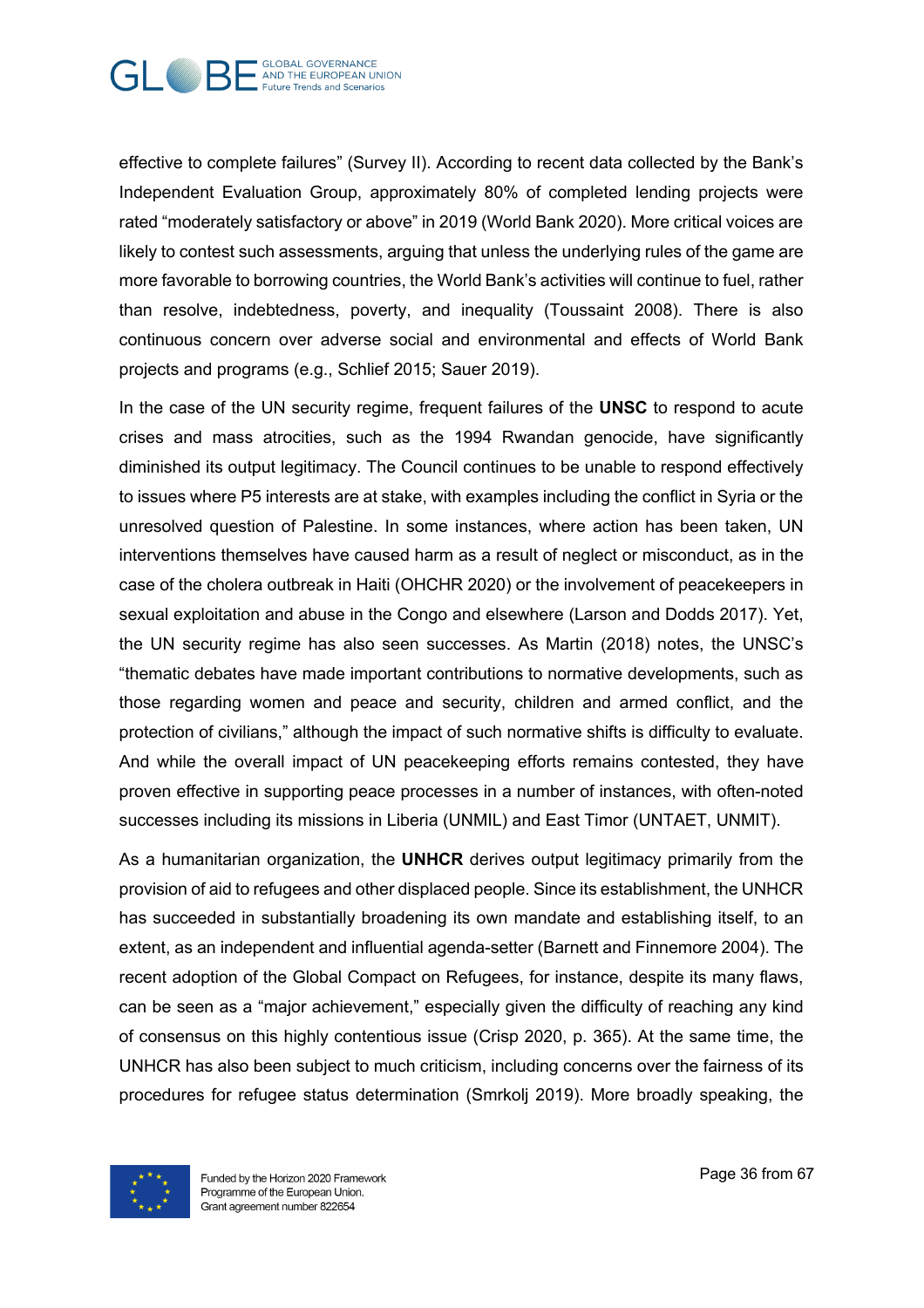

prioritization of aid provision has arguably constrained the UNHCR's capacity to supervise the implementation of international refugee law, meaning that relatively high output legitimacy in one aspect of its work might adversely affect the effective delivery of other aspects of its core mandate.

Finally, the **WTO** has overall been quite effective in reducing trade barriers, increasing trade flows, and expanding the multilateral trading system. However, the WTO has found it "difficult to negotiate on interdisciplinary areas," including those pertaining to sustainable development, labor rights and environmental protection (Survey VII). Additionally, in recent years, the WTO has faced pressures due to increasing trade protectionism and contestation of its dispute settlement mechanisms, which previously played a vital role in the implementation of trade rules and commitments.

#### **Tensions between Input, Throughput and Output Legitimacy**

While there is general agreement that each of the governance dimensions discussed above has the potential to increase IO legitimacy, there is considerable debate about whether or not IOs can successfully respond to all of these demands at the same time. For example, it has been suggested that supranational institutions face a "democratic dilemma" as they must negotiate trade-offs between input (participation) and output (effectiveness) oriented dimensions of legitimacy (Dahl 1994). In contrast, others emphasize synergies between civil society participation and output legitimacy, pointing to more productive deliberations and the enhanced acceptability of policy decisions (Lindgren and Persson 2010). This is further complicated by different interpretations of what legitimate civil society engagement entails, what purposes it serves, and whether or not civil society organizations are actually representative of the people they claim to speak for.

Potential input-output dilemmas also arise with regard to state representation in global governance institutions. Broad participation and consensus-based decision-making – as embodied by the UNFCCC and the WTO in our sample – may enhance the legitimacy of global policy decisions, however, as previous GLOBE research has highlighted, it may lead to less ambitious policy outcomes or gridlocked negotiations (Coen et al. 2021). The 'one country, one vote' principle may also be challenged on other grounds,

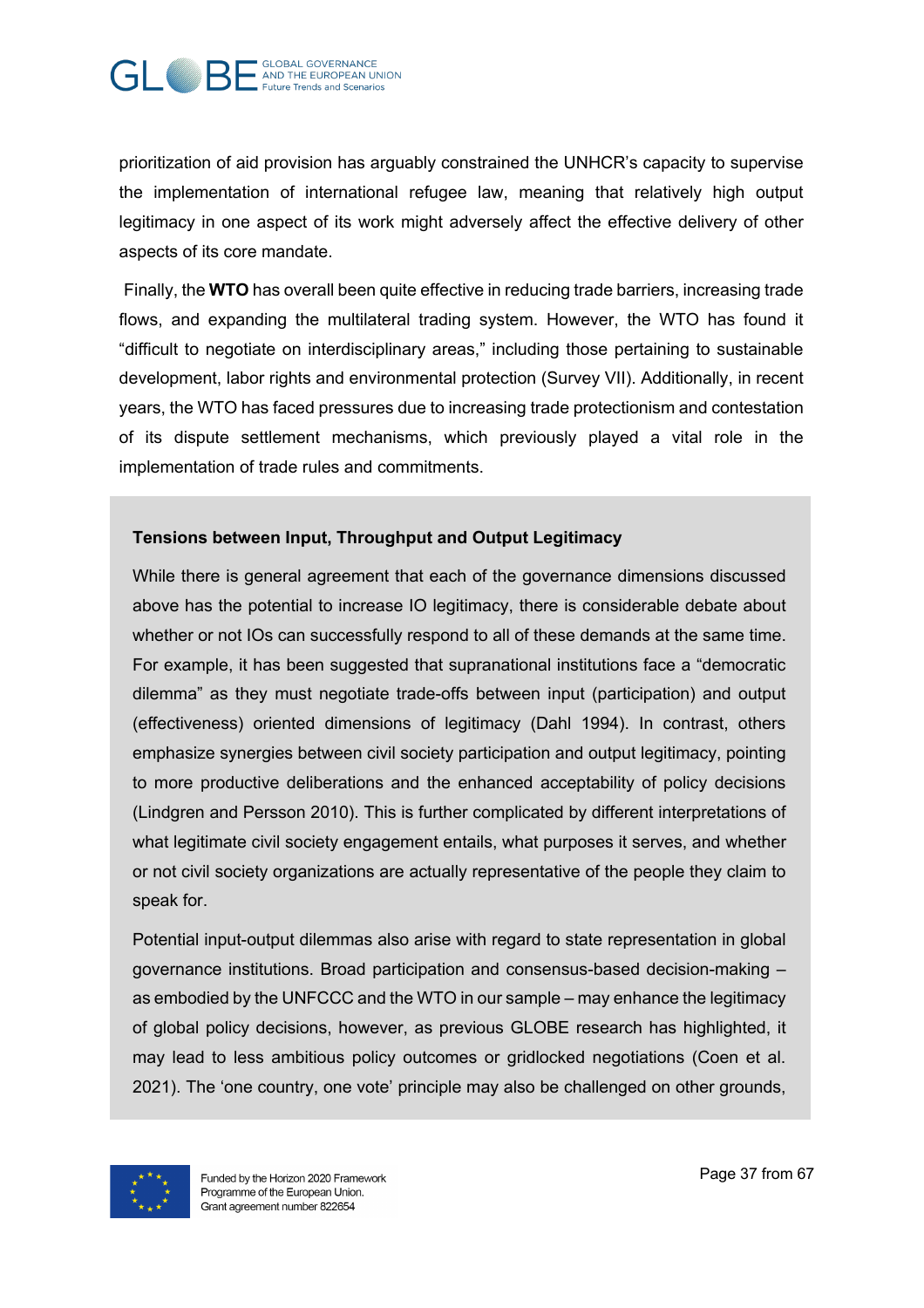

indeed it "could be considered undemocratic," since it does not take into account factors such as population size (Lopez-Claros et al. 2020, p. 96). In global climate governance, for example, some have suggested that 'minilateral' clubs could bolster effective action (Eckersley 2012; Falkner et al. 2021).

Efforts to advance higher procedural standards are confronted with similar tensions. As already noted, stronger provisions on transparency and accountability may discourage states to use official negotiation channels or encourage pushback in some other form. For example, assessing the impact of the World Bank Inspection Panel, Fox (2002, p. 162) finds that the Panel has had an important legitimation effect by strengthening accountability but also "prompted somewhat perverse effects," such as the dilution of social and environmental safeguards in order to make the Bank less vulnerable to complaints. There may also be limits to the desirably of full transparency in some issue areas, as a degree of confidentiality is considered important to facilitate flexibility and compromise in negotiations (Kelbel et al. 2012).

As these observations suggest, there are no 'one-size-fits-all' solutions for enhancing the legitimacy of IOs. In practice, issue-, institutions-, and situation-specific circumstances may prompt governance participants to prioritize certain aspects of legitimacy over others. Moreover, as we explore in the next section, while legitimacy is always anchored in normative understandings, these underpinnings are not static. Indeed, different logics of legitimacy often uncomfortably coexist. For example, although it does not quite fit into the liberal democratic narrative that dominates normative discussions of IO legitimacy, great power management remains an important element of global governance, reflecting a normative expectation that powerful countries have extraordinary responsibilities as well as special rights in the international order (Shunji and Buzan 2016). Thus, rather than striving for a fixed ideal, IOs might need to constantly renegotiate their legitimacy in dialogue with their various audiences.

#### **4.2. Sociological Accounts: Contestation**

The previous sections have aimed to provide a normative assessment of IO legitimacy across issue areas. Building on this assessment – and informed by the qualitative second part of the

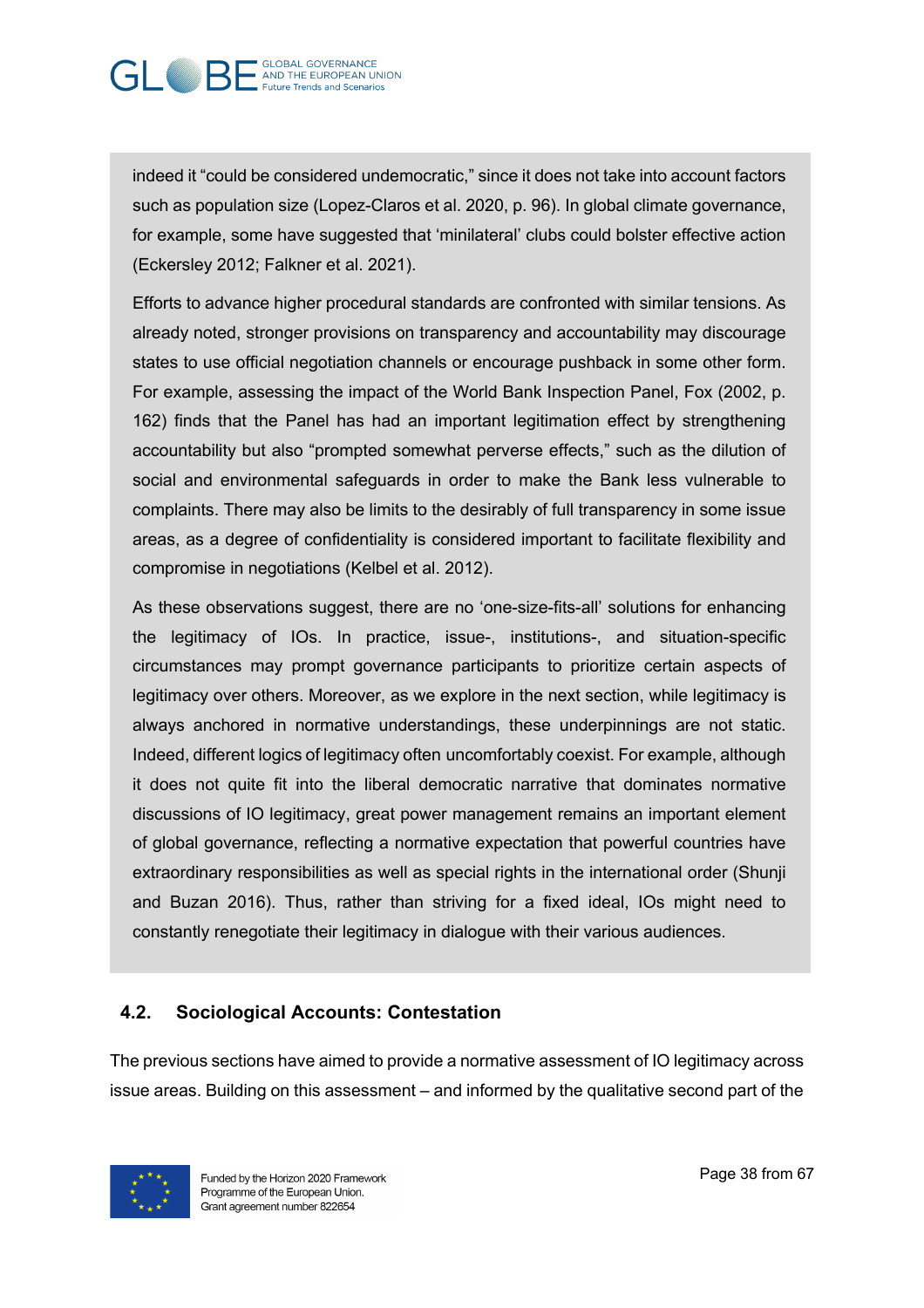

GLOBE expert survey – the following two sections explore the sociological consequences of real or perceived IO legitimacy deficits. While global governance has always been a site of contestation, over recent decades, IOs have faced increasing pressure from both state and non-state actors (Fioretus and Tallberg 2021). The drivers for this are manifold, from changing global power dynamics (Stephen 2017) to domestic polarization (Hooghe et al. 2019) to disillusionment with post-Cold War liberal democratic ideals (Lührmann and Lindberg 2019). On a deeper level, as global governance institutions have become more authoritative and involved in an ever-more complex menu of tasks, they appear to have outgrown their legitimation basis (Zürn 2018). Against this general background, however, strategic attempts to de- or relegitimize specific IOs play out differently across issue areas. While some IOs have been stuck in a legitimacy crisis for decades, others have seen contestation increase more recently, and a few have stayed mostly under the radar. And whereas some IOs have proactively responded to criticism, for instance, by pursuing institutional reform or adapting operational procedures, others have found it difficult or unnecessary to do so.

#### *4.2.1. Manifestation of Contestation across GLOBE Issue Areas*

This section provides a brief overview of the landscape of contestation faced by the IOs included in the GLOBE expert survey. Not surprisingly, the evaluation of the qualitative survey results suggests that IOs that deal with issues of high political salience face more acute legitimacy challenges, in particular if they include institutionalized mechanisms that privilege some state parties over others. The latter include the UNSC and the World Bank, both of which have highly contested decision-making structures. The WTO has also long been subject to intense delegitimation efforts, with public protests against trade liberalization in the late 1990s often seen as the "birth of the anti-globalisation movement" (Ismail 2019). The UNHCR has experienced growing contestation over time, as the scope of its activities has been successively expanded and the political salience of refugee issues has increased. The UNFCCC process has come into the public limelight comparatively recently, reflecting the growing politicization of climate change and the widening gap between global climate targets and political reality. Only the ICSID and the BIS have received comparatively little public, political, and academic attention, although they, too, are not immune to legitimacy challenges.

In the case of the **UNSC**, contestation has become chronic, as civil society, middle powers

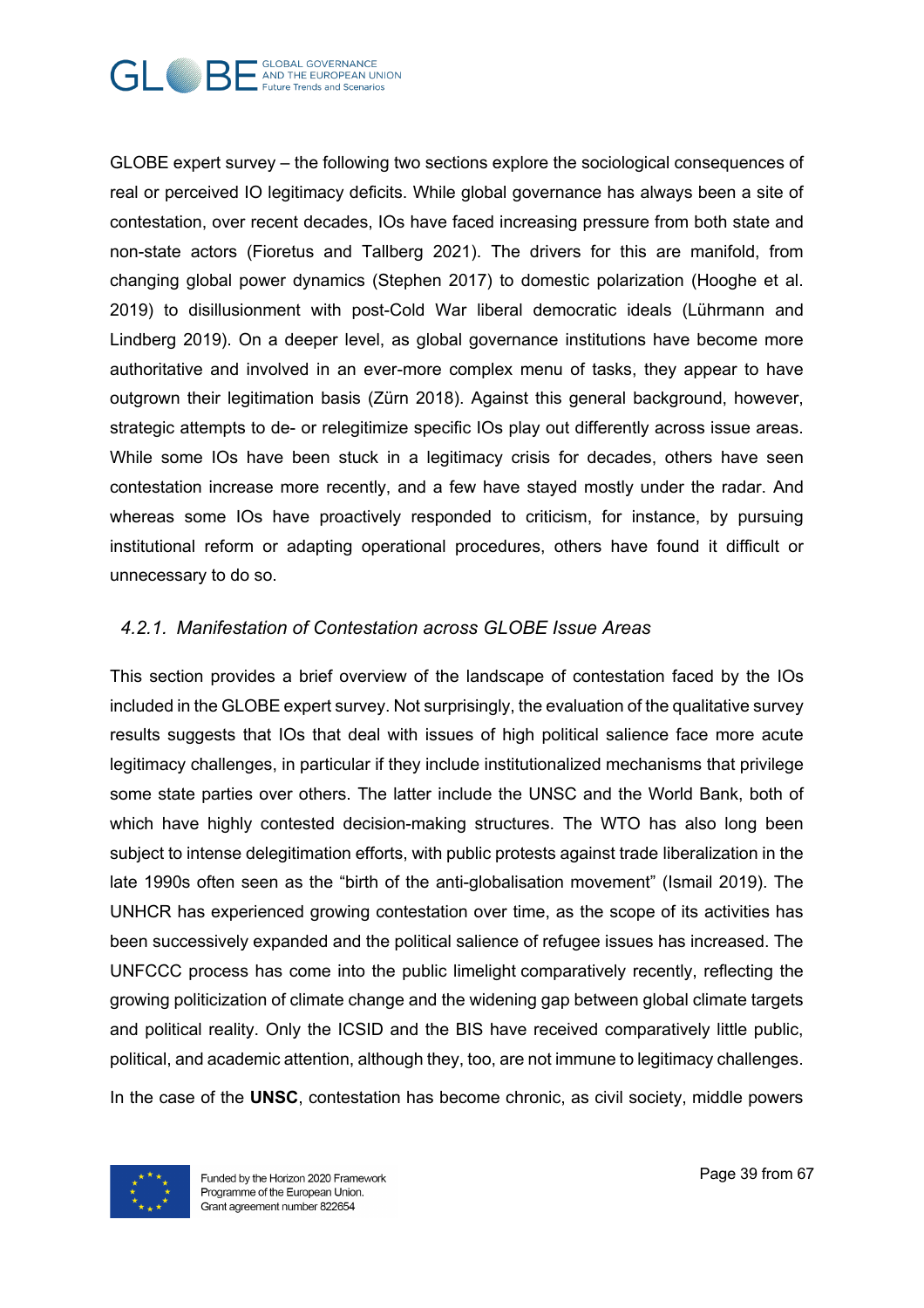

and smaller state parties from underrepresented regions have grown "increasingly frustrated with the lack of inclusiveness and excessive influence of the P5" (Survey VI). Discontent with the Council's decision-making procedures is regularly voiced in evaluative statements made by states in UN General Assembly debates (Binder and Heupel 2015) and it is also evident in the decade-long struggle for UNSC reform. While long-standing, contestation has fluctuated over time, reaching a high point, for example, in the early 2000s, when the "inability of the Security Council to either endorse or prevent military action in Iraq resulted in a crisis of relevance" (Müller 2006, p. vii), and more recently, in light of the Council's failure to produce consensus responses to the crises in Libya, Syria, Ukraine, and elsewhere. Overall, the UNSC's output legitimacy has suffered in the context of renewed great power rivalry but also the growing complexity of security concerns it finds itself confronted with. That said, the UNSC appears to still hold political authority in the eyes of states and the global public, reflected, for example, in the intense competition for non-permanent seats (Ekengren et al. 2020) and studies suggesting that domestic constituencies tend to be more supportive of military actions that have been sanctioned by the Council (e.g., Grieco et al. 2011; Tingley and Tomz 2012).

Criticism of the **World Bank** has focused primarily on the disproportionate influence of advanced economies in decision-making structures and their ability to advance preferred policy agendas through loan conditionality. The promotion of neoliberal growth strategies under the so-called 'Washington Consensus' – focused on deregulation and fiscal austerity – has come under intense scrutiny in the context of rising income inequality and reduced progress on social indicators. In particular, "the sanctity of the Washington Consensus was seriously damaged by the global financial crisis, casting doubt on the Bank's legitimacy" (Survey II). Long-standing dissatisfaction with the market-led development approaches, as advanced by the World Bank, has resulted in the emergence of influential alternative models, such as the human development approach (Sen 1999), as well as counter-institutionalization by emerging powers, as illustrated by the establishment of the Chinese-led Asian Infrastructure Investment Bank (AIIB) and the New Development Bank (NDB), founded by the BRICS states, which has put significant competitive pressure on the World Bank (Dann and Riegner 2019).

As another high-profile economic IO, the **WTO** also faces legitimacy crises at several fronts, making it "one of the publicly most contested international organizations" (Dingwerth 2019,

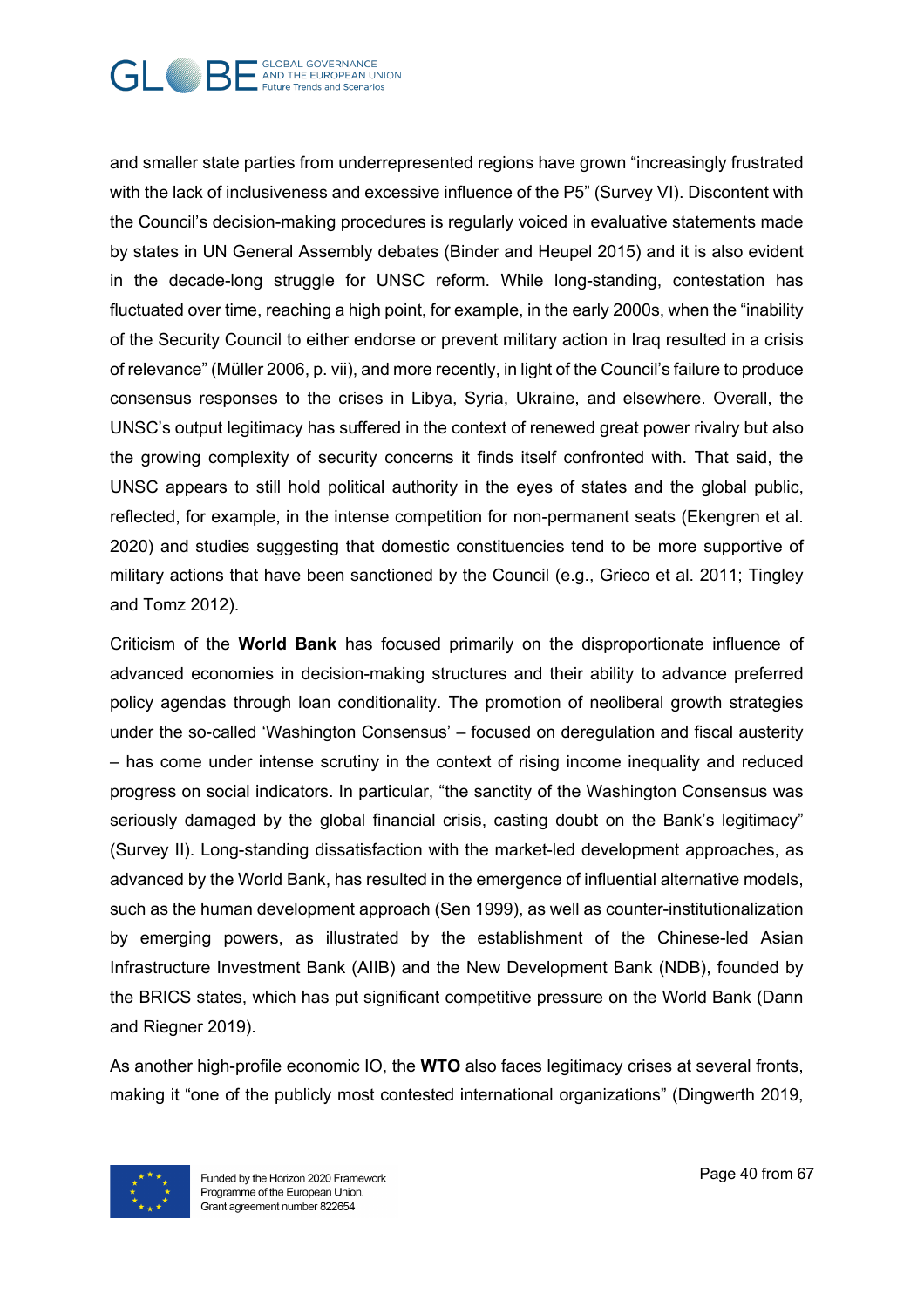

p. 63). Popular backlash is long-standing, with much of the criticism levelled at the WTO grounded in the perception that trade liberalization is inappropriately prioritized over other values, such as sustainable development, social justice, or environmental protection, and serves primarily the interests of multinational corporations and rich countries (Survey VII). Public protests found their most dramatic expression during the 1999 WTO Ministerial Conference in Seattle, which had to be abandoned as tens of thousands of anti-globalization activists took to the street (Clarke 2000). Beyond public contestation, state parties have also sought to delegitimize certain WTO practices and institutions. Most consequentially, this has included the United States, which has blocked the appointment of new judges to the Appellate Body since the Trump administration, rendering the WTO dispute resolution mechanism effectively dysfunctional. Notably, despite a change of rhetoric, this position has not been reversed under President Biden (Aarup 2021). Moreover, trade negotiations under the WTO have been deadlocked for over two decades, further undermining the WTO's output legitimacy and shifting the locus of trade policy making to the bilateral and regional level (Rauh and Zürn 2019).

Contestation of the **UNHCR** has intensified in recent years as global refugee protection has become an increasingly urgent and divisive issue. Over the past decade, the number of forcibly displaced people worldwide has doubled (UNHCR 2021b). At the same time, the legal and socio-political environment in many host countries, including in Europe, has become more hostile towards refugees (van der Brug and Harteveld 2021). In this context, UNHCR finds itself in an awkward position as it aims to provide explicitly 'non-political' support to an increasingly politicized population, whilst remaining dependent on state support and funding. The adoption of the UNHCR-led Global Compact on Refugees sparked protests and political turmoil in several countries, prompting many to withdraw from the non-binding agreement and, in the case of Belgium, even leading to the collapse of the governing coalition (Guild 2019). Beyond backlash from some refugee-hosting countries, UNHCR has also faced delegitimation challenges coming from vulnerable populations themselves, including closedfile and non-status refugees contesting the terms of their care and protection under the UNHCR regime (Moulin and Nyers 2007). However, as Reichel (2019, p. 231) notes, "the silence of refugee voices in the official legitimation discourse is striking," highlighting how the most directly affected populations often end up being marginalized in debates on global governance legitimacy.

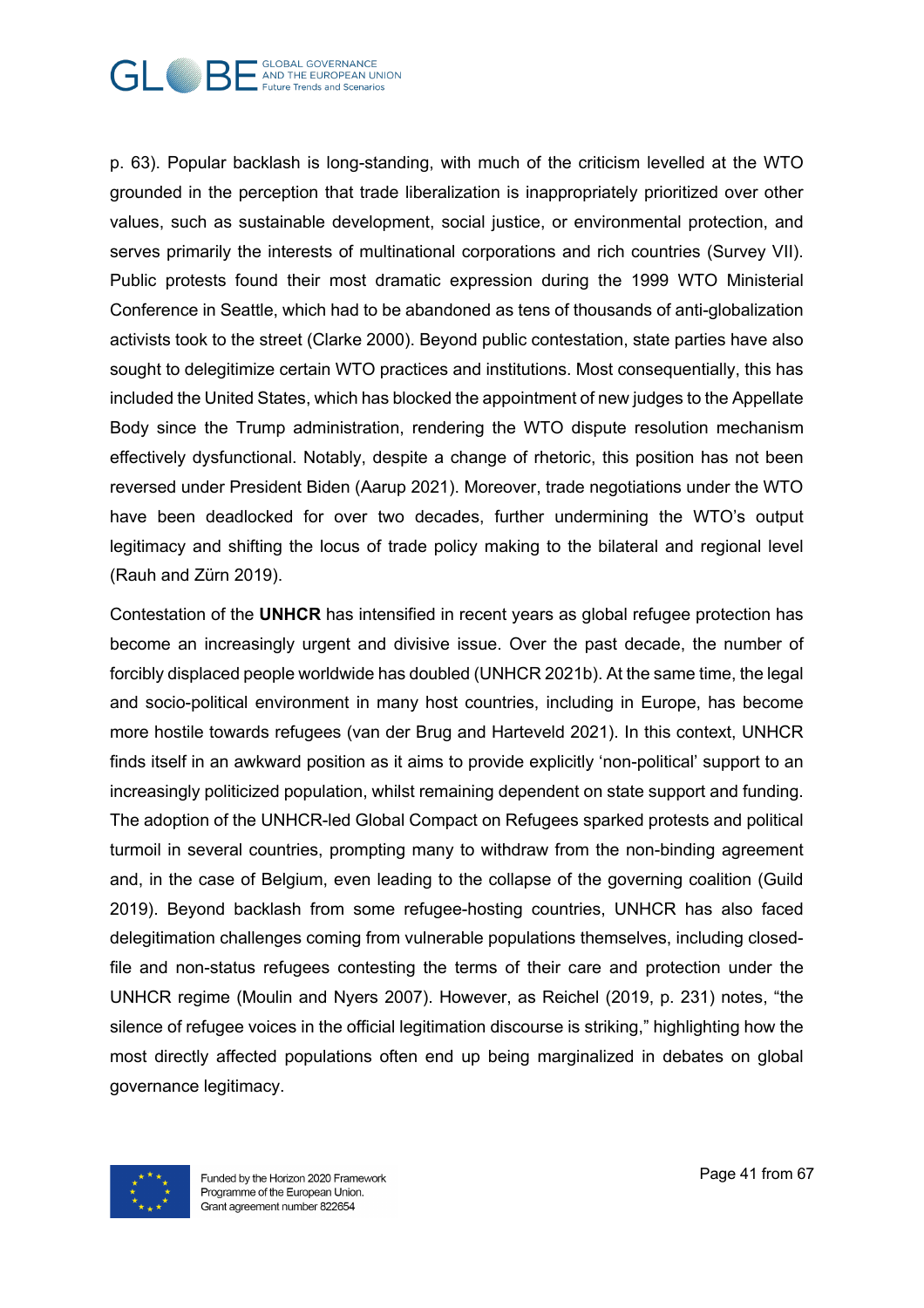

Like refugee protection, climate change has seen increasing politicization in recent years, especially as the scale of changes needed and their wider distributive consequences – both on the global and on the domestic level – have become clearer. Moreover, with global climate governance under the **UNFCCC** bringing together an increasingly broad range of diverse stakeholders, new divisions and conflicts of interest have arisen (Bäckstrand et al. 2021). That said, given the limited autonomy of the UNFCCC secretariat and the non-prescriptive nature of the Convention and the Paris Agreement, recent delegitimization attempts have been directed mostly at specific states, interest groups, and other governance actors rather than the UNFCCC itself. In a multi-country study, Verhaegen et al. 2021 (p. 633) find that, among elites, confidence in the UNFCCC process remains relatively high. However, among climate activists and those most vulnerable to global warming, there is "growing frustration with the slow pace of negotiations and the ineffectiveness of measures agreed" (Survey I), with many wishing for a *more* intrusive global framework (e.g., FoE 2015).

In contrast to the IOs discussed above, the lesser known and more specialized ICSID and BIS have seen lower levels of contestation. Although the settlement of investor-state disputes can have important implications for third parties, including ordinary citizens, the **ICSID** has received comparatively little attention, with a tendency of public debates to frame these disputes "as technocratic disagreements about the objectives and efficacy of regulatory measures" (Bonnita and Williams 2019). Among those more familiar with the institution, the ICSID itself "is relatively respected in its operation" (Survey IV), although – as discussed in section 4.1 – there is a range of concerns over the arbitrators who work under its rules. In a broader context, some states have become more reluctant to embrace investor-state dispute settlement mechanisms, with growing apprehension over potential sovereignty costs (Thompson et al. 2019) and some reform proposals have been put forward that could amount to counter-institutionalization. Notably, the European Commission has advanced proposals for a Multilateral Investment Court (EC 2016) which, if it came to fruition and was administered outside the ICSID, could "eventually rival ICSID for investment arbitration dominance" (Bjorklund and Druzin 2018, p. 749).

Finally, the **BIS** and its committees have managed to stay mostly "below the radar" in debates on global governance legitimacy (Survey II). While the financial crisis of 2008 heightened concerns over the flaws of international regulation of banking and finance (Becker and Linder 2020) and concerns persist over the legitimacy, effectiveness, and patchy implementation of

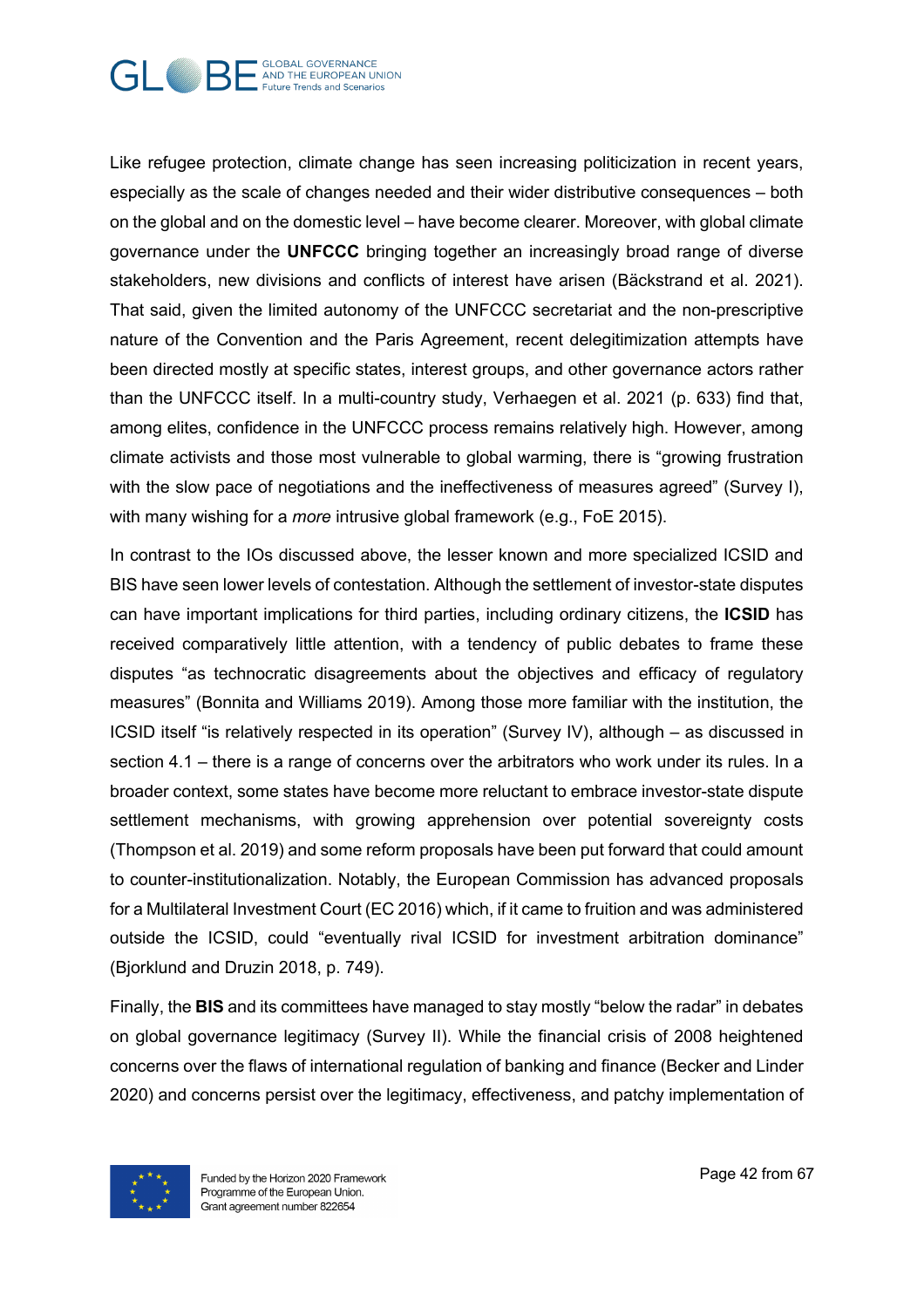

post-crisis regulatory standards (Lall 2012; Mitchell 2021), the technical complexity of global standards – and a lack of institutional alternatives – makes it difficult for non-experts to contest them.

#### *4.2.2. Institutional Responses*

As the previous section has shown, with few exceptions, all IOs under investigation have faced some form of contestation by state and non-state constituencies. In this section, we explore, what kind of institutional responses this has prompted. There are a range of strategies IOs and their supporters can engage in to bolster their perceived legitimacy in the face of criticism and opposition. For instance, IOs can institute meaningful institutional or operational reform, they can step up their public relations and communications efforts, and/or they can implement symbolic changes and enhance discursive commitments to normative legitimacy standards (Zürn 2018; Stephen 2018). In some instances, they may choose to simply ignore delegitimation attempts, whether strategically or as a result of bureaucratic inertia (Hirschmann 2021). The seven IOs discussed here have responded quite differently to the legitimacy challenges they face, with some engaging in more or less sincere reform efforts while others have relied primarily on discursive legitimation claims. Few of these efforts have been unequivocally successful, often confronting IOs with new predicaments, such as the difficulty of reconciling conflicting state and civil society demands. While some IOs enjoy more leeway than others, substantial responses to legitimacy challenges always require the consent of (powerful) states and are thus unlikely to completely upend existing hierarchies.

This observation is especially pertinent in the area of international security, where reform of the heavily contested **UNSC** has proven elusive. This is not for a lack of reform proposals. For example, the so-called G4 nations (Brazil, Germany, India, Japan) have pushed for an expansion of the number of seats on the Council, both permanent and non-permanent, "in order to make it more legitimate, effective and representative" (FFO 2021). However, these and other reform efforts have failed to garner sufficient support from the P5 and the wider UN membership. With substantial reform not on the cards, the Council has implemented more incremental adjustments in response to legitimacy challenges. This has included, for instance, adapting its working methods in a way that allows for more transparency, dialogue, and consultation with non-member states and other stakeholders, creatively interpreting or

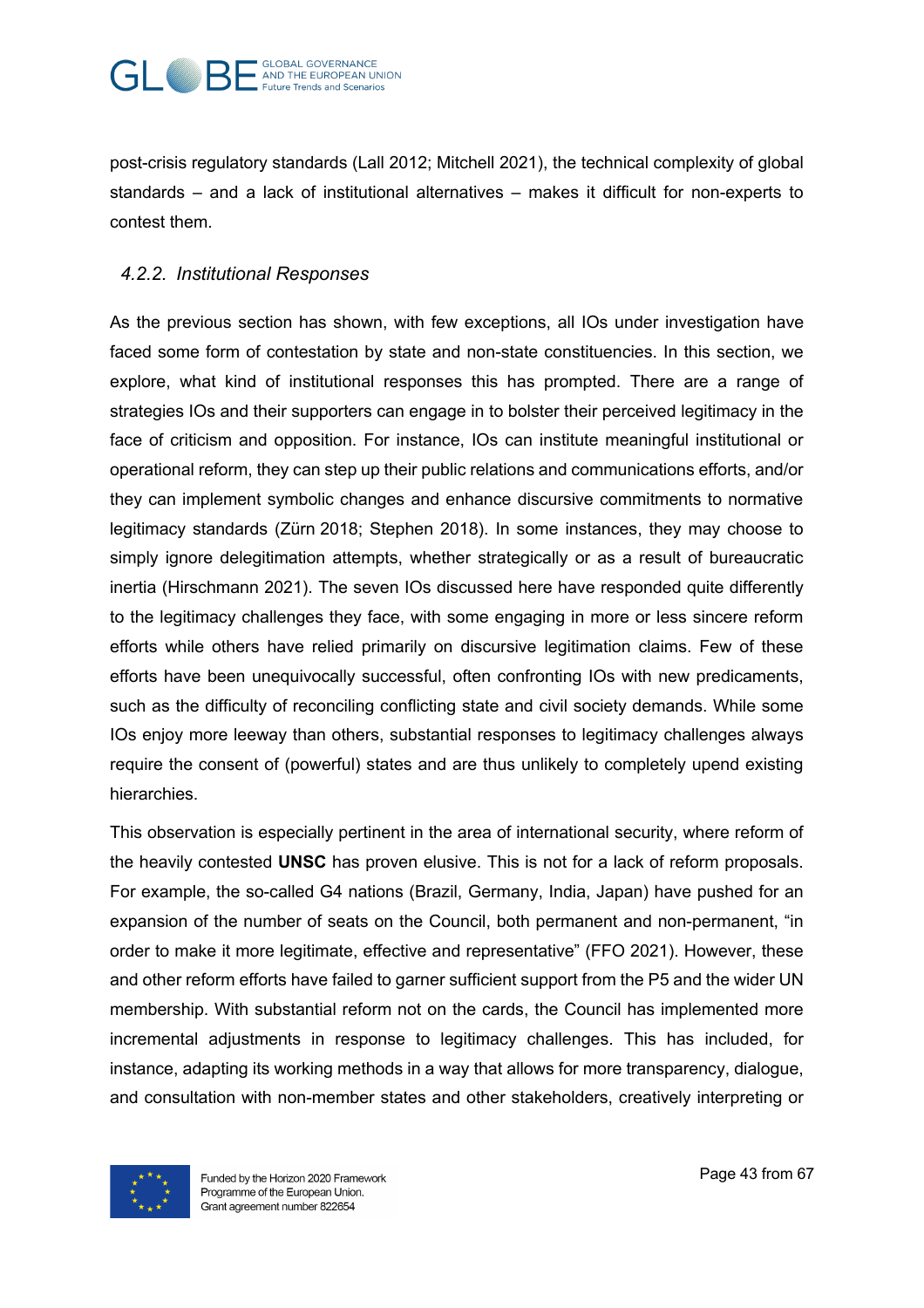

ignoring anachronistic provisions in the Charter, discursive reframing of great power politics, and signaling commitment, in principle, to reform (Stephen 2018). While some of these efforts "have not been wholly symbolic," they have not addressed the main area of contention, namely the exclusive prerogatives of the P5 (ibid, p. 112).

In contrast, the **World Bank** has engaged in various reform efforts since the 1990s, ranging from institutional design changes – e.g., adjustments to the weighted voting system – to ideological and operative shifts. Recognizant of the limits of purely 'neoliberal' development approaches, the Bank has softened its position on the role of the state in economic and social development, "allowing recipient states greater regulatory leeway and not forcing as many governance structural reforms as a condition for loans and grants" (Survey II). The World Bank has also engaged in active 'rebranding,' from seeking to establish itself as the world's 'Knowledge Bank,' initiated in the mid-1990s (Enns 2014), to more recent efforts to frame itself as an explicitly *multi*lateral institution (Development Committee 2010). While these shifts have not been insubstantial, critics maintain that they have changed little in practice. For example, the voting system reform has been shown to only marginally enhance the voice of low-income countries within the Bank (Vestergaard and Wade 2015; Strand and Retzl 2016) and some observers maintain that "[c]ontrary to the rhetoric, conditionalities continue to advance a neoliberal conception of economic development" (Thomson et al. 2017, p. 4).

In contrast to the World Bank, the **WTO** has not engaged in institutional reform, although it found itself compelled to respond to a variety of concerns raised by civil society actors in the aftermath of the 1999 'Battle of Seattle.' One line of criticism, focused on democratic deficits and concerns that WTO rules unduly restrict national sovereignty, has been empathetically rejected by the WTO and its supporters (Dingwerth 2019). Indeed, pointing to the principle of consensus as the basis for all major decision-making, former WTO Director General Mike Moore referred to the organization as "the most democratic international body in existence today" (Moore 2002). This logic has also been extended to the dispute settlement system. In a post-Seattle 'fact-checking' feature on its website, the WTO contests claims that its dispute settlement undermines national sovereignty, given that "rulings are based on agreements that all parties in a dispute have agreed to" and neither initiated nor enforced by the WTO itself (WTO n.d.b). Another line of criticism relates to concerns over a lack of sensitivity to 'non-trade values' such as environmental sustainability or labor rights. While the WTO has, in principle accepted "these new values as a part of its legitimation basis," the degree to which

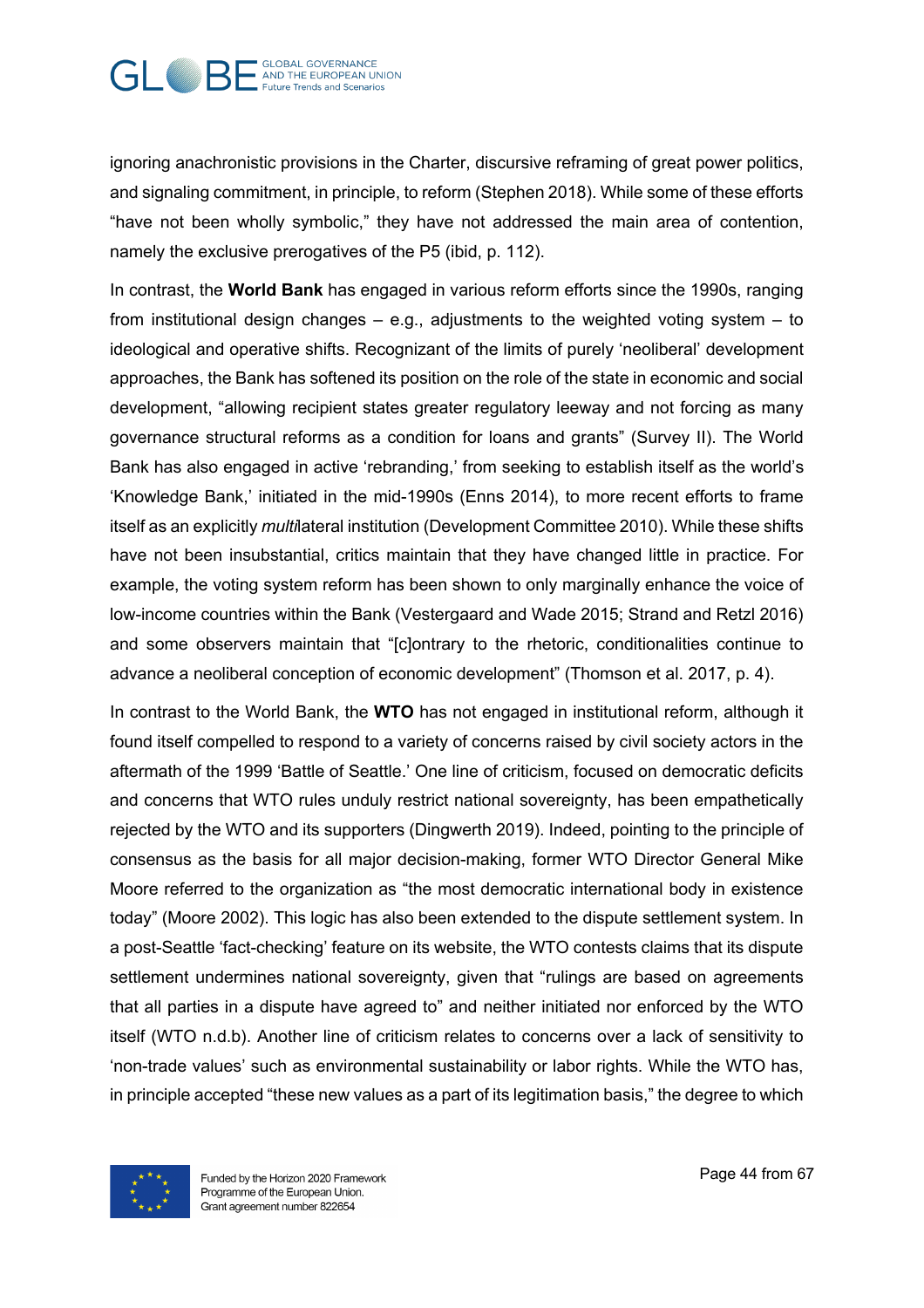

non-trade related goals should be pursued within the WTO itself, remains highly contested (Dingwerth 2019). Overall, the WTO's (re-)legitimation approach, based on emphasizing its democratic underpinnings and selectively engaging with other concerns, have allowed to avoid substantial reform but also contributed to further stagnation of negotiations, thereby affecting WTO output legitimacy.

The **UNHCR**, uncomfortably positioned between the need to serve the interests of states and the need to promote the rights of refugees, has engaged in several (re-)legitimation strategies. This has included discursive shifts, such as an "increasing rhetorical emphasis on individuals as the primary beneficiaries of [its] activities" (Reichel 2019, p. 196). The UNHCR has also sought to enhance its public profile by stepping up its marketing and communications efforts and enlisting the support of high-profile celebrities (Crisp 2020). In parallel, it has embarked on managerial reforms, focused on enhancing effectiveness and financial accountability, aimed primarily at boosting state (and especially donor) support. Overall, the UNHCR has been quite successful at 'normalizing' the informal extension of its legal mandate and effectively separating engagement with its various audiences, although it has not been able to resolve the underlying tensions and competing demands that have arisen from the successive expansion of its activities (Reichel 2019).

In the case of the **UNFCCC**, the most successful relegitimation effort took place in the aftermath of the 2009 Copenhagen Summit, which had undermined trust in the negotiation process both in terms of procedure (transparency and participation) and outcome (delivering a new treaty). At the 2010 COP, the Mexican presidency explicitly vowed to enable an "open, inclusive and transparent" negotiation process and largely succeeded to rebuild trust (Monheim 2016). Following the adoption of the Paris Agreement, UNFCCC (output) legitimacy reached a new height. However, with accelerating global warming and limited progress at recent COPs, confidence in the UNFCCC process is waning again. It is important to stress, though, that the UNFCCC itself has very limited agency in the state-led negotiation process. One area in which the UNFCCC as an institution has been able engage in strategic legitimation efforts is the orchestration of non-state action (Saerbeck et al. 2020). However, while this has arguably enhanced the relevance of the UNFCCC in an increasingly polycentric governance context, it has also opened up new legitimacy challenges regarding power imbalances and equal representation, with orchestrated initiatives dominated by businesses and cities from the Global North (Bäckstrand and Kuyper 2017; Thew et al. 2021).

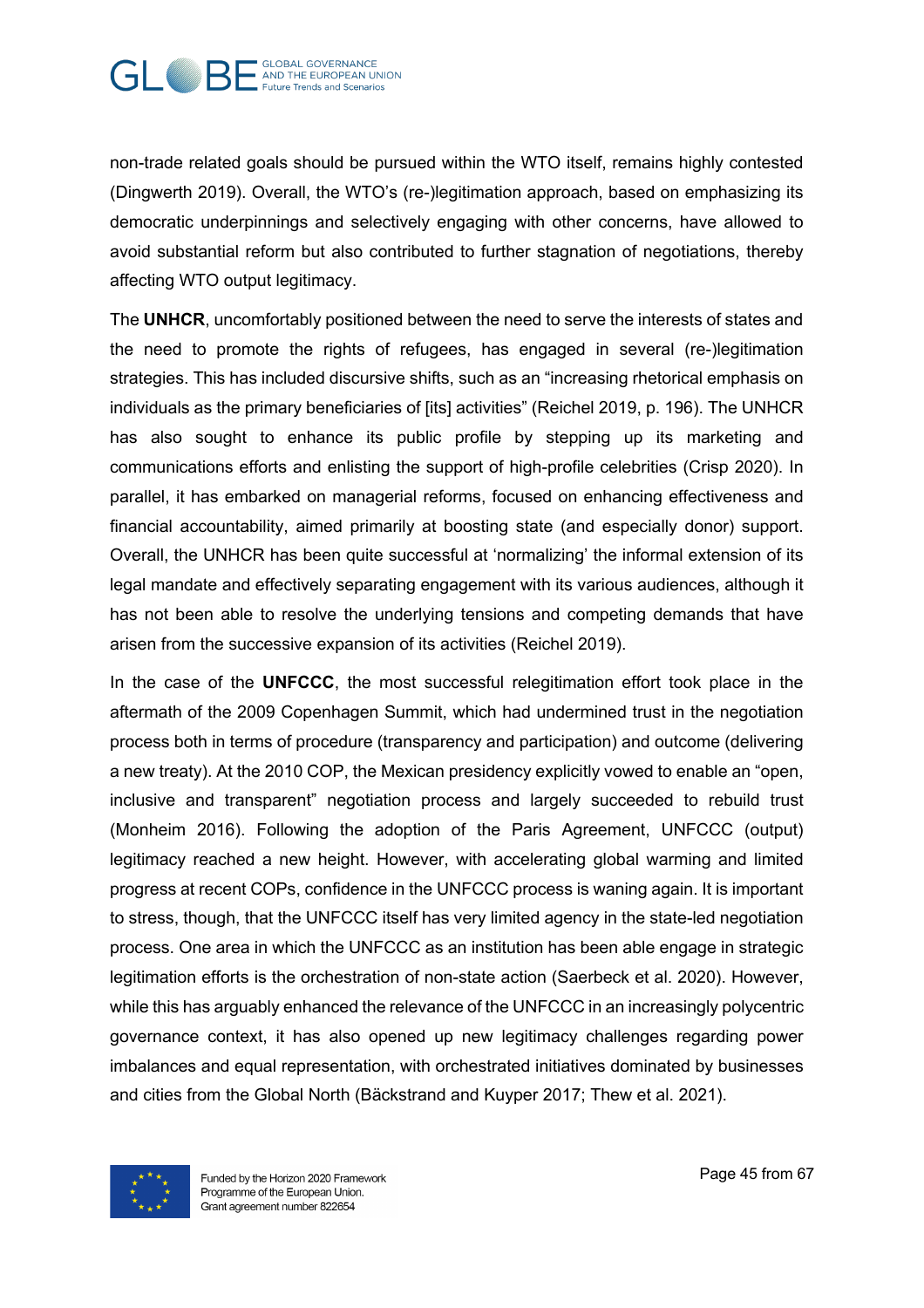

**ICSID** has demonstrated credible commitment to reform. Since its establishment, it has engaged in several rounds of amendments to its rules and regulations, many of which have sought to increase the openness and transparency of proceedings. Another extensive revision is currently underway, with proposed changes including commitments to greater transparency and broader access as well as the mandatory disclosure third-party funding received by parties (ICSID 2021a). ICSID has also recently collaborated with the United Nations Commission on International Trade Law (UNCITRAL) on a Code of Conduct for ISDS arbitrators, aimed at ensuring that proceedings are conducted in a fair and impartial manner – although this is arguably more a case of symbolic reform (Schaugg 2021). Finally, ICSID has discursively committed to enhancing diversity. ICSID has self-reported "sustained progress in enhancing diversity of arbitrators, conciliators and ad hoc committee members," (ICSID 2021b, p. 20), although a closer look at the statistics suggests that, despite notable progress, the pool of arbitrators is still overwhelmingly white and male (ICSID 2021c)

Finally, the **BIS** has largely been able to ignore challenges to its legitimacy. While its membership has expanded significantly over time – making it a somewhat less exclusive club – much of its work is still guided the agendas of its founding members (Levi-Faur and Blumsack 2020). As Westermeier (2018, p. 178) finds, the BIS is deliberately presenting itself as a non-political institutions, with staff seeing and presenting themselves, first and foremost, "as providers of technical and evidence-based expertise." As such, legitimacy-enhancing changes have focused primarily on output, including efforts to respond to accelerating technological innovation in finance and banking (BIS n.d.).

## **5. Conclusion**

This report has sought to shed light on the current state of IO legitimacy across all major issue areas included in the GLOBE project. Drawing on the combined expertise of GLOBE team members, it has explored two distinct but related dimensions of legitimacy, namely, the degree to which IOs live up to normative expectations – specifically those related to participation and equitable representation, transparency, accountability, and quality of output – as well as the way in which contestation of perceived legitimacy deficits plays out in an increasingly politicized landscape. As such, it has responded to a gap in the existing research on global governance legitimacy, with few existing studies empirically reviewing both normative and sociological aspects of legitimacy across a range of diverse issue areas.

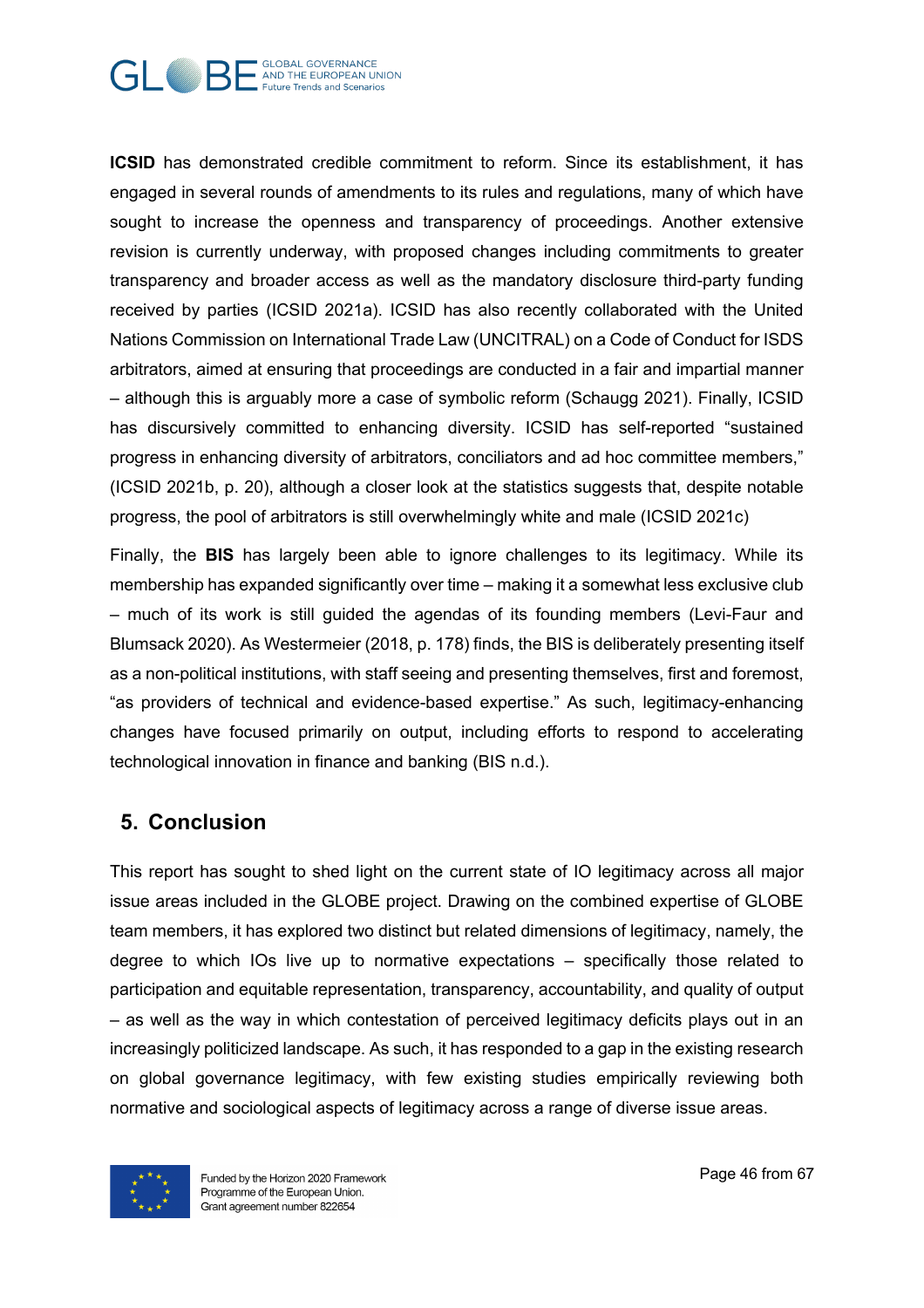

Above all, this review has highlighted that assessing the legitimacy of IOs, whether from a normative or from a sociological perspective, is fraught with definitional and methodological difficulties. From a **normative** perspective, IOs find themselves in need to respond to a growing array of expectations, as attention has increasingly shifted to the input and throughput aspects of institutional legitimacy. Many of these expectations are rooted in liberal democratic norms that first emerged in domestic contexts and their application to the global level is far from uncontested or straightforward, sometimes creating conflicting or confusing expectations (Krisch 2006). For example, as noted above, many IOs are highly accountable to member states but much less responsive to concerns voiced by the globally governed. Similarly, what exactly constitutes 'inclusive' civil society participation or 'equal' state representation is open to interpretation. Moreover, while attending to different normative demands promises to deliver synergetic progress in some cases, in others, IOs might be compelled to prioritize certain aspects of legitimacy over others, especially where gains in input and throughput legitimacy threaten to compromise their ability to deliver effective outcomes. At the same time, valid concerns over output legitimacy could easily be exploited by powerful states in an effort to stall reform efforts in other areas.

Overall, IOs seeking to enhance their normative legitimacy are confronted with several dilemmas, resulting from (1) incongruences of the different constituencies they serve (e.g., states and the 'global public'), (2) incongruences between the different normative expectations directed at them, (3) and, of course, the fact that any reform must be sanctioned by states, in particular powerful states who often have a stake in status quo arrangements. Nevertheless, survey results suggest that many IOs have managed to improve compatibility with democratic norms, such as participation and equal representation, transparency, and accountability. However, as has also been highlighted in this report, some reform efforts appear more genuine on paper than in reality and are geared primarily towards 'check-list' compliance with good governance standards. Thus, a key question for further research is whether such 'fig leaf' improvements lock in normatively problematic path dependencies or whether they might still deliver tangible legitimacy benefits.

In some ways, **sociological** accounts of IO legitimacy promise to deliver an empirically cleaner picture, since perceived legitimacy can be coded and observed on the basis of evaluative statements and/or surveys. However, as noted in Section 2.2., here too, several methodological challenges raise their heads. Moreover, most of the available data is unlikely

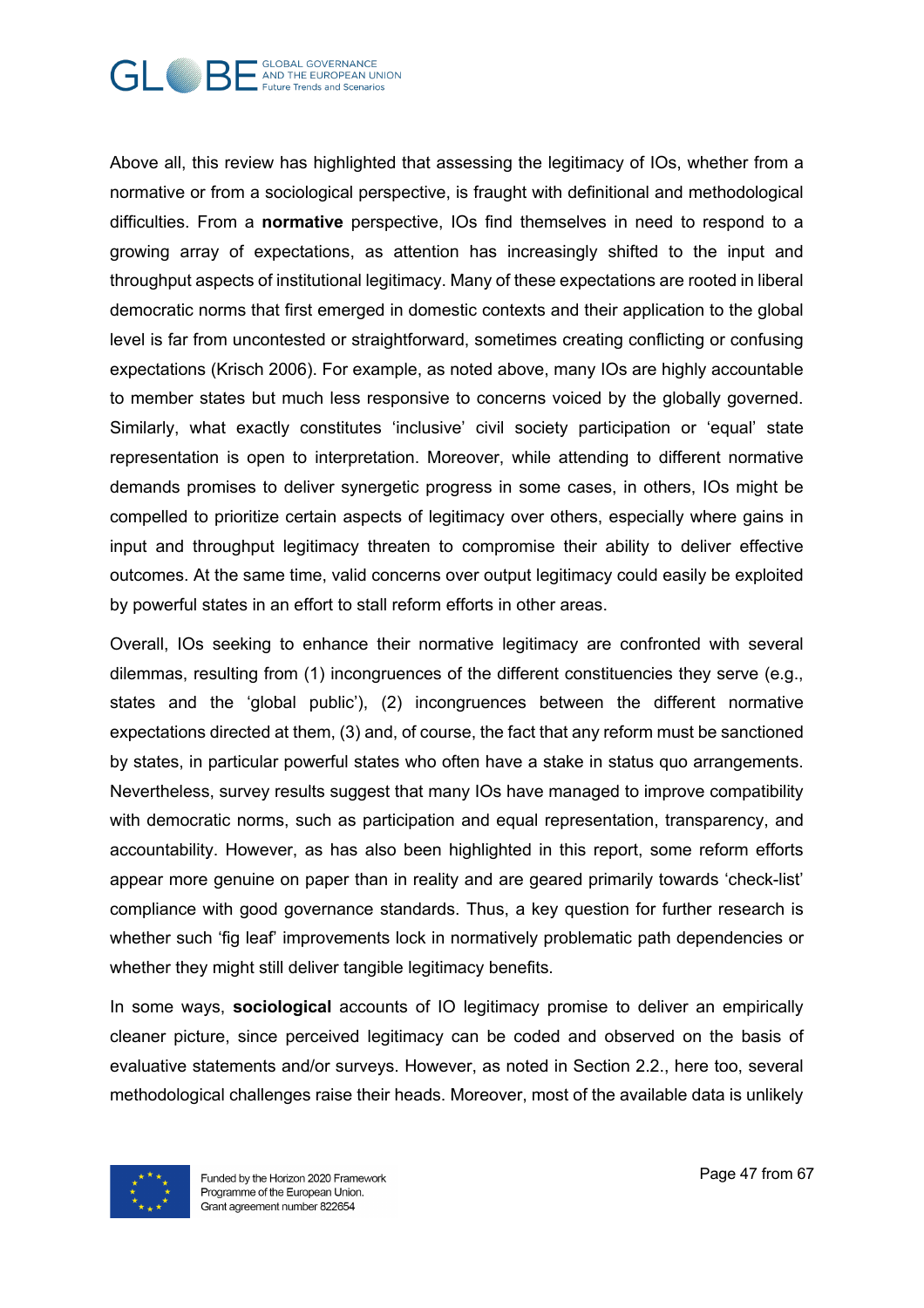

to tell us much about the everyday life of the most vulnerable globally governed, such as displaced populations, who often have little opportunity to engage in discursive evaluations of IO legitimacy (Weiss and Wilkinson 2018). For our purposes, we have focused on providing a comparative overview, guided by qualitative survey responses, of how legitimacy conflicts play out across different issue areas. We find that, with few exceptions, contestation of IO legitimacy has increased across the board. However, we also observe varying levels of contestation intensity, which appear to correlate roughly with the degree of authority exercised by IOs and issue area salience, supporting previous research findings that have highlighted the need to explore the nexus between IO authority and perceived legitimacy (Tallberg and Zürn 2019).

Finally, we have also provided a brief comparison of the different (re-)legitimation strategies that IOs have adopted in response to growing contestation. We find significant differences across issue areas, with some engaging in far-reaching reform while others rely primarily on the above-mentioned 'fig leaf' approaches or discursive legitimation efforts. In a constantly evolving contestation landscape, few of these strategies have been unequivocally successful. IOs increasingly find themselves having to cater simultaneously to different audiences, including member states, civil society organizations and other non-state groups, as well as ordinary citizens. As such, IO legitimacy can best be understood as ongoing process rather than a finite state.

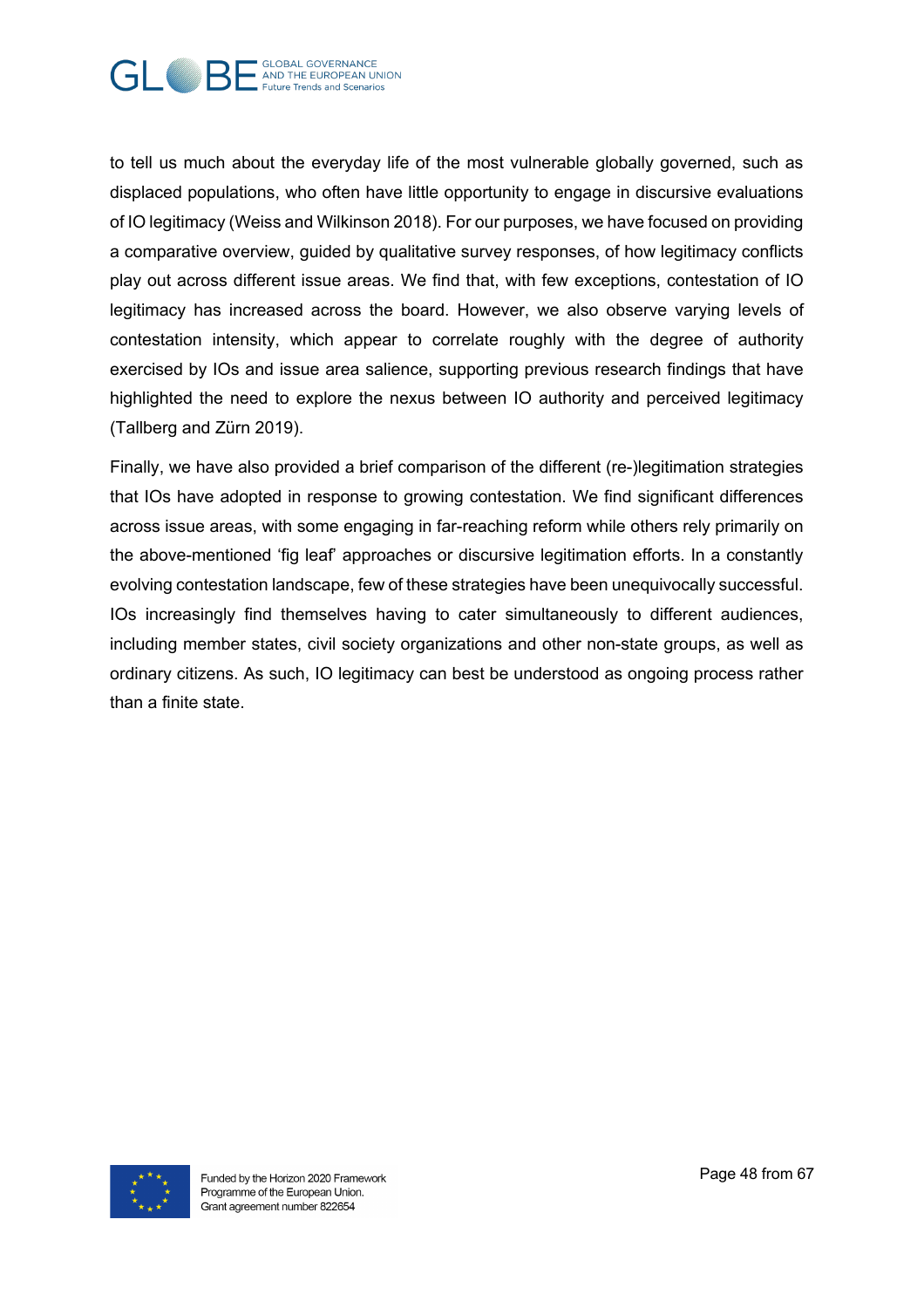

#### **References**

- Aarup, S. A. (2021). All talk and no walk': America ain't back at the WTO. *Politico*, 23 November 2021. Available at: https://www.politico.eu/article/united-states-worldtrade-organization-joe-biden/.
- ACT (2019). Factsheet: Better Working Methods for today's UN Security Council. The Accountability, Coherence and Transparency (ACT) Group, May 2019. Available at: https://www.eda.admin.ch/dam/eda/en/documents/aussenpolitik/internationaleorganisationen/20190910-factsheet-act\_EN.pdf.
- Aklin, M. and Mildenberger, M. (2020). Prisoners of the Wrong Dilemma: Why Distributive Conflict, Not Collective Action, Characterizes the Politics of Climate Change. *Global Environmental Politics*, 20 (4), pp. 4–27. DOI: 10.1162/glep\_a\_00578.
- Alston, P. (2015). "The World Bank is a Human Rights-Free Zone" UN expert on extreme poverty expresses deep concern. United Nations Office of the High Commissioner for Human Rights. 29 September 2015. Available at: https://www.ohchr.org/EN/AboutUs/Pages/WhoWeAre.aspx.
- Anderson, A. (2018). Saving Private ISDS: The Case for Hardening Ethical Guidelines and Systematizing Conflicts Checks. *Georgetown Journal of International Law*, 49 (3), pp. 1143–1173.
- Anderson, B., Bernauer, T. and Kachi, A. (2019). Does International Pooling of Authority Affect the Perceived Legitimacy of Global Governance? *Review of International Organizations*, 14, pp. 661–683. DOI: 10.1007/s11558-018-9341-4.
- Andersson, E. (2016). Monies that Matter, on the Discursive Power of the Bank for International Settlements. *Globalizations*, 13 (2), pp. 203-216. DOI: 10.1080/14747731.2015.1087659.
- Archibugi, D., Koenig-Archibugi, M. and Marchetti, R. (eds.) (2011). *Global Democracy: Normative and Empirical Perspectives*. Cambridge: Cambridge University Press.
- Bäckstrand, K. and Kuyper, J. W. (2017). The democratic legitimacy of orchestration: the UNFCCC, non-state actors, and transnational climate governance. *Environmental Politics*, 26 (4), pp. 764-788. DOI: 10.1080/09644016.2017.1323579.
- Bäckstrand, K., Kuyper, J. and Nasiritousi, N. (2021). From collaboration to contestation? Perceptions of legitimacy and effectiveness in post-Paris climate governance. *Earth System Governance*, 9 (100115), pp. 1-11. DOI: 10.1016/j.esg.2021.100115.
- Bäckstrand, K., Kuyper, J. W., Linnér, B.-O. and Lövbrand, E. (2017). Non-state actors in global climate governance: from Copenhagen to Paris and beyond. *Environmental Politics*, 26 (4), pp. 561-579, DOI: 10.1080/09644016.2017.1327485.
- Bäckstrand, K. and Söderbaum, F. (2018). Legitimation and delegitimation in global governance: Discursive, institutional, behavioral. In: J. Tallberg, K. Bäckstrand, and J. A. Scholte (eds.), *Legitimacy in global governance: Sources, processes, and consequences*. Oxford: Oxford University Press, pp. 101-118.
- Barlas, D. and Tassoni, T. (2015). Improving Service Delivery through Voice and Accountability: The Experience of the World Bank Inspection Panel. In: J. Wouters,

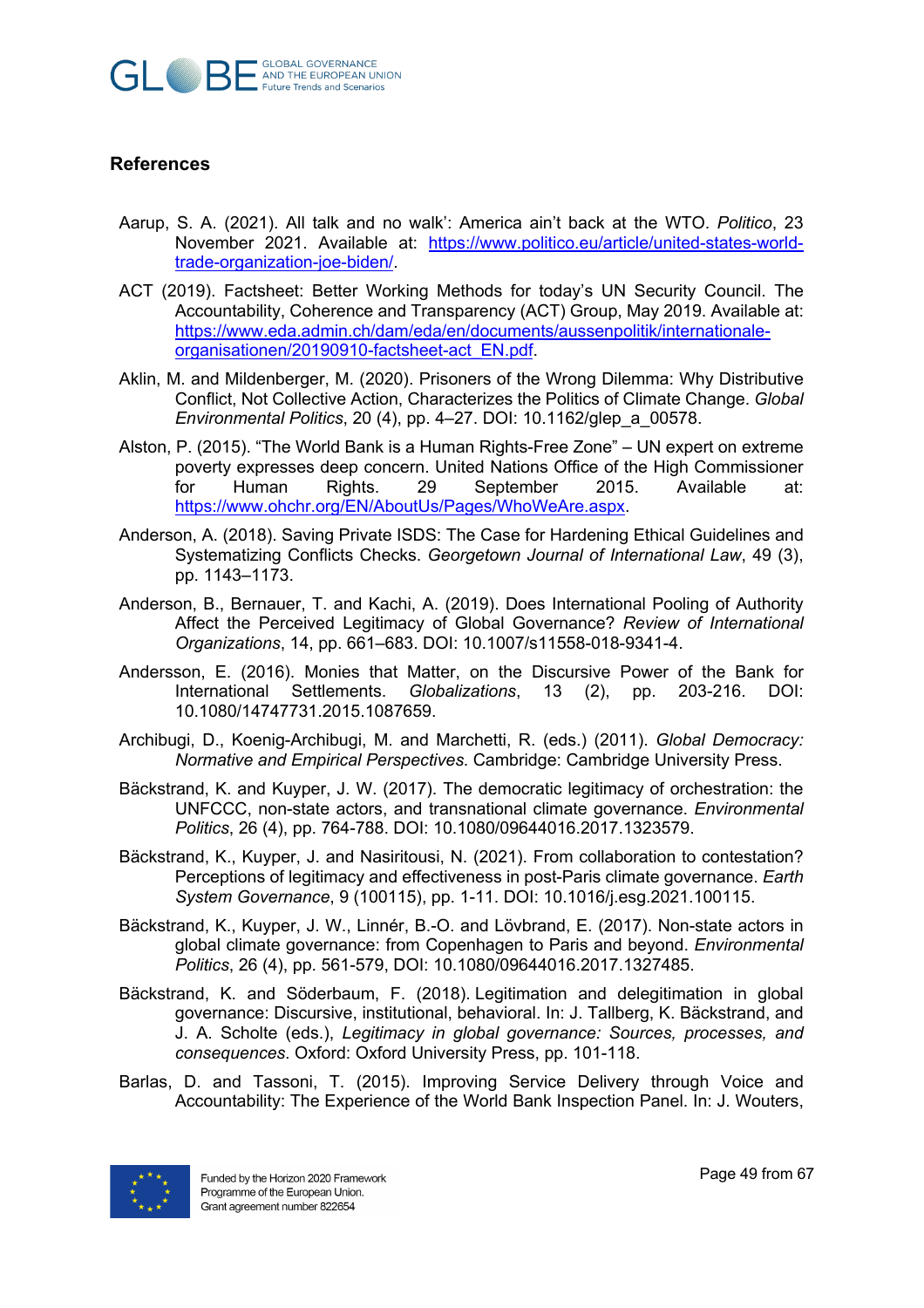

A. Ninio, T. Doherty and H. Cisse (eds.), *Improving Delivery in Development*. The World Bank Legal Review, 6, pp. 477-494.

- Barnett, M. and Finnemore, M. (2004). *Rules for the World: International Organizations in Global Politics*. Ithaca, NY: Cornell University Press.
- Becker, M. and Linder, S. (2020). How the Basel Accord's dependence on external institutions aggravated the 2008 financial crisis. *LSE EUROPP Blog*, 24 February 2020. Available at: https://blogs.lse.ac.uk/europpblog/2020/02/24/how-the-baselaccords-dependence-on-external-institutions-aggravated-the-2008-financial-crisis/.
- Beetham, D. (1991). *The Legitimation of Power*. Basingstoke: Palgrave Macmillan.
- Bernauer, T. and Gampfer, R. (2013). Effects of civil society involvement on popular legitimacy of global environmental governance. *Global Environmental Change*, 23 (2), pp. 439-449. DOI: 10.1016/j.gloenvcha.2013.01.001.
- Bernstein, S. (2011). Legitimacy in intergovernmental and non-state global governance. *Review of International Political Economy*, 18 (1), pp. 17-51. DOI: 10.1080/09692290903173087.
- Bianchi, A. (2013). On Power and Illusion: The Concept of Transparency in International Law. In: A. Bianchi and A. Peters (eds.), *Transparency in International Law*. Cambridge: Cambridge University Press, pp. 1-20.
- Binder, M. and Heupel, M. (2021). The Politics of Legitimation in International Organizations. *Journal of Global Security Studies*, 6 (3): ogaa033.
- Binder, M. and Heupel, M. (2015). The Legitimacy of the UN Security Council: Evidence from Recent General Assembly Debates. *International Studies Quarterly*, 59 (2), pp. 238–250. DOI: 10.1111/isqu.12134.
- BIS (n.d.). About the BIS Innovation Hub. Available at: https://www.bis.org/about/bisih/about.htm/.
- Bjorklund, A. K. and Druzin, B. H. (2018). Institutional Lock-in Within the Field of Investment Arbitration. *University of Pennsylvania Journal of International Law*, 101 (39), pp. 707-749.
- Bodansky, D. (2013). Legitimacy in International Law and International Relations. In: J. L. Dunoff and M. A. Pollack (eds.). *Interdisciplinary Perspectives on International Law and International Relations. The State of the Art*. Cambridge: Cambridge University Press, pp. 321-342.
- Bonnita, J. and Williams, Z. (2019). Politically Motivated Conduct in Investment Treaty Arbitration. International Institute for Sustainable Development (IISD), 23 April 2019. Available at: https://www.iisd.org/itn/en/2019/04/23/politically-motivated-conduct-ininvestment-treaty-arbitration-jonathan-bonnitcha-zoe-williams/.
- Börzel, T. A. and Risse, T. (2005). Public-Private Partnerships: Effective and Legitimate Tools of Transnational Governance? In: E. Grande and L. W. Pauly (eds.), *Complex Sovereignty. Reconstituting Political Authority in the Twenty-First Century*. Toronto: University of Toronto Press, pp. 195-216.
- Bradley, M. (2016). *Protecting Civilians in War: The ICRC, UNHCR, and Their Limitations in Internal Armed Conflicts*. Oxford: Oxford University Press.

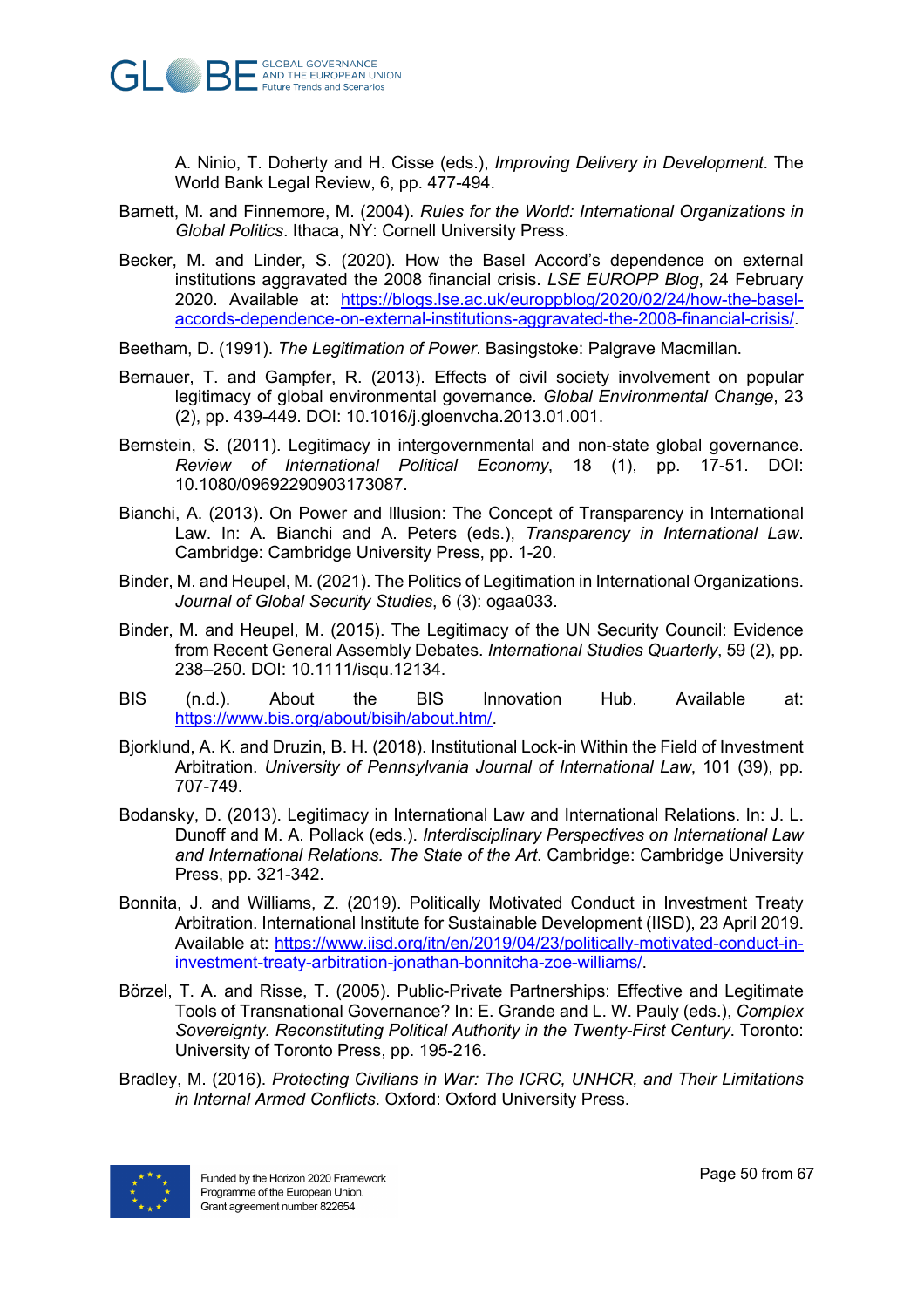

- Buchanan, A. and Keohane, R. O. (2006). The Legitimacy of Global Governance Institutions. *Ethics & International Affairs*, 20 (4), pp. 405-437.
- Butler, N. (2019). Non-Disputing Party Participation in ICSID Disputes: *Faux Amici*? *Netherlands International Law Review*, 66, pp. 143–178. DOI: 10.1007/s40802-019- 00132-8.
- Carnegie, A. (2021). Secrecy in International Relations and Foreign Policy. *Annual Review of Political Science*, 24, pp. 213-233. DOI: 10.1146/annurev-polisci-041719-102430.
- Carr, E. H. (1946). *The Twenty-Years Crisis* (2nd ed.). London: Macmillan.
- Carstens, A. (2018). The banks' bank is looking to open up. Translation of an interview with Mr Agustín Carstens, General Manager of the BIS, in the Basler Zeitung, 25 June 2018. Made available on the BIS website, 4 July 2018. Available at: https://www.bis.org/speeches/sp180704.htm.
- Chinkin, C. (2012). Rethinking Legality/Legitimacy after the Iraq War. In: R. Falk, M. Juergensmeyer and V. Popovski (eds.), *Legality and Legitimacy in Global Affairs*. Oxford: Oxford University Press, pp. 119-247.
- Clark, I. (2005). *Legitimacy in International Society*. Oxford University Press.
- Clarke, T. (2000). Taking on the WTO: Lessons from the Battle of Seattle. *Studies in Political Economy*, 62 (1), pp. 7-16. DOI: 10.1080/19187033.2000.11675238.
- Coen, D., Kreienkamp, J., Pegram, T. and Tokhi, A. (2021). No Leverage Without Authority? Comparing the Effectiveness of International Organizations Across GLOBE Issue Areas. GLOBE Report. Available at: https://www.globe-project.eu/no-leveragewithout-authority-comparing-the-effectiveness-of-international-organizationsacross-globe-issue-areas\_14416.pdf.
- Colgan, J. D. and Keohane, R. O. (2017). The liberal order is rigged; Fix it now or watch it wither. *Foreign Affairs*, 96 (3). Available at: https://www.foreignaffairs.com/articles/world/2017-04-17/liberal-order-rigged.
- Cox, R. W. (1992). Multilateralism and World Order. *Review of International Studies*, 18 (2), pp. 161-180.
- Crisp, J. (2020). UNHCR at 70. An Uncertain Future for the International Refugee Regime. *Global Governance*, 26, pp. 359–368. DOI: 10.1163/19426720-02603004.
- Dahl, R. A. (1994). A democratic dilemma: system effectiveness versus citizen participation. P*olitical Science Quarterly*, 109 (1), pp. 23-34.
- Dahl, R. A. (1999). Can international organizations be democratic? A skeptic's view. In: I. Shapiro and C. Hacker-Cordón (eds.), *Democracy's Edges*. Cambridge: Cambridge University Press, pp. 19–36.
- Dann, P. and Riegner, M. (2019). The World Bank's Environmental and Social Safeguards and the evolution of global order. Leiden Journal of International Law, 32, pp. 537– 559. DOI: 10.1017/S0922156519000293.
- Deardorff Miller, S. (2018). *UNHCR as a Surrogate State: Protracted Refugee Situations*. New York: Routledge.
- Dellmuth, L. and Schlipphak, B. (2019). Legitimacy beliefs towards global governance institutions: a research agenda. *Journal of European Public Policy*, 27 (6), pp. 931-

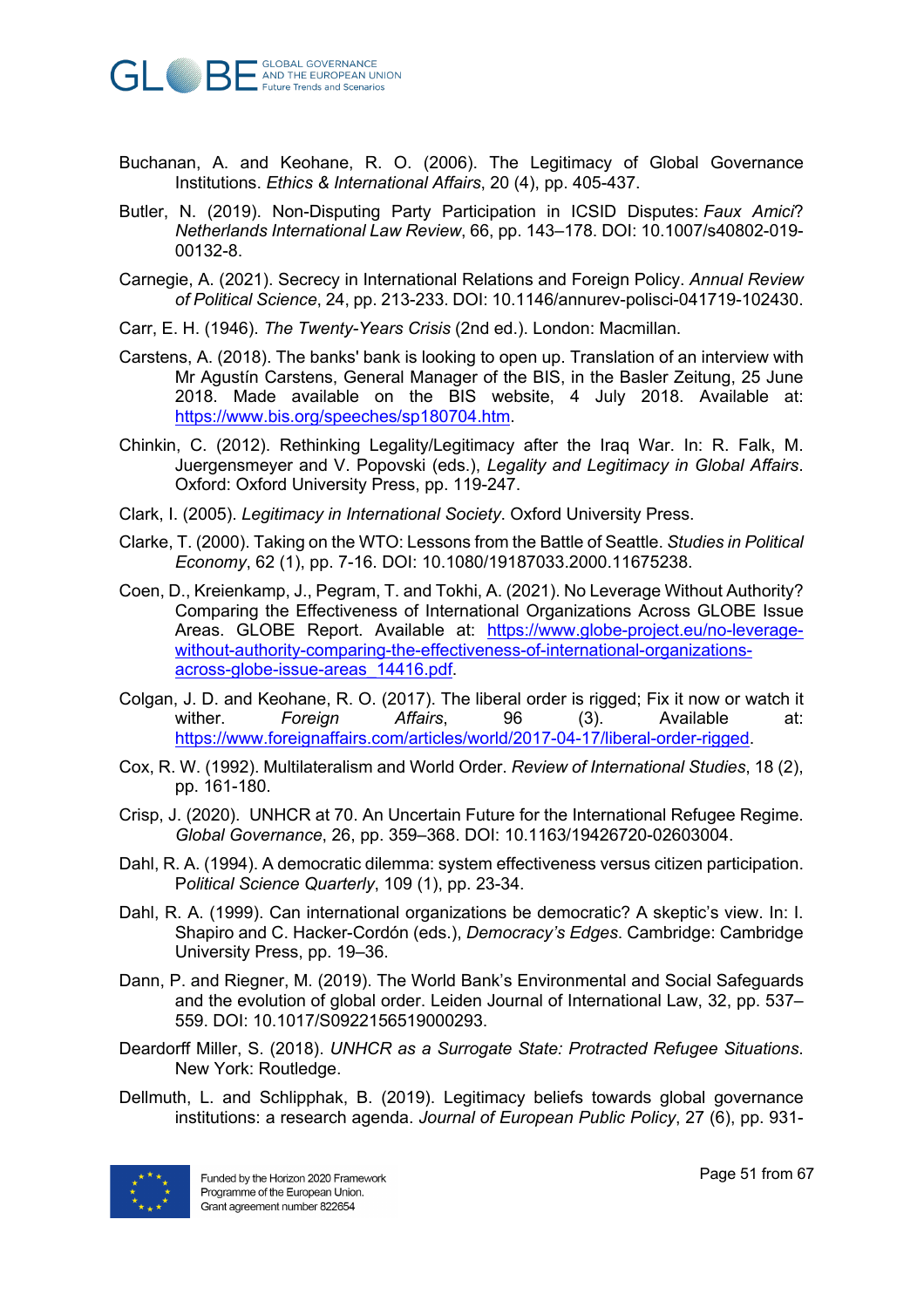

943. DOI: 10.1080/13501763.2019.1604788.

- Dellmuth, L. M. and Tallberg, J. (2015). The social legitimacy of international organisations: Interest representation, institutional performance, and confidence extrapolation in the United Nations. *Review of International Studies*, 41 (3), pp. 451 – 475. DOI: 10.1017/S0260210514000230.
- Dellmuth, L. M., and Tallberg, J. (2021). Elite Communication and the Popular Legitimacy of International Organizations. *British Journal of Political Science*, 51 (3), pp. 1292– 1313.
- Dellmuth, L. M. and Tallberg, J. (2020). Why National and International Legitimacy Beliefs Are Linked: Social Trust as an Antecedent Factor. *The Review of International Organizations*, 15(2), pp. 311–37. DOI: 10.1007/s11558-018-9339-y.
- Dellmuth, L. M., Scholte, J. A. and Tallberg, J. (2019). Institutional Sources of Legitimacy for International Organisations: Beyond Procedure versus Performance. *Review of International Studies*, 45(4), pp. 627–646. DOI: 10.1017/S026021051900007X.
- Dellmuth, L. M. (2016). The Knowledge Gap in World Politics: Assessing the Sources of Citizen Awareness of the United Nations Security Council. *Review of International Studies*, 42 (4), pp. 673–700.
- Dellmuth, L. M., Scholte, J. A., Tallberg, J. and Verhaegen, S. (2021). The Elite–Citizen Gap in International Organization Legitimacy. *American Political Science Review*, pp. 1– 18.
- Development Committee (2010). New World, New World Bank Group: (I) Post-Crisis Directions. DC2010-0003, 20 April 2010. Available at: https://www.devcommittee.org/sites/dc/files/download/Documentation/DC2010- 0003%28E%29PostCrisis.pdf.
- Diab, K. (2021). COP26: Half-baked carbon market rules fail to take heat off the climate. *Carbon Market Watch*, 13 November 2021. Available at: https://carbonmarketwatch.org/2021/11/13/cop26-half-baked-carbon-market-rulesfail-to-take-heat-off-the-climate/.
- Dingwerth, K. (2019). From the GATT Gospel to Democratic Global Governance. Legitimating the GATT and the World Trade Organization. In: K. Dingwerth, A. Witt, I. Lehmann, E. Reichel, and T. Weise (eds.), *International Organizations under Pressure: Legitimating Global Governance in Challenging Times*. Oxford: Oxford University Press, pp. 62-97.
- Dingwerth, K., Witt, A., Lehmann, I., Reichel, E. and Weise, T. (2019). *International Organizations under Pressure: Legitimating Global Governance in Challenging Times*. Oxford: Oxford University Press.
- Dingwerth, K., Schmidtke, H. and Weise, T. (2019). The rise of democratic legitimation: why international organizations speak the language of democracy. *European Journal of International Relations*, 26 (3), pp. 714–741. DOI: 10.1177/1354066119882488.
- Easton, D. (1975). An Approach to the Analysis of Political Systems. *World Politics*, 9 (3), pp. 383-400. DOI: 10.2307/2008920.
- Esty, D. C. (2006). Good Governance at the Supranational Scale: Globalizing Administrative Law. *Yale Law Journal*, 115(7), pp. 1490-1562.

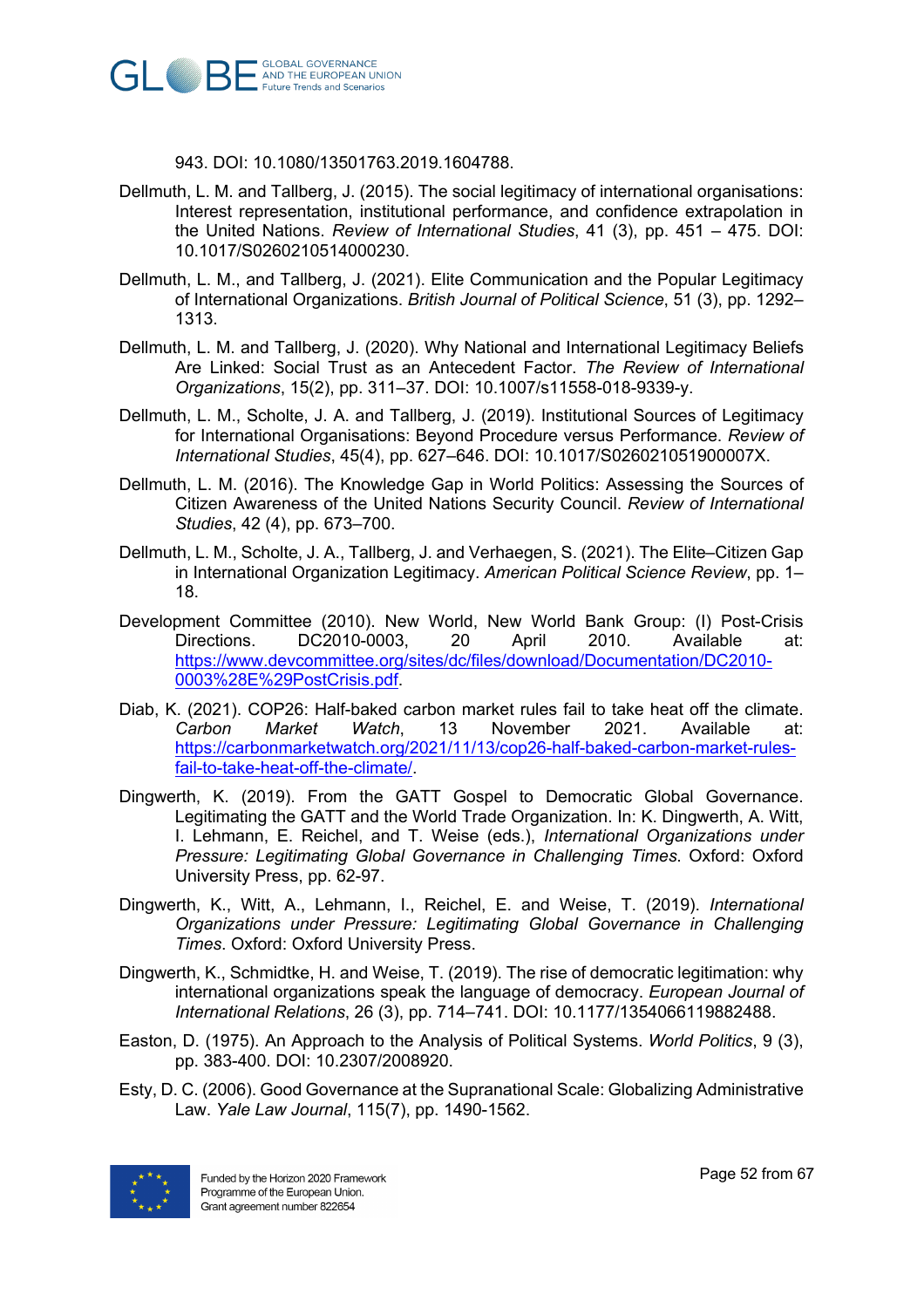

- EC (2016). The Multilateral Investment Court project. European Commission, 21 December 2016. Available at: https://trade.ec.europa.eu/doclib/press/index.cfm?id=1608.
- Ecker-Ehrhardt, M. (2018). International Organizations 'Going Public'? An Event History Analysis of Public Communication Reforms 1950–2015. *International Studies Quarterly*, 62(4), pp. 723–36. DOI: 10.1093/isq/sqy025.
- Eckersley R. (2012). Moving forward in the climate negotiations: multilateralism or minilateralism? *Global Environmental Politics*, 12 (2), pp. 24–42. DOI: 10.1162/GLEP\_a\_00107.
- Ekengren, A.-M., Hjorthen, F. D. and Möller, U. (2020). A Nonpermanent Seat in the United Nations Security Council. Why Bother? *Global Governance*, 26, pp. 21-45.
- Enns, C. (2014). Knowledges in competition: Knowledge discourse at the World Bank during the Knowledge for Development era. *Global Social Policy*, 15 (1), pp. 61-80. DOI: 10.1177/1468018113516968.
- Falkner, R., Nasiritousi, N. and Reischl, G. (2021). Climate clubs: politically feasible and desirable? *Climate Policy*. DOI: 10.1080/14693062.2021.1967717.
- FFO (2021). G4 Ministerial Joint Press Statement on the Reform of the United Nations Security Council. German Federal Foreign Office, 22 September 2021. Available at: https://www.auswaertiges-amt.de/en/newsroom/news/-/2483930.
- Finnemore, M. (1996). Constructing Norms of Humanitarian Intervention. In: P. J. Katzenstein (ed.), *The Culture of National Security: Norms and Identity in World Politics*. New York: Columbia University Press, pp. 153-185.
- Finnemore, M. (2009). Legitimacy, Hypocrisy and the Social Structure of Unipolarity: Why Being a Unipole Isn't All It's Cracked Up to Be. *World Politics*, 61(1), pp. 58-85.
- Fioretus, O. and Tallberg, J. (2021). Politics and theory of global governance. *International Theory*, 13 (1), pp. 99 – 111. DOI: 10.1017/S1752971920000408.
- Fluck, M. (2015). The Promise of Global Transparency: Between Information and Emancipation. In: A. Azmanova and M. Mihai (eds.), *Reclaiming Democracy: Judgment, Responsibility and the Right to Politics*. New York: Routledge, pp. 144- 163.
- FoE (2015). Friends of the Earth International Assessment of the Paris Agreement. Friends of the Earth (FoE) International, 15 December 2015. Available at: https://www.foei.org/news/friends-earth-international-assessment-paris-agreement.
- Fox, J. A. (2002). The World Bank Inspection Panel and the Limits of Accountability. In: J. R. Pincus and J. A. Winters (eds.), *Reinventing the World Bank*. Ithaca, NY: Cornell University Press, pp. 131-163.
- Franck, T. M. (1990). *The Power of Legitimacy among Nations*. Oxford: Oxford University Press.
- Freedman, R. (2018). UNaccountable: A New Approach to Peacekeepers and Sexual Abuse. *European Journal of International Law*, 29 (3), pp. 961–985. DOI: 10.1093/ejil/chy039.
- Fresia, M. (2014). Building Consensus within UNHCR's Executive Committee: Global Refugee Norms in the Making. *Journal of Refugee Studies*, 27 (4), pp. 514–533.

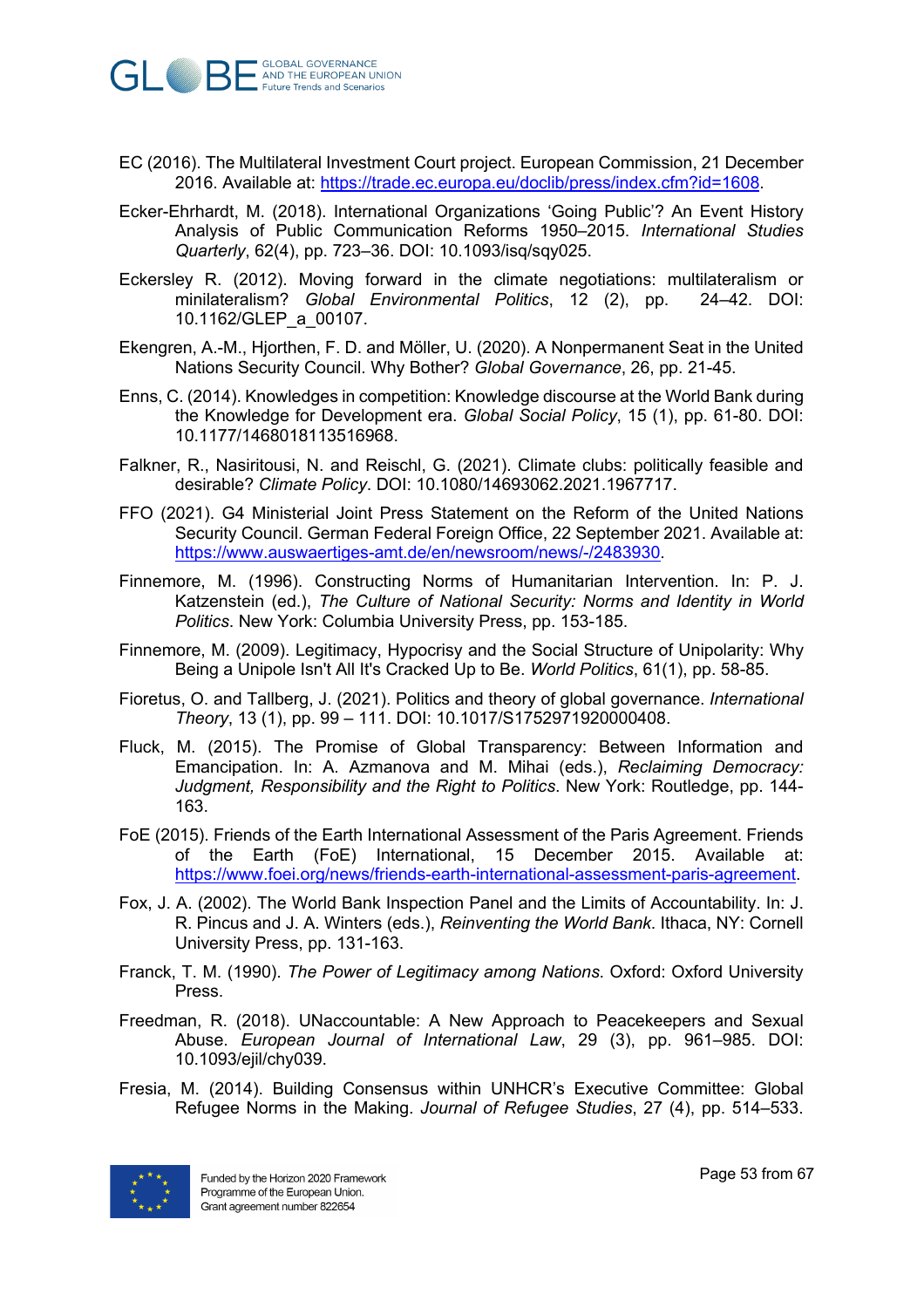

DOI: 10.1093/jrs/feu025.

- Gartner, D. (2013). Uncovering Bretton Woods: Conditional Transparency, the World Bank, and the International Monetary Fund. *The George Washington International Law Review*, 45 (1), pp. 121-148.
- Grieco, J. M., Gelpi, C., Reifler, J. and Feaver, P. D. (2011). Let's Get a Second Opinion: International Institutions and American Public Support for War. *International Studies Quarterly*, 55 (2), pp. 563-583. DOI: 10.1 lll/j.1468-2478.2011.00660.x.
- Guild, E. (2019). What is the Fuss over the UN's Global Compact for Safe, Orderly and Regular Migration? LSE Middle East Centre Blog, 9 May 2019. Available at: https://blogs.lse.ac.uk/mec/2019/05/09/what-is-the-fuss-over-the-uns-globalcompact-for-safe-orderly-and-regular-migration/.
- Gupta, A. (2008). Transparency Under Scrutiny: Information Disclosure in Global Environmental Governance. *Global Environmental Politics*, 8 (2), pp. 1-7.
- Gupta, A. and Mason, M. (2016). Disclosing or obscuring? The politics of transparency in global climate governance. *Current Opinion in Environmental Sustainability*, 18, pp. 82-90. DOI: 10.1016/j.cosust.2015.11.004.
- Habermas, J. (1975). *Legitimation Crisis* (trans. Thomas McCarthy). Boston: Beacon Press.
- Hale, T., Held, D. and Young, K. (2013). *Gridlock: Why Global Cooperation is Failing when We Need It Most*. Cambridge: Polity Press.
- Hale, T. (2016). "All Hands on Deck": The Paris Agreement and Nonstate Climate Action. *Global Environmental Politics*, 16 (3), pp. 12–22. DOI: 10.1162/GLEP\_a\_00362.
- Hameiri, S. and Jones, L. (2015). Global Governance as State Transformation. *Political Studies*, 64 (4), pp. 793-810. DOI: 10.1111/1467-9248.12225.
- Held, D. (1995). *Democracy and the Global Order: From the Modern State to Cosmopolitan Governance*. Stanford, CA: Stanford University Press.
- Held, D. and Koenig-Archibugi, M. (2005). *Global Governance and Public Accountability*. Oxford: Wiley-Blackwell.
- Henderson, C. (2014). Authority without Accountability? The UN Security Council's Authorization Method and Institutional Mechanisms of Accountability. *Journal of Conflict & Security Law*, 19 (3), pp. 489-509. DOI: 10.1093/jcsl/kru013.
- Hinojosa-Martínez, L. M. (2013). Transparency in International Financial Institutions. In: In: A. Bianchi and A. Peters (eds.), *Transparency in International Law*. Cambridge: Cambridge University Press, pp. 77-111.
- Hirschmann,G. (2021). International organizations' responses to member state contestation: from inertia to resilience. *International Affairs*, 97 (6), pp. 1963–1981. DOI: 10.1093/ia/iiab169.
- Hooghe, L., Lenz, T. and Marks, G. (2019). Contested world order: The delegitimation of international governance. *The Review of International Organizations*, 14, pp. 731– 743. DOI: 10.1007/s11558-018-9334-3.
- Hovell, D. (2016). *The Power of Process: The Value of Due Process in Security Council Sanctions Decision-Making*. Oxford: Oxford University Press.

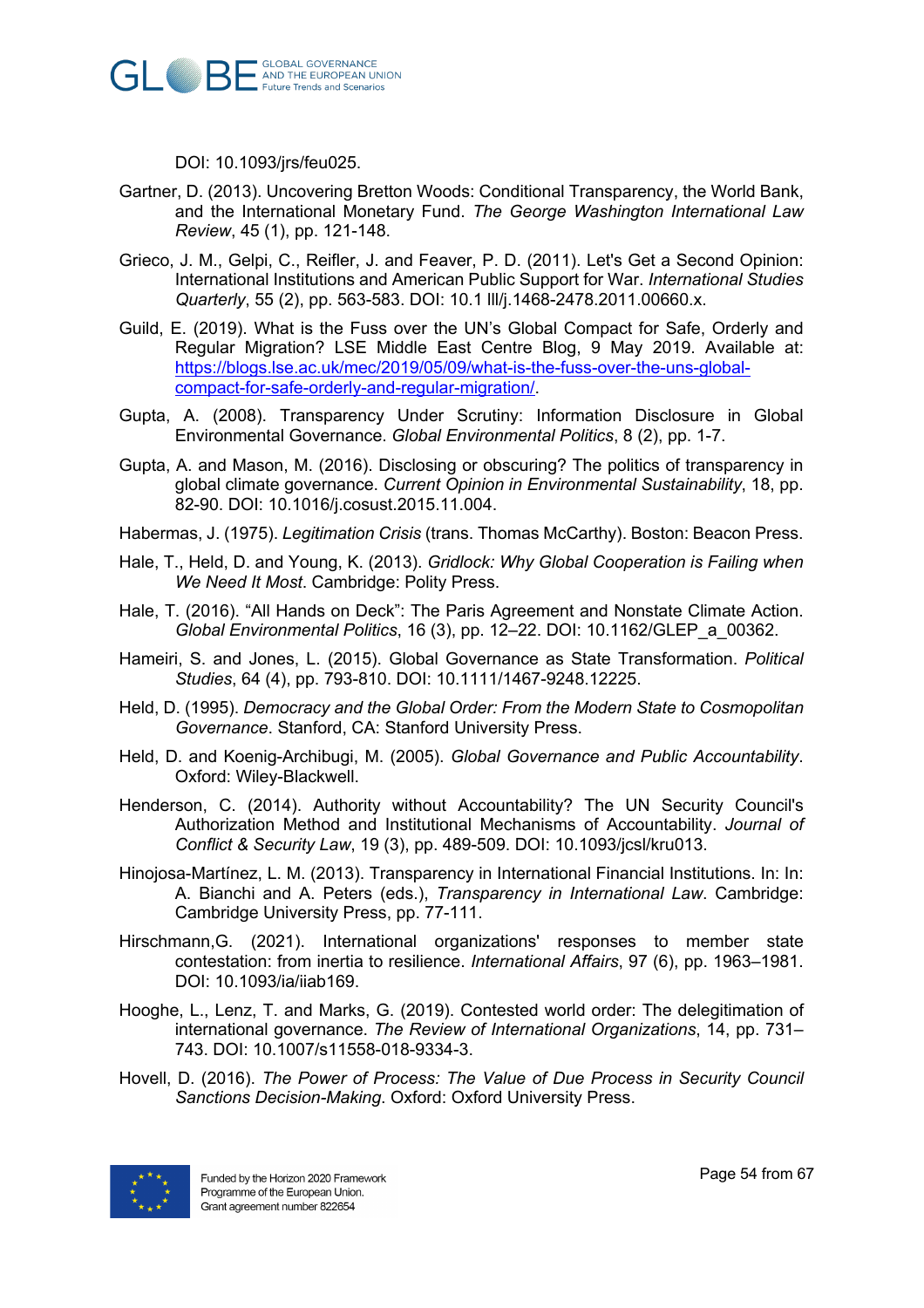

- Hurd, I. (1999). Legitimacy and Authority in International Politics. *International Organization*, 53 (2), pp. 379-408.
- Hurd, I. (2016). Enchanted and Disenchanted International Law. *Global Policy*, 7 (1), pp. 96-101.
- Hurrell, A. (2007). *On Global Order: Power, Values, and the Constitution of International Society*. Oxford: Oxford University Press.
- Hurrelmann, A., Schneider, S. and Steffek, J. (2007). *Legitimacy in an Age of Global Politics*. Basingstoke: Palgrave Macmillan.
- ICSID (2021a). ICSID Releases Sixth Working Paper on Proposed Amendments to Its Procedural Rules. 12 November 2021. Available at: https://icsid.worldbank.org/news-and-events/news-releases/icsid-releases-sixthworking-paper.
- ICSID (2021b). ICSID Annual Report 2021. Available at: https://icsid.worldbank.org/sites/default/files/publications/ICSID\_AR21\_CRA\_bl1\_w eb.pdf/.
- ICSID (2021c). ICSID Caseload Statistics. Issue 2021-2. Available at: https://icsid.worldbank.org/sites/default/files/Caseload%20Statistics%20Charts/The %20ICSID%20Caseload%20Statistics%202021-2%20Edition%20ENG.pdf.
- ICSID (2022). ICSID Rules and Regulations Amendment. Available at: https://icsid.worldbank.org/resources/rules-amendments.
- Ismail, F. (2019). Protest has helped define the first two decades of the 21st century here's what's next. *The Conversation*, 30 December 2019. Available at: https://theconversation.com/protest-has-helped-define-the-first-two-decades-ofthe-21st-century-heres-whats-next-128745.
- Johansen, S. Ø. (2020). *The Human Rights Accountability Mechanisms of International Organizations*. Cambridge: Cambridge University Press.
- Johnson, T. (2011). Guilt by association: The link between states' influence and the legitimacy of intergovernmental organizations. *The Review of International Organizations*, 6 (1), pp. 57–84. DOI: 10.1007/s11558-010-9088-z.
- Joseph, S. (2011). *Blame it on the WTO?: A Human Rights Critique*. Oxford: Oxford University Press.
- Kelbel, C., Marx, A. and Navarro, J. (2021). Editorial: Access or Excess? Redefining the Boundaries of Transparency in the EU's Decision-Making. *Politics and Governance*, 9 (1), pp. 221–225. DOI: 10.17645/pag.v9i1.4291.
- Kentikelenis, A. and Voeten, E. (2021). Legitimacy Challenges to the Liberal World Order: Evidence from United Nations Speeches, 1970–2018. *The Review of International Organizations*, 16(4), pp. 721–54. DOI: 10.1007/s11558-020-09404-y.
- Keohane, R. O. (1984). *After Hegemony Cooperation and Discord in the World Political Economy*. Princeton, N.J Princeton University Press
- Keohane, R. O., Macedo, S. and Moravcsik, A. (2009). Democracy-Enhancing Multilateralism. *International Organization*, 63 (1), pp. 1 – 31. DOI: 10.1017/S0020818309090018.

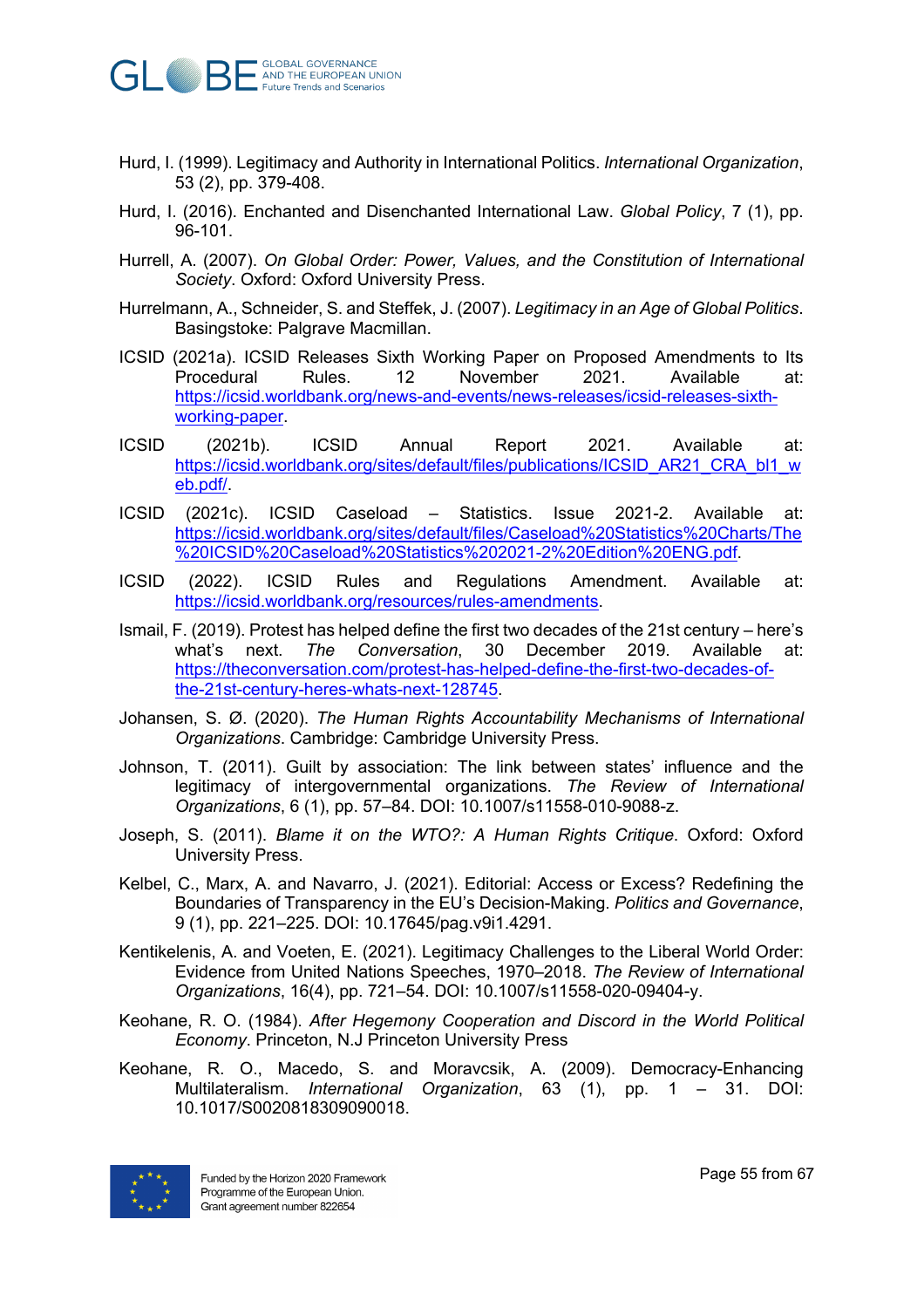

- Kingsbury, B., Krisch, N. and Stewart, R. B. (2005). The Emergence of Global Administrative Law. *Law and Contemporary Problems*, 68 (3/4), pp. 15-61.
- Klabbers, J. (2021). The Accountability of International Organizations in Refugee and Migration Law. In: C. Costello, M. Foster and J. McAdam (eds.), *The Oxford Handbook of International Refugee Law*. Oxford: Oxford University Press, pp. 1157- 1173.
- Krisch, N. (2006). The Pluralism of Global Administrative Law. *European Journal of International Law*, 17 (1), pp. 247–278. DOI: 10.1093/ejil/chi163.
- Kulick, A. (2015). Investment Arbitration, Investment Treaty Interpretation, and Democracy. *Cambridge International Law Journal*, 4 (2), pp. 441–460. DOI: 10.4337/cilj.2015.02.13.
- Lafont, C. (2010). Accountability and global governance: challenging the state-centric conception of human rights. *Ethics & Global Politics*, 3 (3), pp. 193-215, DOI: 10.3402/ egp.v3i3.5507.
- Lall, R. (2012). From failure to failure: The politics of international banking regulation. *Review of International Political Economy*, 19 (4), pp. 609-638. DOI: 10.1080/09692290.2011.603669.
- Langford, M., Behn, D. and Usynin, M. (2022). The West and the Rest: Geographic Diversity and the Role of Arbitrator Nationality in Investment Arbitration. In: D. Behn, O. K. Fauchald, M. Langford (eds.), *The Legitimacy of Investment Arbitration. Empirical Perspectives*. Cambridge: Cambridge University Press, pp. 283-314.
- Larson, K. and Dodds, P. (2017). UN peacekeepers in Congo hold record for rape, sex abuse. *AP News*, 23 September 2017. Available at: https://apnews.com/article/united-nations-pakistan-africa-sexual-abuseinternational-news-69e56ab46cab400f9f4b3753bd79c930.
- LeBor, A. (2013). *Tower of basel. The shadowy history of the secret bank that runs the world*. New York: Public Affairs.
- Levi-Faur, D. and Blumsack, I. (2020). Mapping Global Financial Institutions. GLOBE Report. Available at: https://www.globe-project.eu/mapping-global-financialinstitutions\_9885.pdf.
- Lindgren, K.-O. and Persson, T. (2010). Input and output legitimacy: synergy or trade-off? Empirical evidence from an EU survey. *Journal of European Public Policy*, 17 (4), pp. 449-467. DOI: 10.1080/13501761003673591.
- Loescher, G. and Milner, J. (2011). UNHCR and the Global Governance of Refugees. In: Betts, A. (ed.), *Global Migration Governance*. Oxford: Oxford University Press, pp. 189-209.
- Lopez-Claros, A., Dahl, A. and Groff, M. (2020). *Global Governance and the Emergence of Global Institutions for the 21st Century*. Cambridge: Cambridge University Press.
- Lührmann, A. and Lindberg, S. I. (2019). A third wave of autocratization is here: what is new about it? *Democratization*, 26 (7), pp. 1095-1113. DOI: 10.1080/13510347.2019.1582029.
- Martin, I. (2018). In Hindsight: What's wrong with the Security Council? *Security Council Report*, 29 March 2018. Available at: https://www.securitycouncilreport.org/monthly-

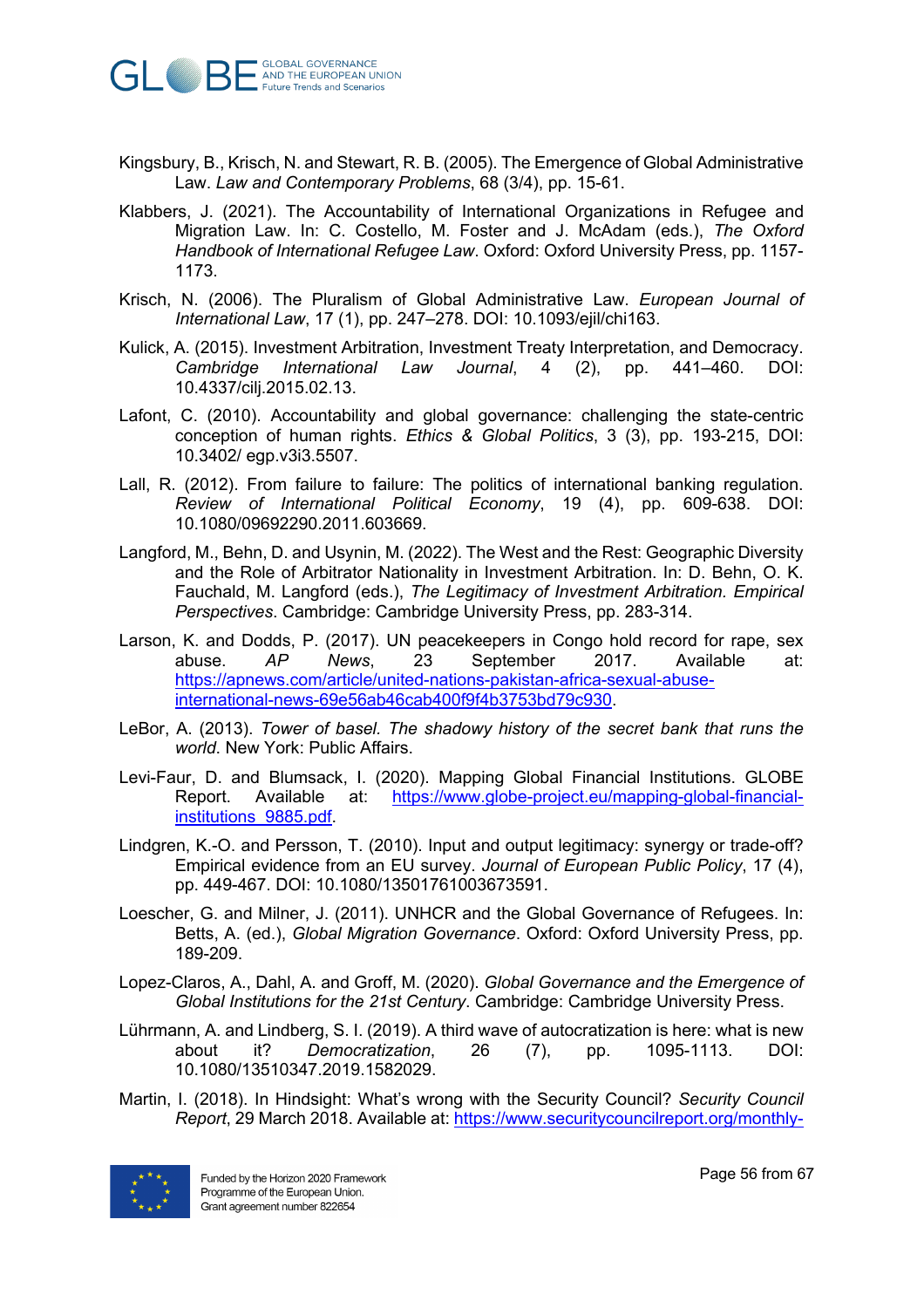

forecast/2018-04/in\_hindsight\_whats\_wrong\_with\_the\_security\_council.php.

- Mattli, W. (2019). *Darkness by design: the hidden power in global capital markets*. Princeton, NJ : Princeton University Press.
- Marx, A. et al. (2019). Mapping of the Trade and Development Global Regimes and Institutions. GLOBE Report. Available at: https://www.globe-project.eu/mapping-ofthe-trade-and-development-global-regimes-and-institutions\_9714.pdf.
- Maupin, J. A. (2013). Transparency in International Investment Law: The Good, the Bad, and the Murky. In: A. Bianchi and A. Peters (eds.), *Transparency in International Law*. Cambridge: Cambridge University Press, pp. 142-171.
- Milner, J. (2021). The Politics and Practice of Refugee Participation in the Governance of the Global Refugee Regime. Paper presented to Canadian Political Science Association Annual Conference "Diversity and the Discipline of Political Science", June 2021. 31 May 2021. Available at: https://carleton.ca/lerrn/wpcontent/uploads/Milner-CPSA-paper-refugee-participation-May-2021.pdf.
- Mitchell, C. (2021). The Power of Delay: Banking System Structure and Implementation of the Basel Accords. *Business and Politics*, 24 (1), pp. 1-17. DOI: 10.1017/bap.2021.16.
- Monheim, K. (2016). The 'Power of Process:' How Negotiation Management Influences Multilateral Cooperation. *International Negotiation*, 21 (3), pp. 345–380.
- Moore, M. (2002). Democracy, development and the WTO. Speech at the Qatar Conference on Democracy and Free Trade, 26-27 March 2002, Doha, Qatar. Available at: https://www.wto.org/english/news\_e/spmm\_e/spmm82\_e.htm.
- Morgenthau, H. J. (1948). *Politics Among Nations. The Struggle for Power and Peace*. New York, NY: Alfred A. Knopf.
- Moulin, C. and Nyers, P. (2007). "We Live in a Country of UNHCR"—Refugee Protests and Global Political Society. *International Political Sociology*, 1 (4), pp. 356–372. DOI: 10.1111/j.1749-5687.2007.00026.x.
- Müller, J. (2006). *Reforming the United Nations: The Struggle for Legitimacy and Effectiveness*. Leiden and Boston: Martinus Nijhoff Publishers.
- Mulligan, S. P. (2006). The Uses of Legitimacy in International Relations. *Millennium*, 34 (2), pp. 349-375. DOI: 10.1177/03058298060340021801.
- Neuhold, C. (2020). Democratic Deficit in the European Union. In: F. Laursen et al. (eds.), *The Oxford Encyclopedia of European Union Politics*. Oxford: Oxford University Press.
- OHCHR (2020). UN inaction denies justice for Haiti cholera victims, say UN experts. United Nations Human Rights Office of the High Commissioner, 30 April 2020. Available at: https://www.ohchr.org/en/NewsEvents/Pages/DisplayNews.aspx?NewsID=25851& LangID=E.
- Orr, S. K. (2016). Institutional Control and Climate Change Activism at COP 21 in Paris. *Global Environmental Politics*, 16 (3), pp. 23–30. DOI: 10.1162/GLEP\_a\_00363.
- Ozgercin, K. (2012). Seeing like the BIS on Capital Rules: Institutionalising Self-regulation in Global Finance. *New Political Economy*, 17(1), pp. 97-116. DOI:

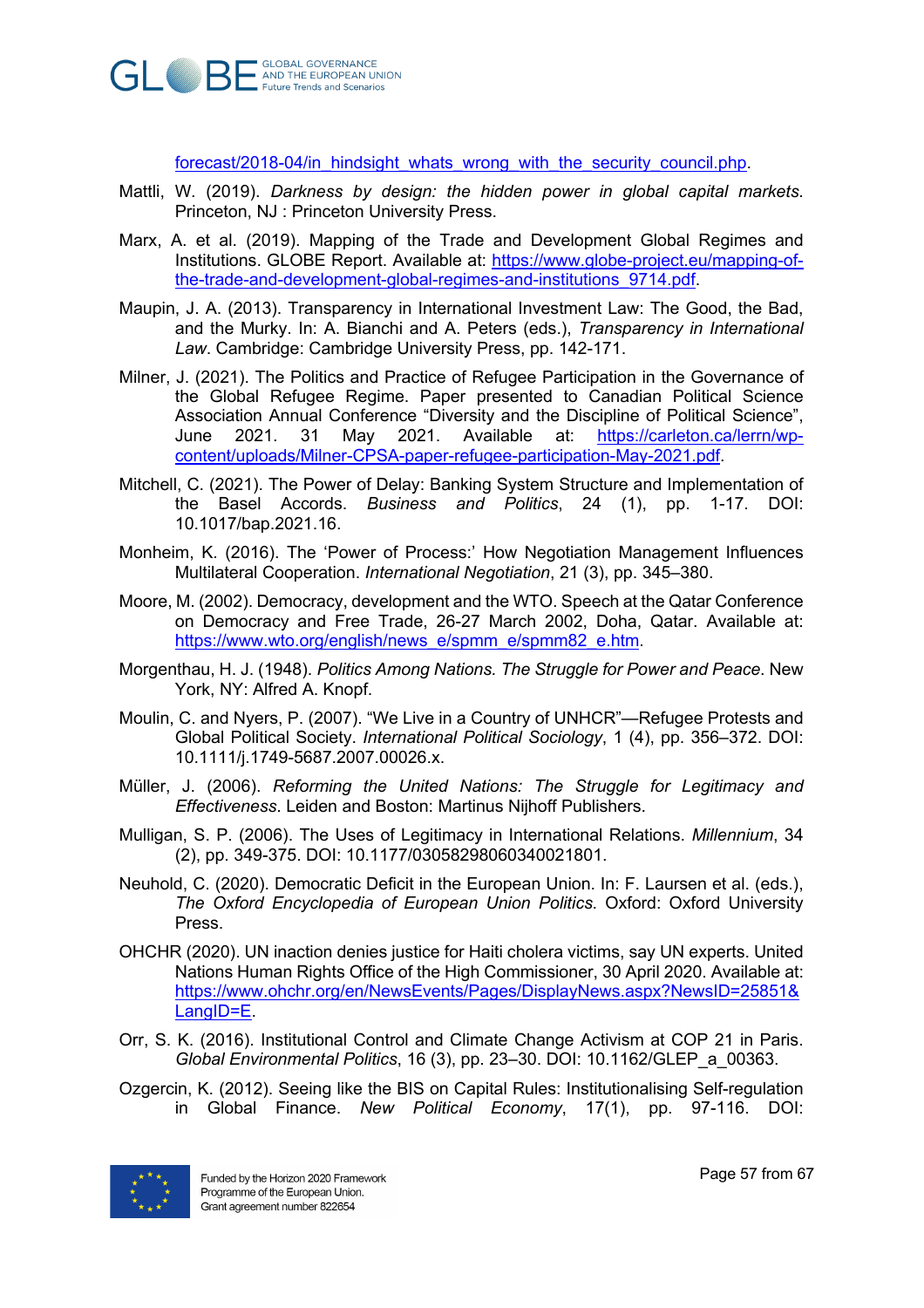

10.1080/13563467.2011.569020.

- Ozkul, D. and Jarrous, R. (2021). How do refugees navigate the UNHCR's bureaucracy? The role of rumours in accessing humanitarian aid and resettlement. *Third World Quarterly*, 42 (10), pp. 2247-2264. DOI: 10.1080/01436597.2021.1928487.
- Pallas, C. L. (2013). *Transnational Civil Society and the World Bank. Investigating Civil Society's Potential to Democratize Global Governance*. Basingstoke: Palgrave Macmillan.
- Panke, D., Polat, G. and Hohlstein, F. (2022). Who Performs Better? A Comparative Analysis of Problem-Solving Effectiveness and Legitimacy Attributions to International Organizations. *Cooperation and Conflict*. DOI: 10.1177/00108367211036916.
- Parra, A. R. (2014). Enhancing transparency at ICSID. OUP Blog, Oxford University Press, 17 February 2014. Available at: https://blog.oup.com/2014/02/enhancingtransparency-at-icsid/.
- Phillips, F.-K. (2018). Participation of Non-party Stakeholders under the UNFCCC. Options for Future Engagement. CIGI Papers No. 205. Waterloo, ON: Centre for International Governance Innovation (CIGI). Available at: https://www.cigionline.org/static/documents/documents/Paper%20no.205web.pdf.
- Pogge, T. W. (2002). *World Poverty and Human Rights: Cosmopolitan Responsibilities and Reforms*. Cambridge: Polity Press.
- Porter, T. (2001). The Democratic Deficit in the Institutional Arrangements for Regulating Global Finance. *Global Governance*, 7 (4), pp. 427-439.
- Puig, S. (2013). Recasting ICSID's Legitimacy DebateTowards a Goal-Based Empirical Agenda. *Fordham International Law Journal*, 36 (2), 466-504.
- Puig, S. (2014). Social Capital in the Arbitration Market. *European Journal of International Law*, 25 (2), pp. 387–424. DOI: 10.1093/ejil/chu045.
- Rauh, C. and Zürn, M. (2020). Authority, politicization, and alternative justifications: endogenous legitimation dynamics in global economic governance. *Review of International Political Economy*, 27 (3), pp. 583-611. DOI: 10.1080/09692290.2019.1650796.
- Rauh, C. and Bödeker, S. (2016). Internationale Organisationen in der deutschen Öffentlichkeit. In: M. Lemke and G. Wiedemann (eds.), *Text Mining in den Sozialwissenschaften: Grundlagen und Anwendungen zwischen qualitativer und quantitativer Diskursanalyse*. Wiesbaden: Springer Fachmedien, pp. 289–314.
- Reichel, E. (2019). Navigating between Refugee Protection and State Sovereignty. In: K. Dingwerth, A. Witt, I. Lehmann, E. Reichel, and T. Weise (eds.), *International Organizations under Pressure: Legitimating Global Governance in Challenging Times*. Oxford: Oxford University Press, pp. 195-231.
- Risse, T., Ropp, S. C. and Sikking, K. (1999). *The Power of Human Rights. International Norms and Domestic Change*. Cambridge: Cambridge University Press.
- Roele, I. (2019). Around Arendt's table: Bureaucracy and the non-permanent members of the UN Security Council. *Leiden Journal of International Law*, 33 (1), pp. 117–137. DOI: 10.1017/S0922156519000645.

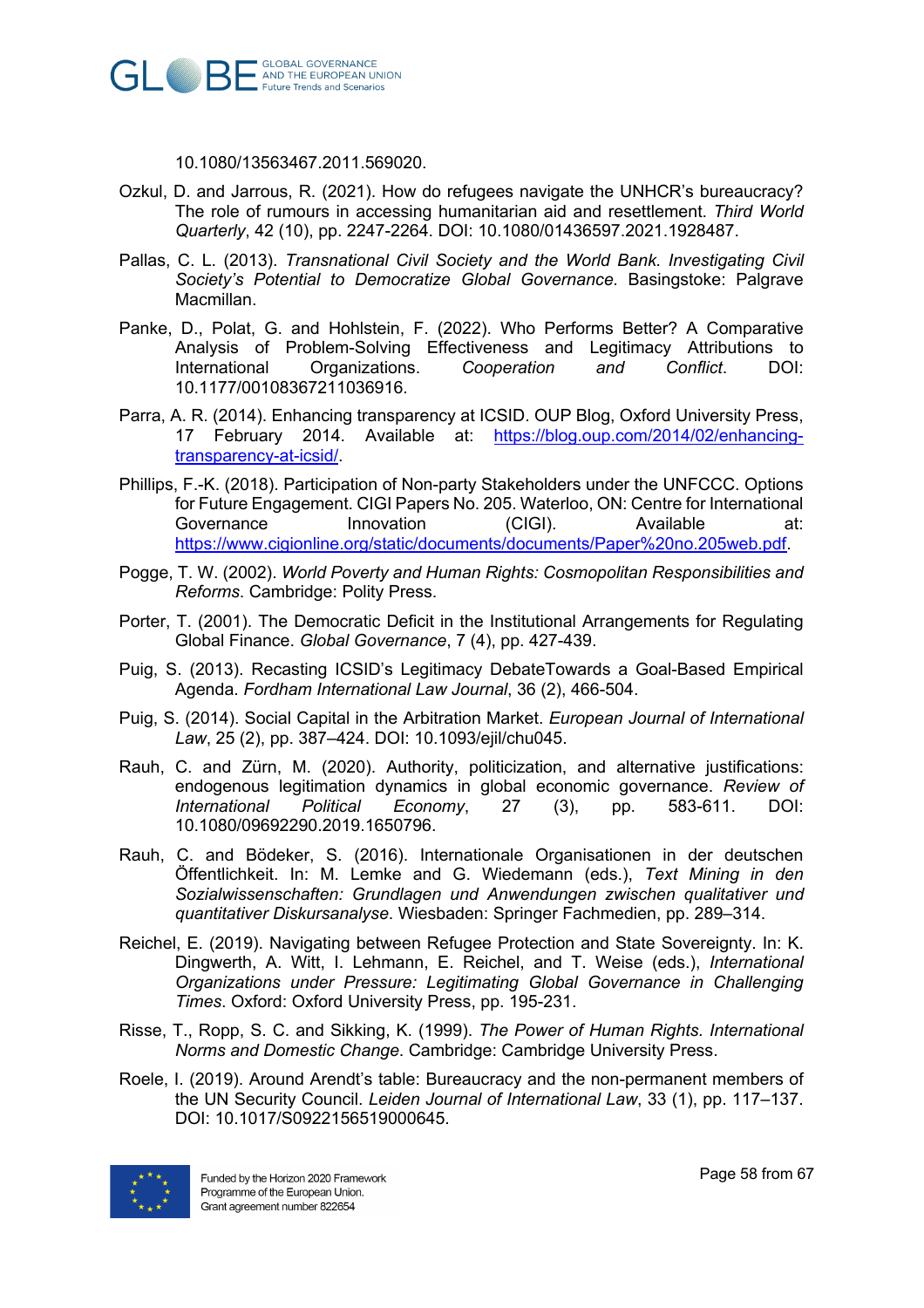

- Saerbeck, B., Well, M., Jörgens, H., Goritz, A. and Kolleck, N. (2020). Brokering Climate Action: The UNFCCC Secretariat Between Parties and Nonparty Stakeholder. *Global Environmental Politics*, 20 (2), pp. 105–127. DOI: 10.1162/glep\_a\_00556.
- Sauer, N. (2019). World Bank criticised for coal, oil and gas funding. *Climate Home News*, 12 April 2019. Available at: https://www.climatechangenews.com/2019/04/12/worldbank-criticised-coal-oil-gas-funding/.
- Saz-Carranza, A., Maturana, P. and Quer, X. (2020). The Empirical Use of GDELT Big Data in Academic Research. GLOBE Report. Available at: https://www.globeproject.eu/the-empirical-use-of-gdelt-big-data-in-academic-research\_13809.pdf.
- Schade, J. and Obergassel, W. (2014). Human rights and the Clean Development Mechanism. *Cambridge Review of International Affairs*, 27 (4), pp. 717-735. DOI: 10.1080/09557571.2014.961407.
- Scharpf, F. W. (1997). *Games Real Actors Play. Actor-centered Institutionalism in Policy Research*. London: Routledge.
- Schaugg, L. (2021). The UNCITRAL Code of Conduct: Breakthrough or diversion? International Institute for Sustainable Development (IISD), 10 November 2021. Available at: https://www.iisd.org/itn/en/2021/11/10/the-uncitral-code-of-conductbreakthrough-or-diversion/.
- Schenk, C. R. (2020). The Governance of the Bank for International Settlements, 1973– 2020. In: C. Borio, S. Claessens, P. Clement, R. N. McCauley and H. S. Shin (eds.), *Promoting Global Monetary and Financial Stability. The Bank for International Settlements after Bretton Woods, 1973–2020*. Cambridge: Cambridge University Press.
- Schlief, R. (2015). World Bank president admits resettlement failures: 'What we found causes me deep concern'. *The Guardian*, 9 March 2015. Available at: https://www.theguardian.com/global-development-professionalsnetwork/2015/mar/09/world-bank-president-jim-yong-kim-resettlement-land-rights.
- Schlipphak, B. (2015). Measuring attitudes toward regional organizations outside Europe. *The Review of International Organizations,* 10 (3), pp. 351–375. DOI: 10.1007/s11558-014-9205-5.
- Schmidt, V. A. (2013). Democracy and Legitimacy in the European Union Revisited: Input, Output and 'Throughput'. *Political Studies*, 61 (1), pp. 1-22. DOI: 10.1111/j.1467- 9248.2012.00962.x.
- Scholte, J. A. (2011a). Towards greater legitimacy in global governance. *Review of International Political Economy*, 18 (1), pp. 110-120. DOI: 10.1080/09692290.2011.545215.
- Scholte, J. A. (2011b). Global governance, accountability and civil society. In: J. A. Scholte (ed.), *Building Global Democracy? Civil Society and Accountable Global Governance*. Cambridge: Cambridge University Press, pp. 8-41. DOI: 10.1017/CBO9780511921476.002.
- Sen, A. (1999). *Development as Freedom*. Oxford: Oxford University Press.
- Shahal, A. (2021). World Bank aims to replace canceled 'Doing Business' report in two years. *Reuters*, 10 November 2021. Available at:

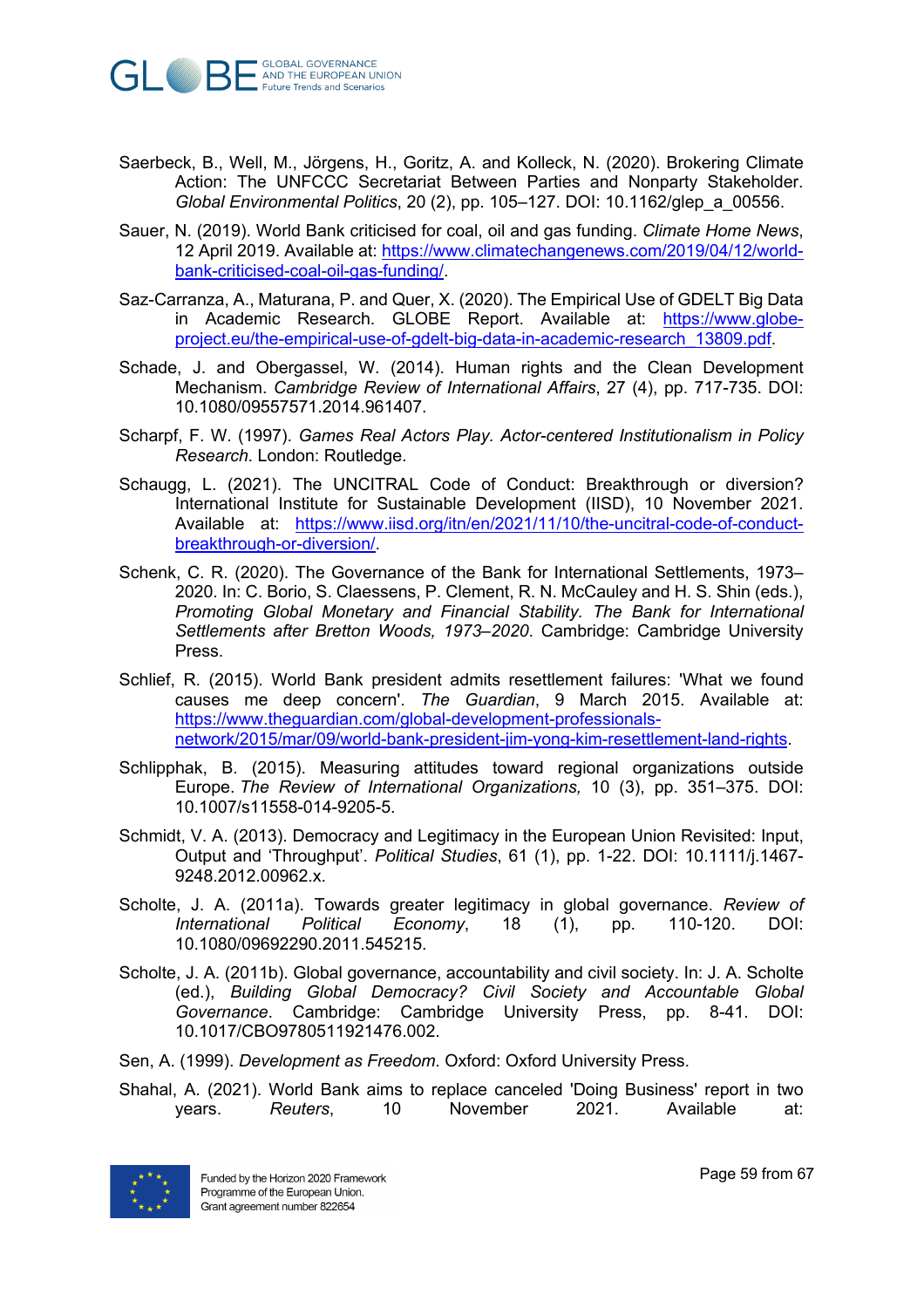

https://www.reuters.com/business/world-bank-aims-replace-canceled-doingbusiness-report-two-years-2021-11-10/.

- Sharman, J. C. (2011). Testing the Global Financial Transparency Regime. *International Studies Quarterly*, 55 (4), pp. 981-1001. DOI: 10.1 lll/j.1468-2478.201 1.00693.x.
- Shunji, C. and Buzan, B. (2016). Great power management in international society. *The Chinese Journal of International Politics*, 9 (2), pp. 181-210. DOI: 10.1093/cjip/pow005.
- Smrkolj, M. (2019). International Institutions and Individualized Decision-Making: An Example of UNHCR's Refugee Status Determination. *German Law Journal*, 9 (11), pp. 1779-1804. DOI: 10.1017/S2071832200000651.
- Steffek, J. (2009). Discursive legitimation in environmental governance. *Forest Policy and Economics*, 11 (5–6), pp. 313-318.
- Steffek, J. (2015). The output legitimacy of international organizations and the global public interest. *International Theory*, 7 (2), pp. 263 – 293. DOI: 10.1017/S1752971915000044.
- Stephen, M. D. (2017). Emerging Powers and Emerging Trends in Global Governance. *Global Governance*, 23 (3), pp. 483-502.
- Stephen, M. D. (2018). Legitimacy Deficits of International Organizations: design, drift, and decoupling at the UN Security Council. *Cambridge Review of International Affairs*, 31 (1), 96-121.
- Strand, J. R. and Retzl, K. J. (2016). Did Recent Voice Reforms Improve Good Governance within the World Bank? *Development and Change*, 47 (3), 415-445. DOI: 10.1111/dech.12231.
- Strange, M. (2011). Discursivity of Global Governance: Vestiges of "Democracy" in the World Trade Organization. *Alternatives: Global, Local, Political*, 36 (3), pp. 240-256. DOI: 10.1177/0304375411418601.
- Tabau, A.-S. (2016). Evaluation of the Paris Climate Agreement According to a Global Standard of Transparency. *Carbon & Climate Law Review*, 10 (1), pp. 23-33.
- Tallberg, J. and Zürn, M. (2019). The legitimacy and legitimation of international organizations: introduction and framework. *The Review of International Organizations*, 14, pp. 581–606. DOI: 10.1007/s11558-018-9330-7.
- Tallberg, J., Bäckstrand, K. and Scholte, J. A. (2018). Introduction. Legitimacy in Global Governance. In: J. Tallberg, K. Bäckstrand and J. A. Scholte (eds.). *Legitimacy in Global Governance: Sources, Processes, and Consequences*. Oxford: Oxford University Press, pp. 3-20.
- Tett, G. (2021). The World Bank needs a new age of transparency. *Financial Times*, 21 October 2021. Available at: https://www.ft.com/content/80419311-7623-442f-8316- 449af636cf36.
- Thambisetty, S. (2021). Opposition to the TRIPS waiver: dispatches from the frontline. LSE British Politics and Policy, 20 December 2021. Available at: https://blogs.lse.ac.uk/politicsandpolicy/trips-waiver-one-year-on/.
- Thew, H., Middlemiss, L. and Paavola, J. (2021). Does youth participation increase the

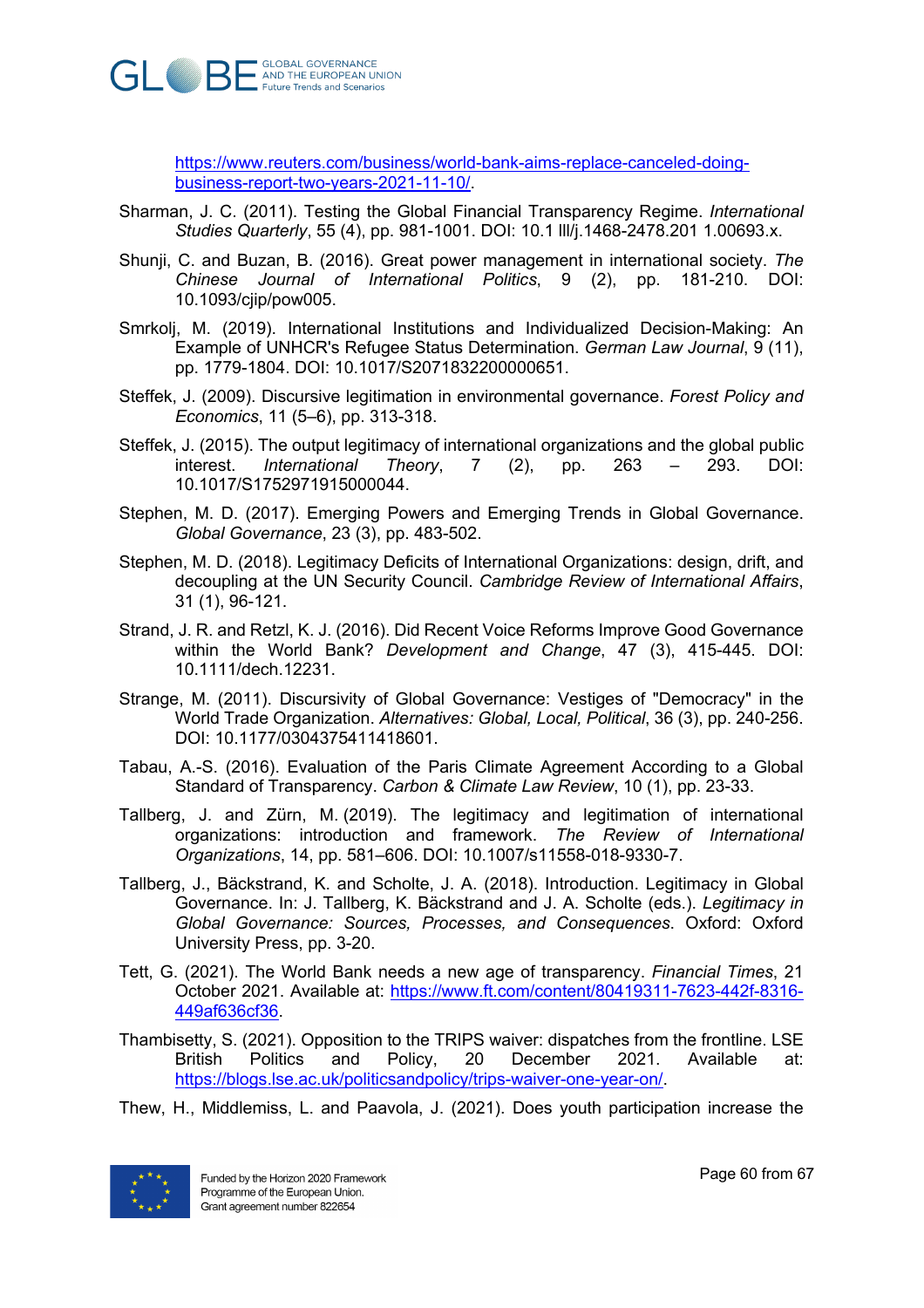

democratic legitimacy of UNFCCC-orchestrated global climate change governance? *Environmental Politics*, 30 (6), pp. 873-894. DOI: 10.1080/09644016.2020.1868838.

- Thomson, M., Kentikelenis, A. and Stubbs, T. (2017). Structural adjustment programmes adversely affect vulnerable populations: a systematic-narrative review of their effect on child and maternal health. *Public Health Reviews*, 38 (13), pp. 1-18. DOI: 10.1186/s40985-017-0059-2.
- Thompson, A., Broude, T. and Haftel, Y. Z. (2019). Once Bitten, Twice Shy? Investment Disputes, State Sovereignty, and Change in Treaty Design. *International Organization*, 73 (4), pp. 859 – 880. DOI: https://doi.org/10.1017/S0020818319000195.
- Tickner, J. A. (1997). You Just Don't Understand: Troubled Engagements between Feminists and IR Theorists. *International Studies Quarterly*, 41 (4), pp. 611-632.
- Tingley, D. and Tomz, M. (2012). How does the UN Security Council Influence Public Opinion? Working Paper. Available at: https://politics.virginia.edu/sites/politics.virginia.edu/files/Tomz-LLB.pdf/.
- Tollefson, S. (2021). Top climate scientists are sceptical that nations will rein in global warming. *Nature*, 1 November 2021. Available at: https://www.nature.com/articles/d41586-021-02990-w.

Toussaint, E. (2008). *The World Bank: A Critical Primer*. London: Pluto Press.

- UN Climate (2021). "At COP26, Parties Built a Bridge" Patricia Espinosa. UN Climate Statement, 13 November 2021. Available at: https://unfccc.int/news/at-cop26parties-built-a-bridge-patricia-espinosa/.
- Ungphakorn, P. and Wolfe, R. (2021). How wide should the window be set? Short read on WTO transparency. *Trade β Blog*, 26 April 2021. Available at: https://tradebetablog.wordpress.com/2021/04/26/wto-transparency-short/.
- UN (2021). Our Common Agenda. Report of the Secretary-General. Available at: https://www.un.org/en/content/common-agendareport/assets/pdf/Common\_Agenda\_Report\_English.pdf.
- UN (1992). United Nations Framework Convention on Climate Change. FCCC/INFORMAL/84. Available at: https://unfccc.int/resource/docs/convkp/conveng.pdf.
- UNHCR (2021a). Executive Committee's membership by year of admission of members. Available at: https://www.unhcr.org/40112e984.pdf.
- UNHCR (2021b). Global Trends. Forced Displacement in 2020. Available at: https://www.unhcr.org/flagship-reports/globaltrends/.
- Van der Brug, W. and Harteveld, E. (2021). The conditional effects of the refugee crisis on immigration attitudes and nationalism. *European Union Politics*, 22 (2), pp. 227–247. DOI: 10.1177/1465116520988905.
- Van Harten, G. (2013). *Sovereign Choices and Sovereign Constraints. Judicial Restraint in Investment Treaty Arbitratio*n. Oxford: Oxford University Press.
- Verhaegen, S., Scholte, J. A. and Tallberg, J. (2021). Explaining elite perceptions of legitimacy in global governance. *European Journal of International Relations*, 27 (2),

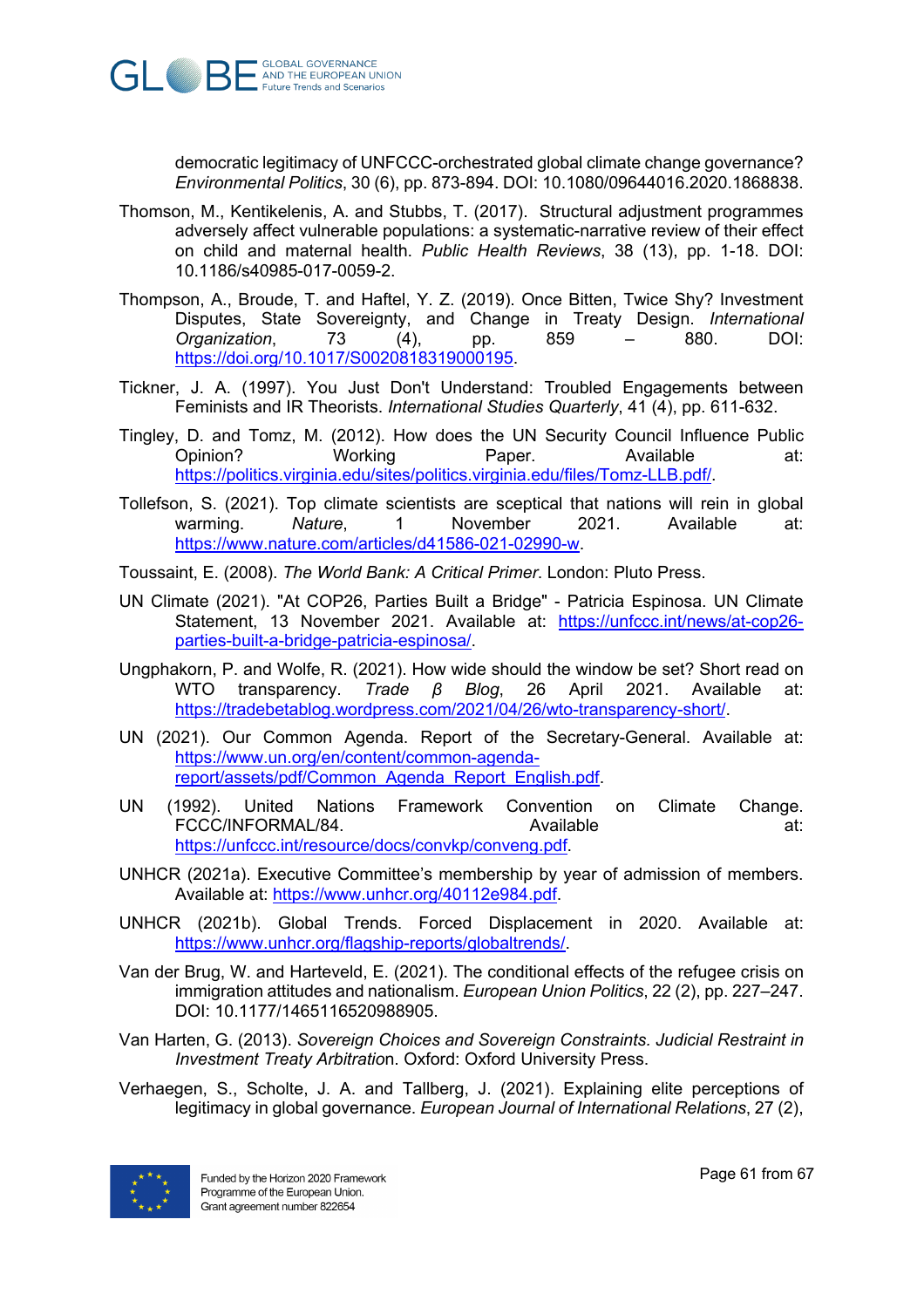

pp. 622–650. DOI: 10.1177/1354066121994320.

- Vestergaard, J. and Wade, R.H. (2015). Protecting Power: How Western States Retain Their Dominant Voice in the World Bank's Governance. In: D. Lesage and T. Van de Graaf (eds.), *Rising Powers and Multilateral Institutions*. London: Palgrave Macmillan UK (International Political Economy Series), pp. 175–196.
- Voeten, E. (2013). Public Opinion and the Legitimacy of International Courts. *Theoretical Inquiries in Law*. DOI: 10.1515/til-2013-021.
- Waltz, K. (1979). *Theory of International Politics*. Reading, Mass.: Addison-Wesley.
- Weber, M. (1964). *The Theory of Social and Economic Organization*, Talcott Parsons (ed.), New York: Free Press.
- Weiss, T. G. and Wilkinson, R. (2018). The Globally Governed—Everyday Global Governance. *Global Governance*, pp. 193-210.
- Westermeier, C. (2018) The Bank of International Settlements as a think tank for financial policy-making, *Policy and Society*, 37 (2), pp. 170-187, DOI: 10.1080/14494035.2018.1450090.
- Westerwinter, O., Abbott, K. W. and Biersteker, T. (2021). Informal governance in world politics. *The Review of International Organizations*, 16, pp. 1–27. DOI: 10.1007/s11558-020-09382-1.
- Williams, M. (2011). Civil Society and the WTO: Contesting Accountability. In: J. A. Scholte (ed.), *Building Global Democracy: Civil Society and Accountable Global Governance. Cambridge*: Cambridge University Press, pp. 105–127.
- Wolf, M. (2001). What the world needs from the multilateral trading system. In: G. Sampson (ed.), *The Role of the World Trade Organization in Global Governance*. Tokyo: United Nations University Press, pp. 183-208.
- Woods, N. (2014). *The Globalizers: The IMF, the World Bank, and Their Borrowers*. Ithaca, NY: Cornell University Press.
- World Bank (2020). *Results and Performance of the World Bank Group 2020*. Independent Evaluation Group. Washington, DC: World Bank. Available at: https://openknowledge.worldbank.org/handle/10986/34844/.
- World Bank (n.d.). Civil Society. World Bank. Available at: https://www.worldbank.org/en/about/partners/civil-society/overview.
- WTO (n.d.a). NGOs and the WTO. Word Trade Organization. Available at: https://www.wto.org/english/forums\_e/ngo\_e/ngo\_e.htm.
- WTO (n.d.b). Top 10 Reasons to Oppose the World Trade Organization? Criticism, yes ... misinformation, no! World Trade Organization (WTO). Available at: https://www.wto.org/english/thewto\_e/minist\_e/min99\_e/english/misinf\_e/00list\_e.h tm/.
- Zaum, D. (2013). *Legitimating International Organizations*. Oxford: Oxford University Press.
- Zürn, M. (2000). Democratic Governance beyond the Nation-State. The EU and Other International Institutions. *European Journal of International Relations*, 6 (2), pp. 183–221.

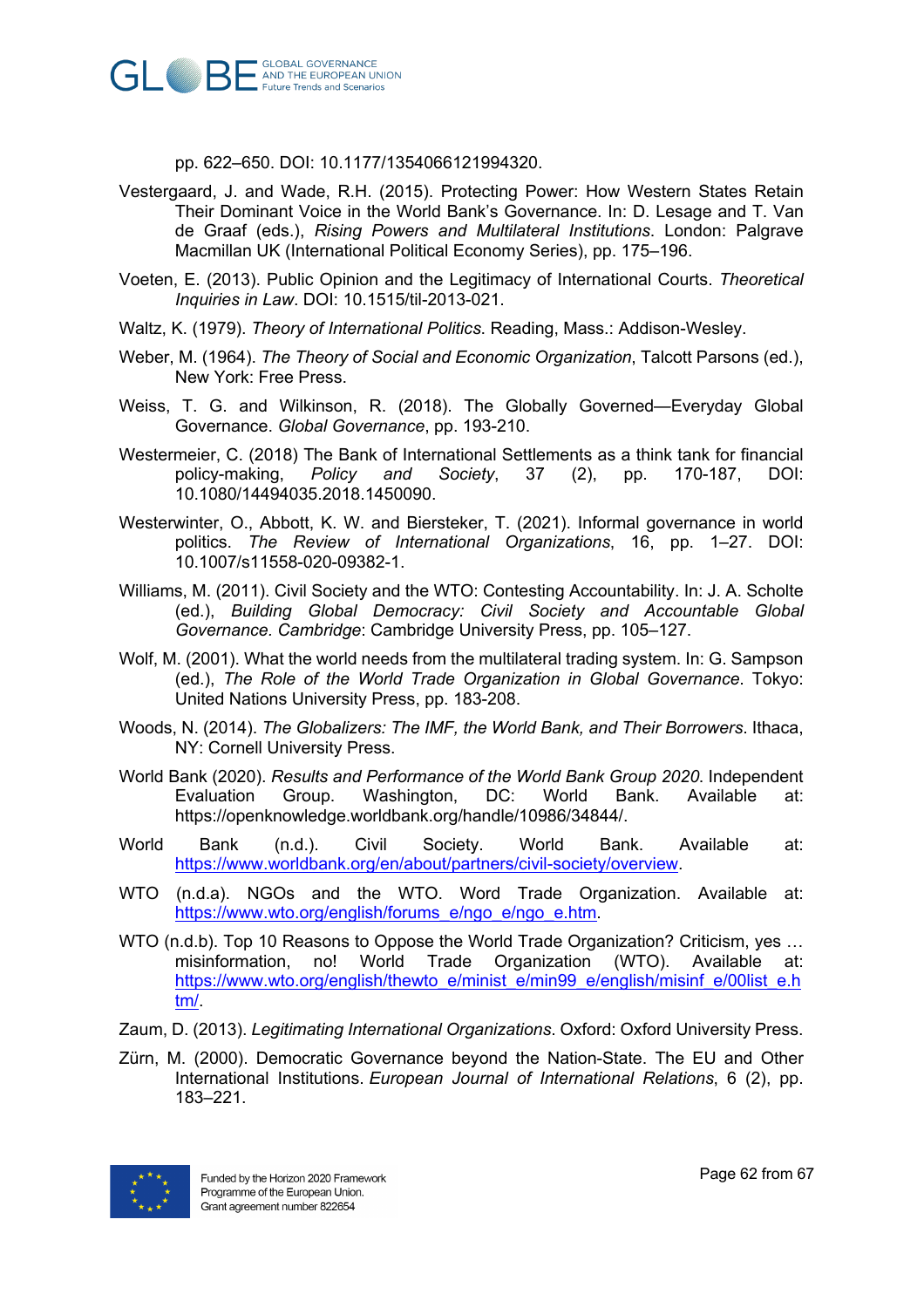

- Zürn, M. (2004). Global Governance and Legitimacy Problems. *Government and Opposition,* 39 (2), 260–287. DOI: 10.1111/j.1477-7053.2004.00123.x.
- Zürn, M. (2018). *A Theory of Global Governance: Authority, Legitimacy, and Contestation*. Oxford: Oxford University Press.

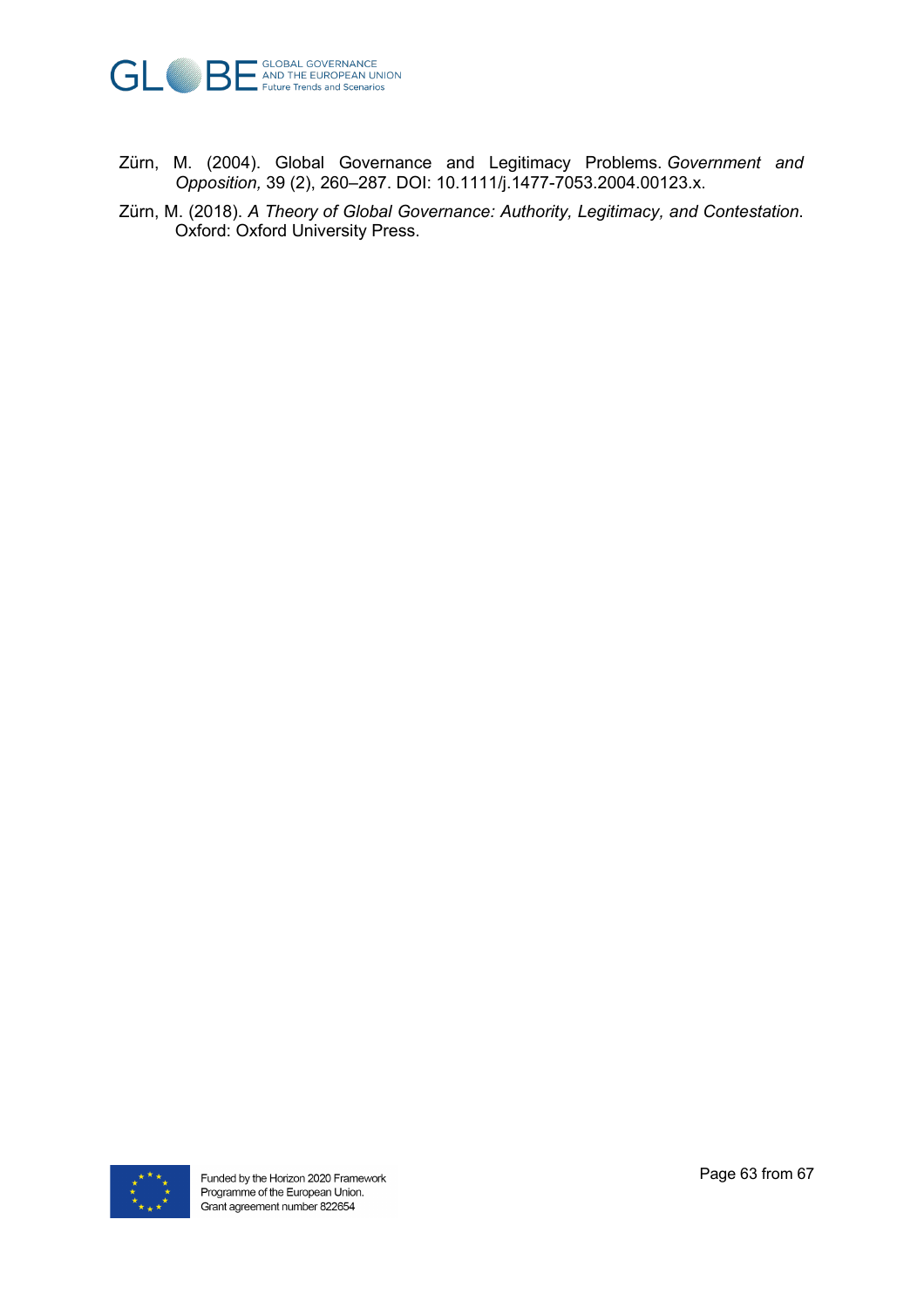

## **Appendix**

*Appendix I: GLOBE IO Legitimacy Questionnaire* 

This is a template of the survey that was distributed to GLOBE work package leaders.

#### **Conceptualizing Legitimacy in Global Governance**

A distinction is commonly made between normative and sociological conceptualizations of legitimacy. Normative approaches are concerned with the general principles that underpin the right to exercise power on the global level, often derived from domestic democratic standards, whereas sociological approaches are primarily interested in the empirical study of legitimacy beliefs held by the various audiences (e.g. elites, citizens, transnational observers) of global governance institutions. While these conceptions of legitimacy are analytically distinct, they are not unrelated, given that legitimacy beliefs are usually grounded in normative expectations regarding procedure (*input*) and performance (*output*) of authority-wielding institutions. For this reason, this survey focuses on both, the normative standards that may enhance the legitimacy of international organizations (IOs) and the processes of legitimatization and delegitimization that shape legitimacy beliefs about these IOs.

#### *Normative Accounts of IO Legitimacy*

A central concern of the literature on legitimacy in international relations, international law, and related disciplines has been whether and to which degree domestic democratic principles can be extended to the international realm. The primary logics of legitimacy that have traditionally underpinned global governance, namely state consent and output legitimacy, have become increasingly overwhelmed in light of the growing scope, reach, and diversity of global regulation and the need to address ever more complex problems. In the absence of a global polity, much attention has centered on procedural standards and mechanisms that promise to enhance the democratic legitimacy of IOs and other global governance institutions, including:

- **Transparency:** The degree to which timely and relevant information about the IO's activities and intentions is easily accessible and understandable to outsiders.
- **Participation and equitable representation:** The degree to which relevant stakeholders (state and non-state) are able to influence the development, adoption, and implementation of IO decisions that affect them.
- **Accountability:** The degree to which stakeholders are able to contest decisions and hold the IO to account, for example through review, evaluation, and complaint mechanisms or reporting obligations.

#### *Sociological Accounts of IO Legitimacy*

Sociological accounts of global governance legitimacy have sought to explore and explain how IOs are perceived by their various audiences and constituencies. A central

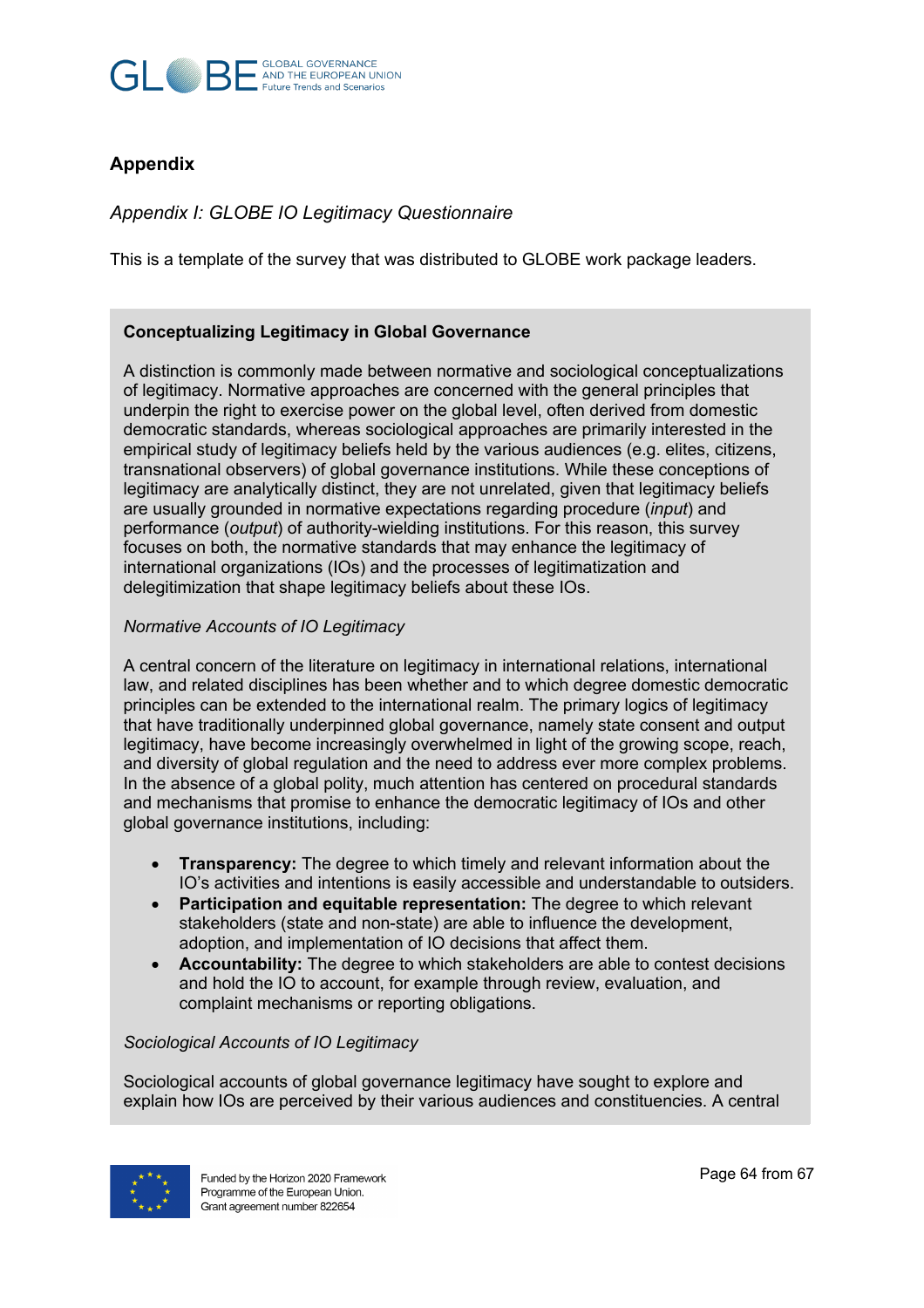

question is whether an IO's authority is seen to be "appropriately exercised" (Tallberg and Zürn 2019, p. 581). Scholars are also interested in how such beliefs are shaped through processes of **legitimation** and **delegitimating**, that is, how various global governance participants strategically seek to establish, maintain, enhance, or undermine the legitimacy of supranational institutions. Over the past two decades, many IOs have been subject to increasing contestation by states and non-state actors – manifest, for example, in societal backlash and efforts by rising powers to challenge post-war institutions. IOs and their proponents have sought to respond in various ways, and with varying success, to these challenges, including by pursuing reform and/or by employing "the language of democracy" to defend legitimacy claims (Dingwerth, Schmidtke and Weise 2020).

Before you begin the survey, please specify your issue area:

- ☐ Climate change
- ☐ Development
- ☐ Finance
- ☐ Investment
- □ Migration
- □ Security
- ☐ Trade

Please identify the IO that you consider most authoritative in your issue area:

The questions below all refer to this IO. However, please feel free to provide additional comments on other relevant IOs and global governance mechanisms in your issue area.

1. On a scale from 1 to 10, how is the IO performing with regard to **transparency** (1 = very poor; 10 = very well)? Choose an item.

Additional comments:

2. On a scale from 1 to 10, how is the IO performing with regard to **participation** (1 = very poor; 10 = very well)? Choose an item.

Additional comments (e.g. is the main concern equitable representation of member states or participation of other stakeholders, including non-state actors?):

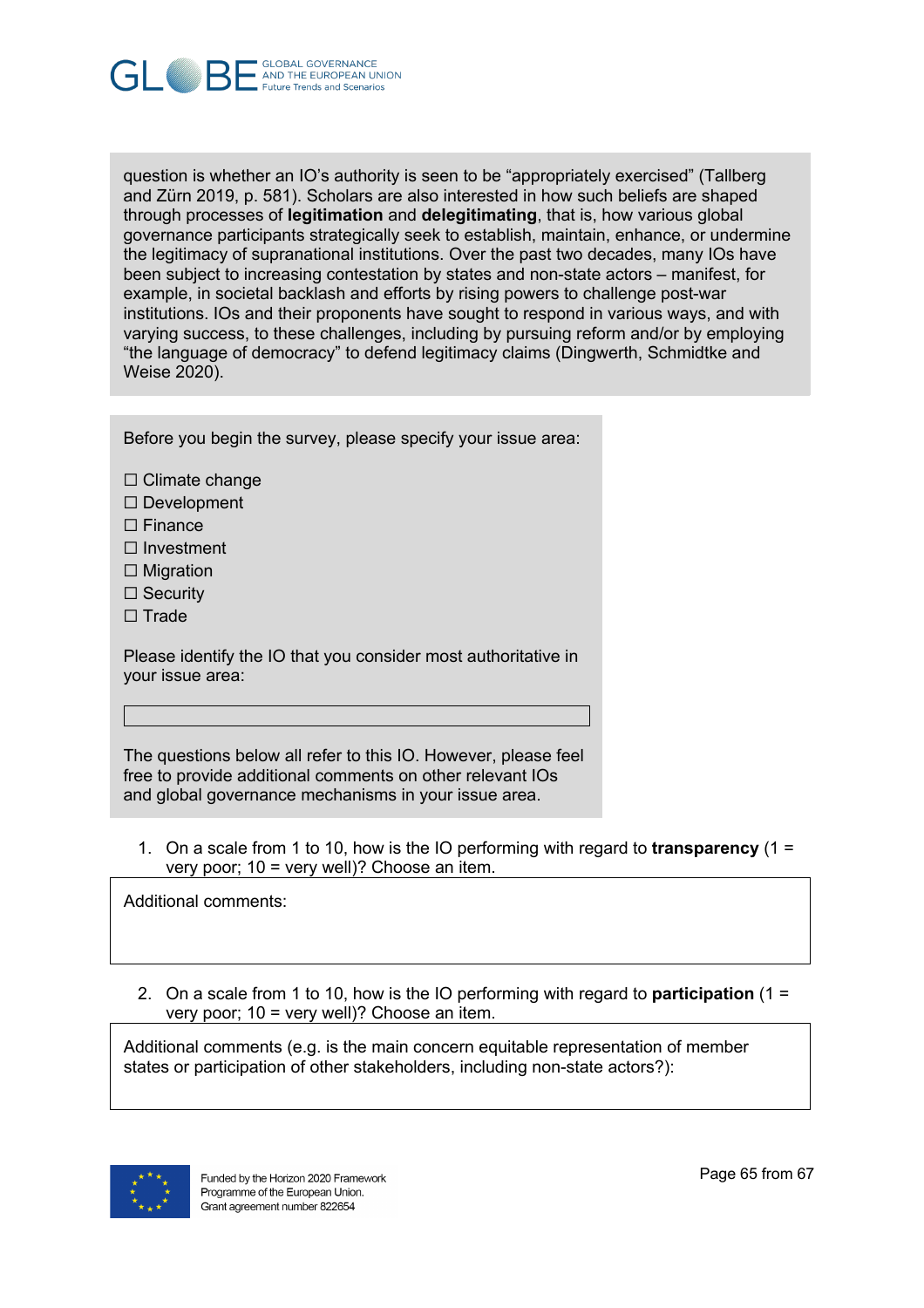

3. On a scale from 1 to 10, how is the IO performing with regard to **accountability** (1 = very poor; 10 = very well)? Choose an item.

Additional comments (e.g. are there any specific complaint or review mechanisms or other ways through which the IO must justify the exercise of its authority?):

4. On a scale from 1 to 10, how is the IO performing with regard to **output legitimacy**, i.e. effectiveness and fairness of policy outcomes (1 = very poor; 10 = very well)? Choose an item.

Additional comments:

- 5. Of the procedural principles above (transparency, participation, and accountability), which one do you consider most salient in discussions on the IO's legitimacy?
- 6. How does the IO's performance affect discussions on legitimacy?
- 7. How contested is the legitimacy of the IO (if you are aware of any surveys/studies, please feel free to provide links)? Are there any strategic attempts to delegitimize it?
- 8. How has the IO (or its proponents) sought to (re-)legitimize itself? How effective have these attempts been?
- 9. If you have any recommended readings/secondary sources relating to legitimacy challenges in your issue area, please list them here: